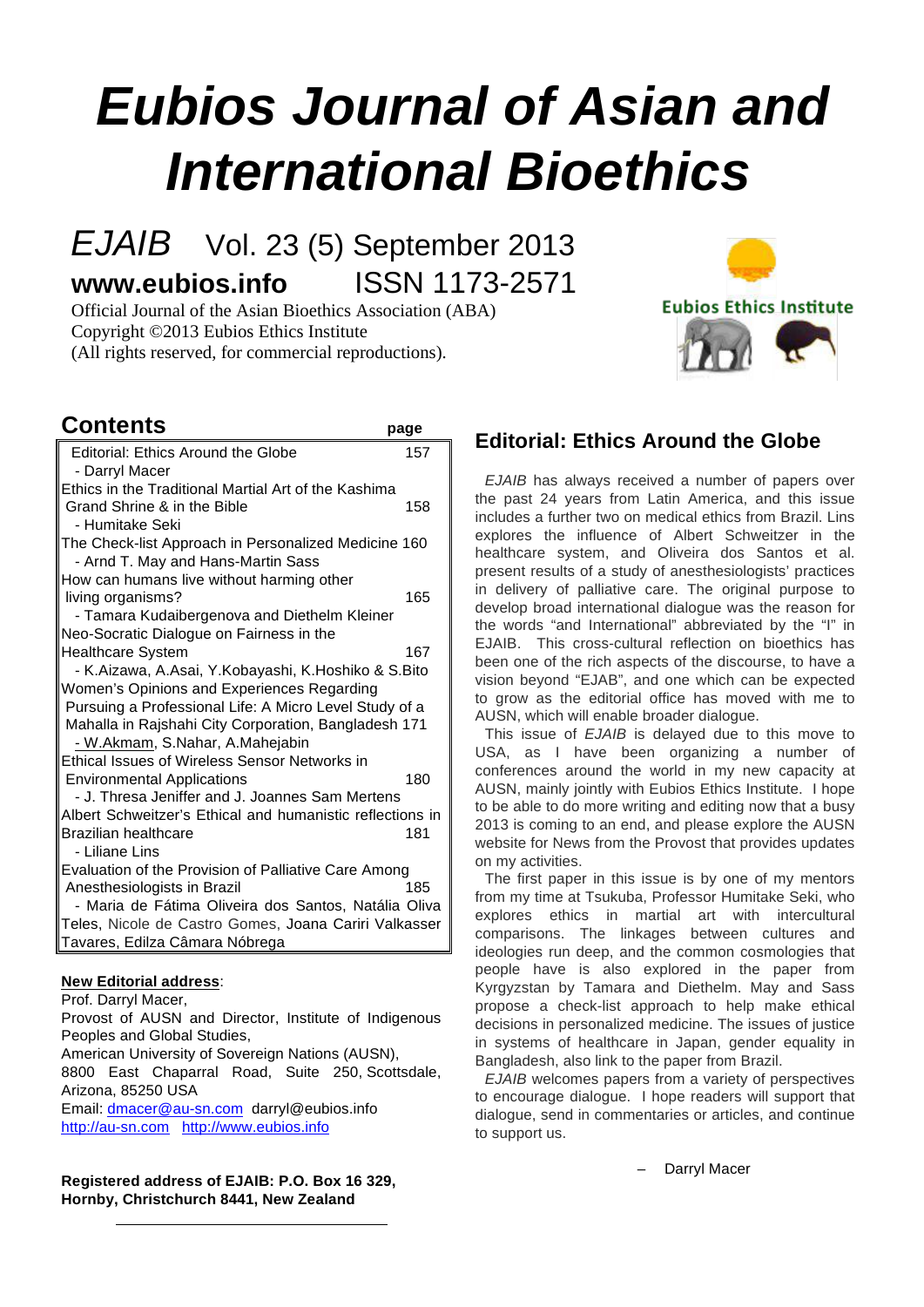# **Ethics in the Traditional Martial Art of the Kashima Grand Shrine & in the Bible**

- Humitake Seki, Ph.D. Professor Emeritus, University of Tsukuba and The 19th Headmaster, Kashima Shinry! , Japan Email: hughseki@wd6.so-net.ne.jp

In Genesis of the Bible it is described that "the Tree of Life" is in the midst of the Garden of Eden, and its fruit is of such a nature as to produce physical immortality. It is also described that if Adam and Eve ate fruits of "the Tree of Life" they would become immortalized in their sinful condition, after being guilty of their eating a fruit of "the Tree of the Knowledge of Good and Evil". It would be disastrous for those sinful beings to live forever on the earth: Then the earth would soon be a hell with sin propagating forever.

To prevent such a disastrous possibility, the Lord God drove out Adam and Eve from the Garden of Eden; and at the east of the Garden placed "Cherubim" with a "flaming sword turning every way", in order to guard the way to the Tree of Life. Those divine commands prevented them and their offspring from possessing physical immortality. As such, Cherubim are involved in human immortality.

One of the most possible Cherub standing at the Gate of Eden with the sword, Archangel Uriel is often identified because he is characterized as a cherub and a divine intercessor between God and humankind. Archangel Michael is regarded also as a guardian angel of the entrance of the Garden of Eden, because he is the angel of death, carrying the souls of all the deceased to heaven. The most possible features of Cherubim are described in the Book of Ezekiel (1: 6-10). Each of them had four faces and four wings, with straight feet with a sole like the sole of a calf's foot, and "hands of a man" under their wings. Each had four faces: The face of a man, the face of a lion on the right side, the face of an ox on the left side, and the face of an eagle. Therefore, in order to guard the way to the Tree of Life at the east of the Garden, the movement of the dynamic axis of the flaming sword had to turn every way, and had to revolve around the center point of a united troop of Cherubim as one body.

The reason "Why this guard technique by a united troop of Cherubim must be turning a sword in all directions?" is not given in the Bible. But, as "Cherubim are intercessors", the command of the Lord God should be transmitted to the sword while turning around the united troop of Cherubim.

When we consider why this guard technique involves turning a sword in all directions, one may speculate with special references to the "life and death" struggle with a human wielded sword as described in "the spiritually transmitted martial art in Shint" ism". That has been conformed to the "Martiality of Divine Mystery" of the August Deity of Kashima, "Takemikadzuchi-no-mikoto".

The traditional martial arts of Japan began at the Kashima Grand Shrine in the 7th century when "Kuninazu-no- mahito", priestly celebrant of the Kashima Grand Shrine, attained a revelation from the August Deity of Kashima (Fig. 1). The revelation from the August Deity of Kashima enabled Kuninazu-no-mahito (as an intercessor) to transform the technique of "Sword of Kashima" from a religious ceremony using sword for spiritual purification, into a set of scientifically advanced techniques for human combat.

The set of techniques constitutes "Futsu-no-mitamano-kata": that is, the dynamic axis of operations for the spiritually transmitted martial art revolves around the center point of the "Hasshinden (Hall of eight divinities)" (Table 1).

送り成しると伝す利用する天照美術  $\frac{3}{4}$ **海水以二种大动了大千转程用成化大程素** を前が言める唐を入らくはれたかきます。 神三種生物生を生存命す 在去原作理长大神 引度中轮回表 报 升降2─→升心新 用化党成≠EK等小长 中午了一面可席的夜节等就及老 小脑有五利了日的方向了生 スカミーねえてかる うたそうとき 赤 あふれ 我子的女孩子等 与前三大连儿 升要了 酒辛 りょうちありん さんま きしりのます たちなもうう 至了,看,给了,去到是的爱,我还 再上六年,12月午 给了大都是  $\tilde{\epsilon}$ 我的沙然好千三岁跑行单 保伊族 うらいこうかない 文为问 医人座上的 神意言~~~天气若善石神 ~~ 行かふらは見印 化月空了九川的 祎 Å 的过去 ウンタケ 雇  $\frac{1}{2}$ 

 Fig. 1 Historical records on the spiritually transmitted martial art in "Certificate of Mastery of Kashima-Shinry! , reproduced by Kuni'i Zen'ya Minamoto no Michiyuki in 1961 from the original scroll described by Kuni'i Taizen Minamoto no Ritsuzan at around 1780AD in the middle of the Edo Era"

The "Hasshinden" originated as a sanctuary for worshiping the divinities that protect the Heavenly Sovereign. While executing every technique of the martial art of Kashima, the Eight Divinities of "Hasshinden" must function as a metaphysical telescope of the mind's eye of warrior for evaluating the enemy's virtue (Fig. 2); and then function almost simultaneously as an inner structure for protecting one's devotion to "Acceptance and Resorption", which supports the Divine Will by "Refuting Error to Reveal Righteousness".

The spiral motion of the "Futsu-no-mitama-no-kata" through the eight divine attitudes of the Hasshinden can be executed with a unified motion used for drawing a circle, as is formulated by such a wave equation as the Schrödinger equation; just as when performing the Great Purification Ritual of the Nation of Japan. Accordingly, the "attitude of warrior" that performs the spiritually transmitted martial art can place one's single-minded reliance, exclusively, onto the "attitudes of the divinities".

The same spiral motion for the martial art of Spiritual Transmission, which supports the Divine Will, is described in the Bible Verses about "David's battle with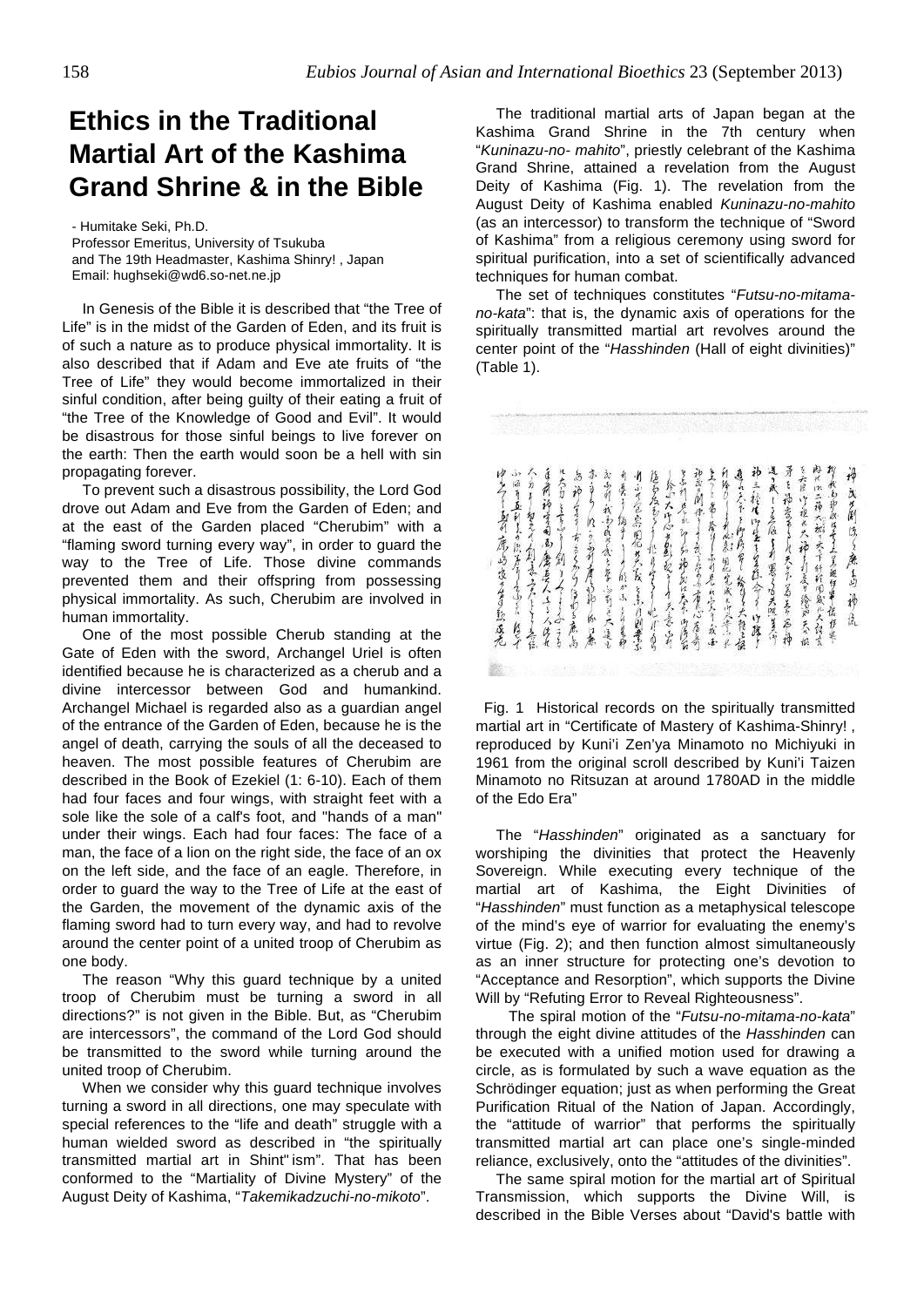Goliath" from the King James Version (Samuel 17:49), showing the victory of God's king over the God's enemy: There,

"Samuel 17:49 - And David put his hand in his bag, and took thence a stone, and slang [it]\*, and smote the Philistine in his forehead, that the stone sunk into his forehead; and he fell upon his face to the earth."

\*The spiral motion is the sole sling technique for resulting in David's victory of "David hurls a stone from his sling to hit Goliath in the center of his forehead".

Table 1: Attitudes of the Hasshinden's Eight Divinities

| <b>POSITION</b>    | <b>DIVINITY</b>                 | <b>FUNCTION OF SPIRITUAL</b><br><b>ENERGY</b>                                                                                                |
|--------------------|---------------------------------|----------------------------------------------------------------------------------------------------------------------------------------------|
| <b>First Seat</b>  | Takami-<br>Musubi<br>(高御産日神)    | refuting error to reveal<br>righteousness<br>(haja kensh": 破邪顕正)                                                                             |
| Second<br>Seat     | Iku-Musubi<br>(牛産日神)            | praises the activity of<br>generative energy<br>$(musubi: \triangle \times E')$                                                              |
| <b>Third Seat</b>  | Taru-Musubi<br>(足産日神)           | brings an activity to its peak,<br>overflowing capacity                                                                                      |
| <b>Fourth Seat</b> | Tamatsume-<br>Musubi<br>(玉積産日神) | concentrates spiritual energy<br>within the body<br>(thou shall not kill)                                                                    |
| <b>Fifth Seat</b>  | Kami-Musubi<br>(神産日神)           | using only the least violence<br>to save the most lives<br>(issetsu mansh": 一殺万生)                                                            |
| Sixth Seat         | Kotoshironushi<br>(事代主神)        | receptivity to spiritual oracles<br>and inspiration                                                                                          |
| Seventh<br>Seat    | Miketsu<br>(御食津神)               | a divinity of food: i.e., energy<br>supply                                                                                                   |
| <b>Eighth Seat</b> | # miya-no-Me<br>(大宮売神)          | harmonious fusion of human<br>minds<br>(jinshin y! wa: 人心融和)<br>activity of origination and<br>manifestation as one<br>(kihatsu ittai: 起発一体) |

Facing a real combat, whether the enemy's virtue is to be attacked or not, a warrior receives an oracle concerned with "refuting error to reveal righteousness" via an attitude of Takami-Musubi on the First Seat or "using only the least violence to save the most lives" via attitude of Kami-Musubi on the Fifth Seat of "Hasshinden" .

Then, at the final stage of combat, the achievement of "life or death" is attained based on the greatest moral law "Acceptance and Resorption" of divine martiality, so that a warrior receives an oracle on enemy's virtue in such way as "praising the activity of generative energy (Musubi)" via attitude of Iku-Musubi on the Second Seat or "thou shall not kill" via the attitude of Tamatsume-Musubi on the Fourth Seat of "Hasshinden".

To be able to embody this divine martiality in combat, the precise evaluation of enemy's virtue during the phase of preemptive attack is most crucial in either way as the physical strategy of "activity of origination and manifestation as one" or the psychological strategy of "harmonious fusion of human minds"; Consequently, such attitude of ! miya-no-Me on the Eighth Seat of "Hasshinden" (Fig. 3) must initiate to conform to the "attitude of warrior".



Fig. 2. "Hasshinden" as a metaphysical telescope of the mind's eye of warrior for evaluating the enemy's virtue



Fig. 3. The attitude of ! miya-no-Me (the right side) on the Eighth Seat of "Hasshinden", drawn by Utagawa Kuniyoshi (Ichimu D" jin [1860]: Nihon-kaibyaku-yuraiki, Vol. 2, Suwaraya Mohei Publisher)

With tardy physical appearance of attracting "harmonious fusion of human minds" of ! miya-no-Me, a warrior gathers all the metaphysical information about "Life or Death" from the opponent's reaction, and it is possible by attacking first prior to the opponent's "take the offensive".

Let us compare the expression: "You never attack first in karate". This performance of divine transmitted martial art can be performed by depending absolutely on "seizing the initiative of the opponent's mental movements".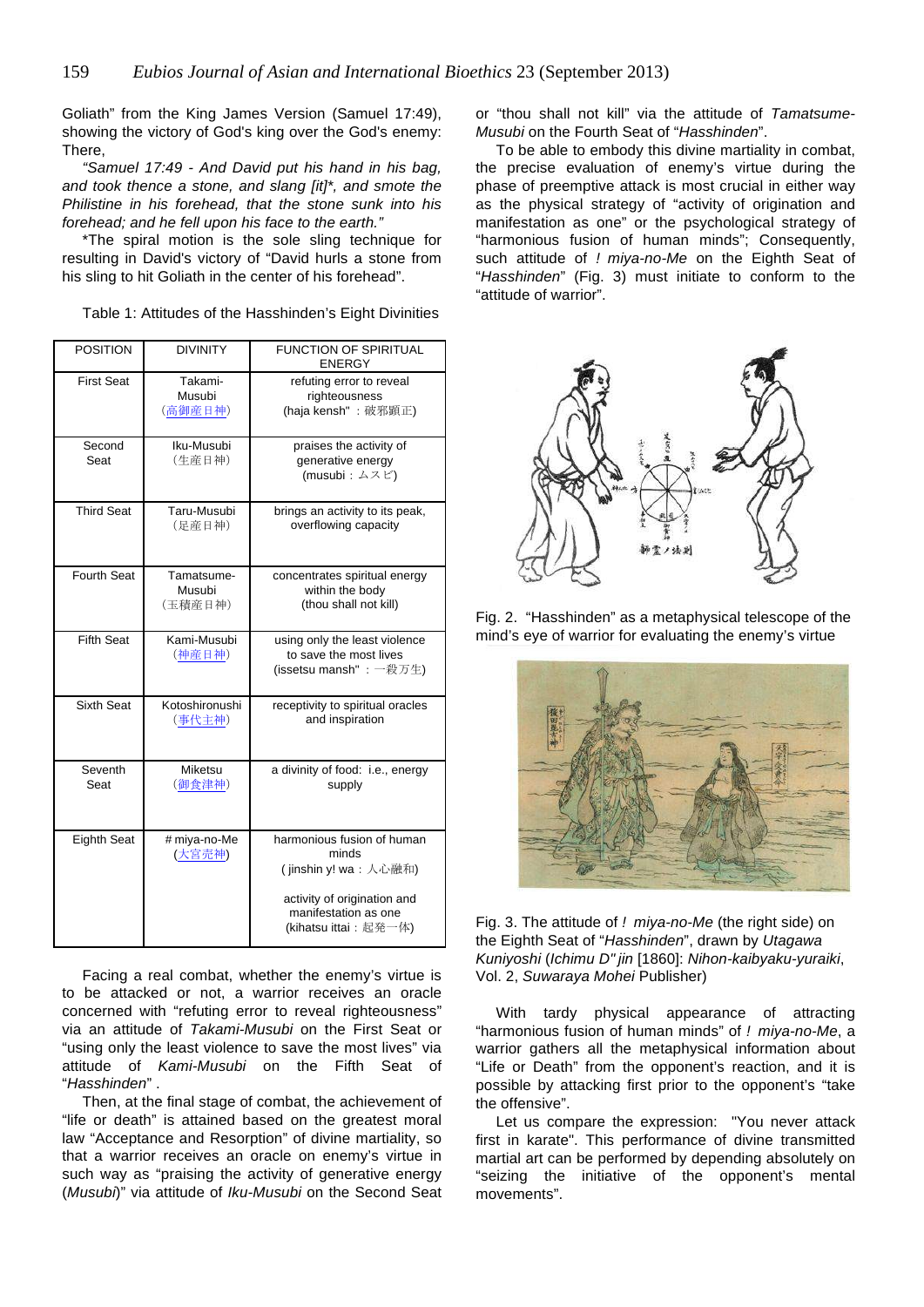The strategy at an initial stage of this martiality is based on the same philosophy and morality as the "rule of virtue" of Taoism (Lao Tzu [6 c. BC]: Tao Te Ching, LXI); that is,

"A great nation flows down to be the world's pool, as the female to be under heaven.

In stillness, the female constantly overcomes the male, as in stillness she takes the low place.

Therefore, in stillness, a great nation lowers itself and wins over a small one."

In striking contrast to the divine martiality, the combat arts of all other non-spiritual traditions without reliable backgrounds of historical and religious evidence are in linear motion; both the kinetic and ethical constructions of this motion are based solely in joy of "the felling an enemy and destroying evil" during limited time of fighting to spare for the "refuting error to reveal righteousness", the ethical embodiment of divine martiality of "the struggle for existence" is technically impossible for any great master of martial art.

As the divine martiality is of the Will of Heaven, its manifestation exists neither in attack nor in defense but must operate of itself based on the paradigm that reveals the great moral law of "Acceptance and Resorption" by exorcising the attitudes of "Ten Evils ": 1) endurance, 2) overconfidence, 3) greed, 4) anger,  $5$ ) fear, 6) doubt, 7) distrust, 8) hesitation, 9) contempt, and 10) conceit. Therewith the divine martiality, a warrior is able to approach combat from a great position of "absolute impartiality of the physical and moral rectitude" with the delight naught in unavailing joy of "felling an enemy and destroying evil".

Such the great moral law of "Acceptance and Resorption" cherished by the "warrior of virtue" represents an approach not only to "Life" but also to "Social Interaction of All Forms".

The universe has continuously evolved from the time of its creation until the present day. Since human appearance, the "divine intent" of the Lord God described in "The First Sin and Its Punishment" in Genesis must be the ethical guide for this evolution: Whereby "divine dynamics" that propel this evolution places humankind for keeping desirable the Biosphere, and Cherubim with the revolving sword could be a symbolized "ethical strategy of social interaction of all forms " above an evolutional principle of "survival of the fittest upon the struggle for existence".

#### **References**

- 1) Campbell, G. (2010): Oxford King James Bible: 400th anniversary edition. Oxford University Press. 1520 pp
- 2) Chamberlain, B. H. (Translation)(1982): The Kojiki, Records of Ancient Matters. Tuttle Publishing. 489 pp
- 3) Seki, H. (2009): Martial Art of the Kashima Spiritual Transmission. Kyorin-shoin Co. 123 pp.

# **The Check-list Approach in Personalized Medicine**

#### **-** Arnd T. May, PhD,

Institut für Geschichte und Ethik der Medizin, Martin-Luther-Universität Halle-Wittenberg, 06112 Halle a d Saale, Germany Email: arnd.may@medizin.uni-halle.de

– Hans-Martin Sass, PhD,

Zentrum für Medizinische Ethik, 44780 Bochum, Germany Email: hansmartin.sass@ruhr-uni-bochum.de

#### **Abstract**

Modern medicine, based on enormous progress in science and its applications, has lost dimensions of individualized treatment and compassion which traditionally were an essential part of physician's service over the millennia in Eastern and Western cultures. Today diseases and symptoms, rather than persons, are treated, based on objective quality norms and inflexible payment schemes rather than the rather than persons. We present a checklist model for personalized health care, which has been successful in teaching and practice to reclaim lost territory in treating patients as persons.

### **The Quest for Personalized Treatment and Care**

Quality medical care traditionally included more than treating a particular disease; professional medical care treats the patient as a fellow person. In clinical practice one size does not fit all; clinical quality standards and reimbursement schemes are general, but patients are different. The 'best for the patient as the prime rule'– aegroti salus suprema lex – needs to take both, the medical status and well as the value status of the patient, into account by integrating differential ethics into differential diagnosis, prognosis, and treatment. Not only citizens in modern pluralistic societies have different preferences and understandings of the quality of life and its goals of life; Galen, personal physician of Roman Emperor Augustus 2000 years ago, reminded his fellow professionals 'non homo universalis curatur, set unus quique nostrum': it is not the universal person we are to treat, it is an individual, unique, our patient! Providing this type of quality and patient-oriented care is particularly difficult in times when financial schemes are inflexible and objective, and do not leave much room for individualized care.

Confucian physician Yang Chuan, 1700 years ago requested that the prospective patient must be smart to choose her or his physician carefully based on virtues which include more than technical expertise: 'Trust only those physicians who have the heart of humanness and compassion, who are clever and wise, sincere and honest' [Sass 2007]. Paul Ramsey, theologian and ethicist in the early days of medical ethics facing great successes of scientific medicine, published his influential book 'The Patient as Person' (Boston 1973). 40 years later the European Association of Centers for Medical Ethics (EACME) held a conference "Personalized Medicine" in Bochum, Germany (September 2013).

Modern health care settings carry additional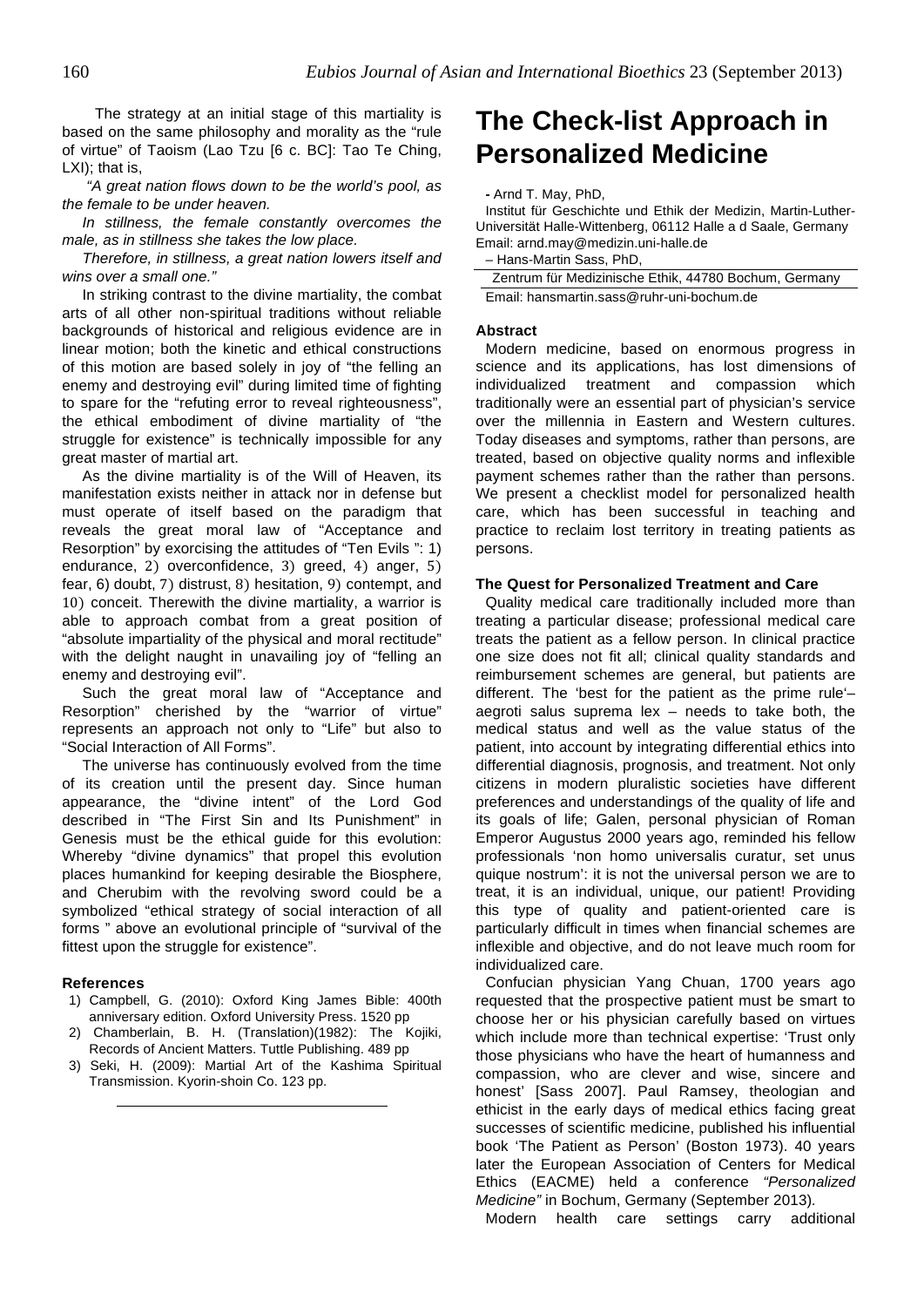challenges: the institutionalization of medicine and the increased diversification of worldviews and personal values and wishes among providers and recipients. In the new century of globalization, we find Buddhists in Berlin, Muslims in Paris and Bochum, Christians in China, and non-believers in Beijing, Basel, Rome or New York. Physicians are not experts in worldviews. Among religiously affiliated people some are fundamentalists, some very liberal, some just loosely affiliated. Also, quite a number of patients are not used or ever had an opportunity to make independent decisions in their everyday lives. We have both, globalization of previously geographically based cultures and attitudes, and individualization in personal cultures towards traditional and modern worldviews. – Today, medicine and health care is widely provided in institutional settings, in cooperation with physicians, nurses, technicians, and administrators. Thus, treatment and care are provided by quite a number of stakeholders. Hospitals, Nursing Homes, Health Care Insurers, and Research Institutions are corporate persons with a distinct corporate profile and in need of a corporate ethics profile as good neighbors.

# **The Checklist Approach**

In 1987, the founders of the Bochum Center for Medical Ethics (ZME) Hans-Martin Sass, an ethicist, and Herbert Viefhues, a physician, developed an open checklist for good medical and moral personalized treatment, based on an instrument which was very well known to physicians in exploratory diagnosis: a checklist, short and based on previous experience and an obligation for best possible treatment. Checklists are used elsewhere in technical procedures such as car maintenance, quality control of products and services of different kind, in assessing customer satisfaction, and in many other fields of personal and professional life. In medicine, medical checklists are routinely used by family practitioners and clinicians to collect basic medical and laboratory data of patients and to note details of prognosis, treatment and prescriptions, therapeutic or chronic improvement; they are used by hospitals at time of admission and later to document clinical patient data, also in research to document patient/subject's reaction. Health care experts and teams are well experienced and comfortable with using all kinds of checklists, so the introduction of a checklist for personalized care was the logical choice. In applied ethics, such as in clinical ethics and hospital care, one cannot distinguish clearly between theory and practice; both are intertwined and 'one cannot competently engage in education or policy development without a competency for case review' [Blake]. Checklists also are not only useful for documentation and review; they also guarantee that a wide range of issues is recognized rather than only the few with most intriguing details of a particular case. Checklists need to be short, allow for precise documentation, and eventually be complemented by special additional checklists such as checklists documenting laboratory blood tests or sonograms.

The Bochum checklist integrates information about the 'medical status' and the 'value status' of the patient and subsequent decision making into one instrument. A good medical-ethical checklist needs to be open to different visions of the world and of individual wishes held by patients; and physicians and other health care experts also need to evaluate their medical and moral options as well. Ethics without expertise is ineffective; expertise without ethics is blind. Traditionally, checklists for patient's values and wishes were not necessary traditionally as the family doctor (a) knew his/her patients and their families very well, (b) limited medical knowledge did not allow for a wide range of different treatments, and (c) physicians could assume that patients were representatives of a consistent moral and cultural environment having quite similar moral, religious, and cultural views and expectations from medicine and their doctors.

Checklists have to be clear-cut, short and precise. The Bochum checklist in its basic form presents three sets of questions: (1) medical status; (2) value status; (3) treatment decisions. Physicians are well trained and experienced with diagnosing the medical status of a patient, often in complex forms of differential diagnosis; this checklist asks them to use the same precision and well-defined terms in diagnosing the wish-and-value status. In order to find a well-argued answer, we ask to present a written summary at the end of both sets of questions. Ethics terminology often is not as precise and scientific language, therefore we found it important to start with scientific issues and move thereafter to more complex value-and-wish issues. Similarly, treatment decisions and their routine reviews also have to be written down. - Additional checklists were developed and widely tested empirically using dozens of cases from Bochum hospitals; the first 3 additional checklists offered help for special situations in (1) long term treatment (2) considerable social impact, and (3) medical research. A special sub-list was developed for phase 1 cytostatica research. Thereafter other checklists were asked for (4) in psychiatric intervention, (5) in neonatology and pediatrics, (6) in the care for dying, and (7) in considerable moral, cultural and religious differences among stakeholders and (8) in team training and in the development of a corporate profile.

# **Learning and Training – Integrating Expertise with Ethics**

The Bochum checklist was and is widely used in teaching preclinical and clinical medical students, in training multidisciplinary teams in hospital wards and in hospitals, also ethics consultation groups and corporate leadership for devising and reviewing the corporate profile and special traditional or new activities. In particular, in case discussions within care-and-treatment teams representing different professions, we found it important to develop a common language in using these checklists. In other situations we have asked medical and nursing students as well as care teams to develop their own short checklist of a particular case; this was a particular effective approach in learning and interactive training. Some department teams have used the checklist approach to write down standard answers for routine questions and issues in a particular ward or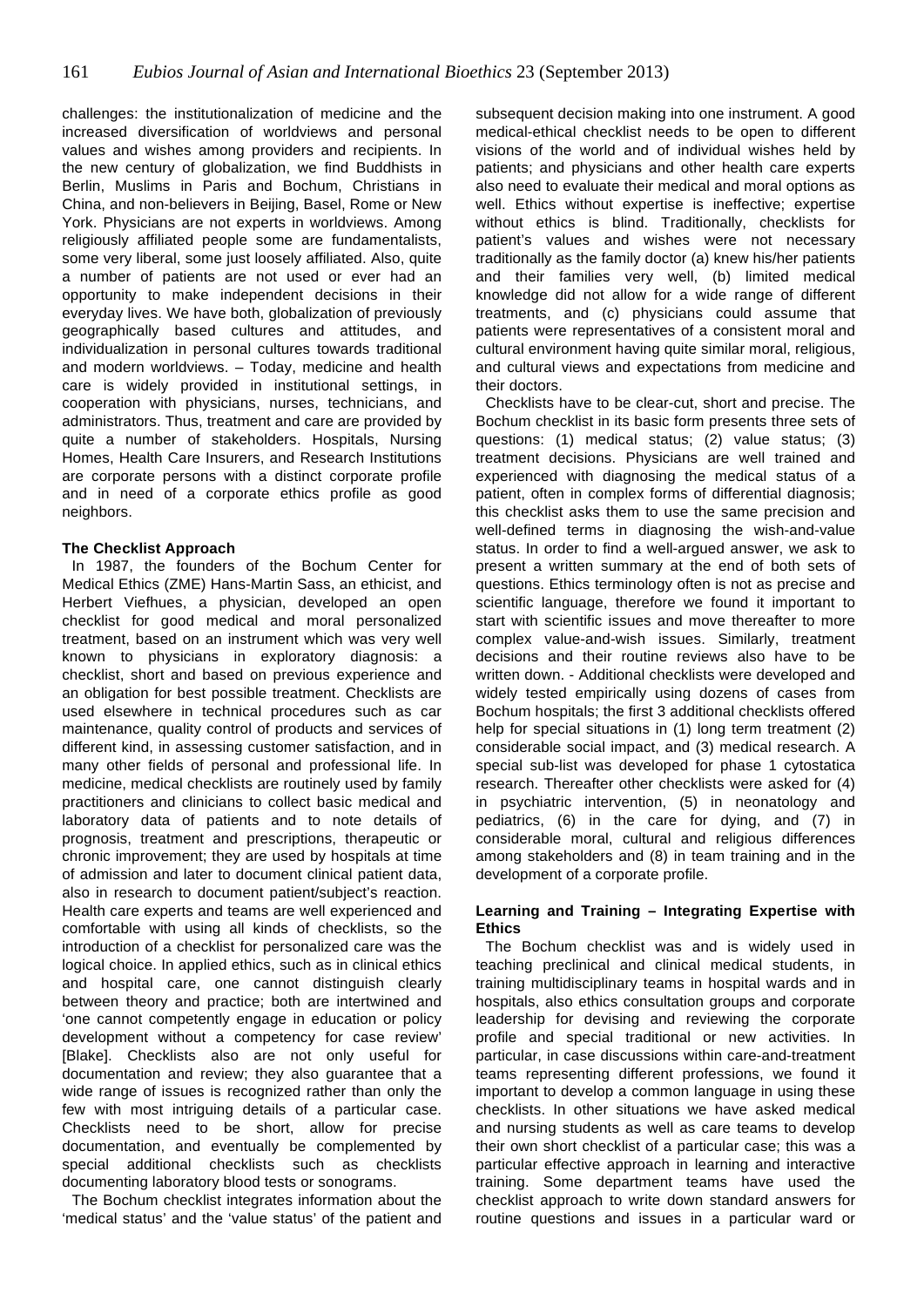department. In the educational setting we have encouraged the students to bring cases for evaluation and to also check the validity and practicality of checklists used. In institutional training sessions we have avoided to use cases from within the house in order to avoid potential embarrassment of persons, who had been involved, having been careless or made mistakes. There is nothing sacred about the checklists we have used and encouraging students, clinical experts and Clinical teams to develop their own specific checklists is an interactive contribution to livable and productive casuistry.

Of course, this checklist approach is a model of so called soft-paternalism and not an expression of the Georgetown model of the four principles – autonomy of the patient, non-maleficence, beneficence, justice (Beauchamp and Childress). It shares with the Georgetown model the 'primum nil nocere' – first do no harm – principle, i.e. the requirement of balancing potential harm with potential benefit. But it puts a high emphasis on compassion as an instrument for personalized care and on professional expertise. When Sass introduced the Bochum checklist at the Kennedy Institute of Ethics, the question 'To what degree should the physician permit the patient to determine the treatment plan?' was particularly criticized. In the meantime, medical ethicists and responsible health care experts, also in the USA and not only in Europe and Asia, have a more differentiated and positive understanding of 'soft paternalism' as one of the professional virtues in treating the frail and the sick.

The original checklist for personalized healthcare was developed more than 25 years ago in Europe and has found a place in medical-ethical teaching and in clinical medicine review and consultation around the world. The basic principles of competent and compassionate care are similar in all cultures independent of their religious or philosophical or customary tradition. Translations exist in many languages and are used in clinical training and medical education, in English (Stuart Spicker), Brazilian (Juan Carlos Batistiole), Chinese (Qiu Renzong), Croatian (Ana Borovecki), Dutch (Henk ten Have), Italian (Antonio Autiero), Japanese (Akio Sakai), Spanish (Jose-Alberto Mainetti), Swedish (Erwin Bischoffsberger SJ), and Turkish (Ilhan Ilkilic). Basic principles of competent and compassionate care are similar in all cultures independent of their religious or philosophical or customary tradition and they can be dealt with in one single non-ideological and open questionnaire. However, different cultures have their own values and principles which are more easily referred to than to imported principles. Tai has referred to 5 classical virtues in Asian culture: 'Compassion' as a basic human virtue in all situations, 'Righteousness' in doing things right and doing the right things, 'Respect' for fellow humans in all social interactions, 'Responsibility' in personal and professional actions, and 'Ahimsa' as respect and reverence for life and non-violence. He recommends using the three classical Confucian parameters for applying values and virtues to concrete situations: Cheng, Li, and Fa. 'Cheng' requires situational action and ethics. 'Li' requires reasonableness and propriety,

also the respect for stable norms and expectation in society. 'Fa', lawfulness in all situations, is a principle of last resort, against which actions. He successfully has used this basic checklist for mixed committees of health care professionals in Asian cultures: '1. Identify the issue. - 2. Speak with nurse and family if request comes from physician or vice versa. - 3. See the patient and allow the patient to speak without interruption. - 4. Ask open-ended question. - 5. Talk with the physician. - 6. Prepare an ethical analysis. -7. Provide recommendations.' [Tai, p. 122-128].

#### **Discussion**

Open checklists for personalized and patient-centered medical treatment and care [May, in press] have been successfully used for over 25 years as a tool in educating students in medicine and nursing, in guiding interdisciplinary teams in hospitals and nursing homes, and in supporting health care institutions and health insurances in shaping and reviewing their corporate profile and in training staff and executives in improving competence and compassion. It is recommended, that students and groups and individuals in treatment and care are encouraged to develop their own questionnaires in interactive learning, training, and reviewing, and in professional treatment and care.

# **Bochum Checklist For Patient-Oriented Clinical Care**

# Integrating medical status and value status in patientoriented treatment and care

#### **I. Differential diagnosis of the medical status**

The evaluation of the medical-scientific diagnosis follows these traditional patterns.

General considerations: What is the patient's diagnosis and prognosis? - What type of treatment is recommended regarding the diagnosis and prognosis? What alternative treatments could be offered? What are the anticipated outcomes of these various treatment options? - If the recommended treatment is neither offered to nor accepted by the patient, what is the prognosis?

Special considerations: Will the preferred medical treatment be helpful to the patient? - Will the treatment selected lead to a positive prognosis in the particular case? If so, to what degree? Could the selected treatment harm or injure the patient? To what degree? - How can benefits, harms, and risks be evaluated?

Medical practice: Are any other medical treatments equally adequate? - What consideration should be given to (1) the most recent medical advances due to biomedical research as well as (2) the physician's extensive clinical experience? What relevant facts are unknown or unavailable? Are the terms employed correctly, and are they precise? –

Summary: What is the optimal treatment after considering all the available scientific-medical knowledge?

### **II. Differential ethics of the value-and-wish status**

The diagnosis of the value status of the patient follows three principles: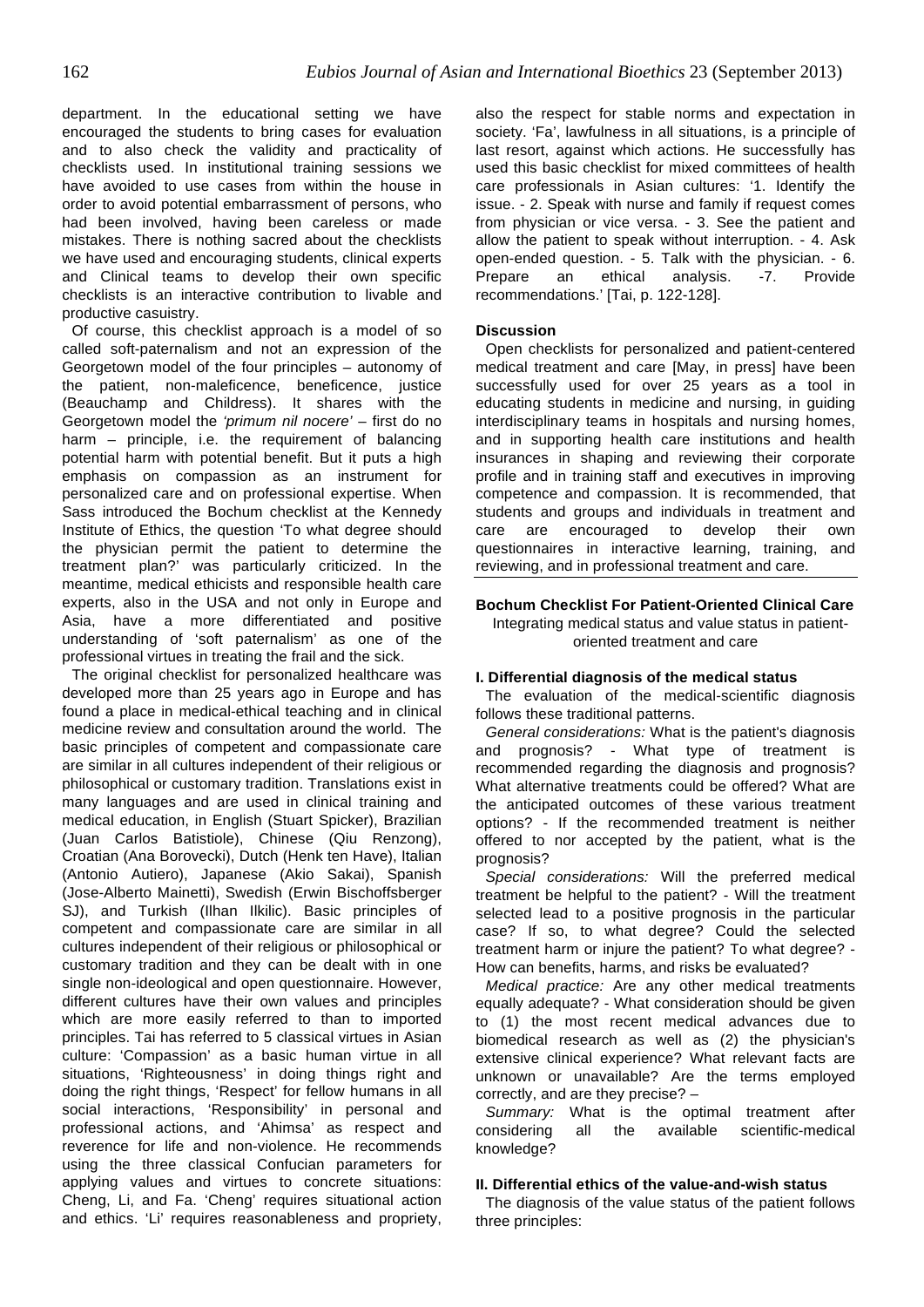Health and well-being of the patient: What harm or injury may arise as a result of selecting a specific [single] method of treatment? - How might the treatment compromise the patient's well-being, cause extensive pain, or even shorten his/her life? - Might it cause physical or mental deterioration? - Might it tend to produce fear or grave anxiety in the patient?

Self-determination and the patient's autonomy: What is known about the patient's values, wishes, fears and expectations? - What is the patient's understanding of intensive or palliative treatment as well as resuscitation criteria? - Is the patient well-informed about diagnosis, prognosis, and the various treatment options available for him/her? - How is it possible to serve the patient's preferences in formulating the treatment plan? - To what degree should the physician permit this patient to determine the treatment plan? - Who else, if anyone could or should make decisions on behalf of a patient and his/her best interests? Must the patient agree with the chosen therapy?

Medical responsibility: Have any conflicts surfaced between the physician, the patient, the staff, or the patient's family? - Is it possible to eliminate or resolve such conflicts by selecting a particular treatment option or plan? - How can one work to assure that the following values will be reaffirmed? - (1) the establishment of mutual trust between patient and physician; (2) the principle of truth-telling in all discussions; - (3) the respect for the patient's privacy and the protection of his/her confidentiality? - What relevant facts are unknown or unavailable?

Have the salient ethical issues been adequately formulated, clarified, and addressed within the physicianpatient relationship?

Summary: What kind of treatment is optimal giving thorough attention to the salient and relevant clinical ethical issues?

# **III. Treatment of the Case**

What options (alternative solutions) are available in the face of potential conflict between the medical-scientific and the medical-ethical aspects? - Which of the aforementioned scientific and ethical criteria are most affected by these alternative options? - Which options are most appropriate given the particular value profile of this patient? - Who, if anyone, should be consulted to serve as an advisor to the physician? Is referral of the patient necessary for either medical or ethical reasons? - What are the moral (in contrast to the legal) obligations of the physician with regard to the chosen treatment? - What are the moral obligations of the patient, staff, family, health care institution and system? - What, if any, are the arguments for rejecting the selected treatment? - How would or should the physician respond to these arguments?

Does the treatment decision require achieving an ethical consensus? - By whom and with whom?

Why? - Was/Is the treatment decision adequately discussed with the patient? - Did he/she agree?

Should the decision process be reassessed and the decision actually revised?

Summary: What decision was made after assessing

the scientific and ethical aspects of the case? How can the physician most accurately represent the medicalethical issues and the process of evaluating the medical and ethical benefits, risks, and harms?

# **Selected Supplementary Checklists for Special Situations**

# **1. Long-term Treatment**

Will the chosen medical treatment and its ethical acceptability periodically be reconsidered? Is the treatment in line with quality standards in medical treatment and care and medical ethics? - What clinical or ethical factors must be reviewed during on-going treatment? - How do patients react to modifications in treatment strategy? - In case where the prognosis is dim, how should the physician decide whether the patient should receive intensive or palliative treatment? - Is it possible to appropriately satisfy the patient's explicit wishes, demands, as well as his/her tacit intentions, and to be reassured that they have been seriously considered?

# **2. Considerable Social Impact**

What are the anticipated costs, personal and material, to the patient, the family, the health care institution, and society? - Are the patient, relatives, and community able to bear these costs? - Will the costs of the social [re]integration of the patient, his/her life style, personal development, and recuperation be adequately met? - How do the answers to these questions of cost bear on the medical-scientific and medical-ethical considerations?

# **3. Therapeutic and Non-therapeutic Research**

Has the research protocol and design taken the medical-ethical aspects under full consideration? - Is the research necessary? - Did the patient provide a truly informed consent in order to be entered into the protocol? - Who is responsible for providing adequate and thorough information to the patient subject and to assure that it is adequately understood? - What reasons might explain why a patient subject did not give a fully informed, competent, and voluntary consent? - What procedures were initiated to avoid discriminating against a patient [subject] when requesting his/her participation in a research protocol? - What mechanisms are in place to respect and act on a patient's right to withdraw from participating in a research protocol at any time? - Was the experiment fully explained to the patient [subject] in clear and fully comprehensive language? –

# **3.1. Cytostatica phase-1 research as an example for an additional checklist:**

1. Is the scientific definition of efficacy as expressed in terms of remission or no-change in conflict with the patient's definitions of quality of life?

2. Is the patient aware of a possibly scanty prognosis for full recovery? What does the patient expect from the trial? What does the researcher expect?

3. Can and will quality of life issues be dealt with separately from medical research issues?

4. Has the patient been offered the best available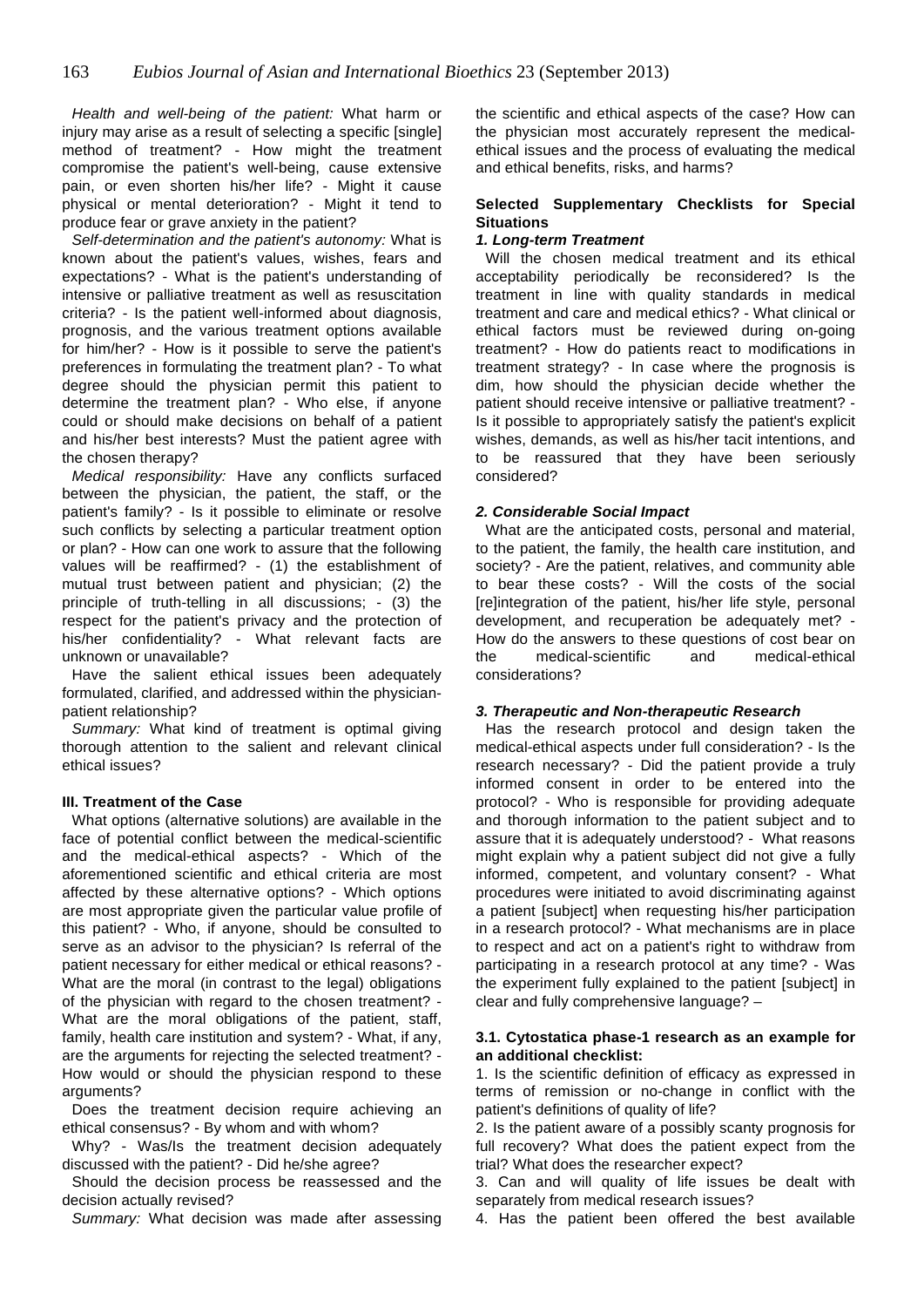palliative care? Has he/she been made aware that best palliative and quality-of-life support will continue even if she/he withdraws from the trial?

# **4. Psychiatric Intervention**

1. Is intervention indicated, given this disease and its risks? Who decides?

2. Are concepts of quality of life of this patient known? Why are they not used in deciding about treatment?

3. Has the personal profile of this patient been modified by medication or intervention? Can it be reconstructed or supported? - 4. What are the risks, disadvantages and advantages of institutionalization? How can institutionalization be avoided? - 5. Is paternalistic treatment mandated at all? Why? How long? Who makes those decisions? - 6. Use or develop a specific ethics checklist for this disease! - 7. How can it be secured that decisions on intervention will be periodically and ad hoc reviewed?

# **5. Neonatology and Pediatric Care**

1. Who defines the 'interest' of the child and how?

2. Can this child be involved in the decision-making process?

3. What are the parents' values, wishes, fears?

4. Are there any special actual and future care-giving dimensions?

5. Will they be able to care for a severely handicapped the child?

6. Which financial organizational or consulting services are available?

# **6. Care for the Dying**

1. Does this patient request palliative care even at the expense of prolonging life?

2. Does this patient request medical treatment of symptoms associated with the process of dying?

3. Are the wishes of the patient clear? How does he/she express their wishes?

4. Can the physician justify not following the wishes of the patient? Which available options in medical, palliative, and nursing care are the most appropriate?

# **7. Considerable Moral, Cultural or Religious Differences**

1. Is the intended treatment and care acceptable to the values of the patient?

2. Is the treatment or care asked for by the patient (or her/his family or guardian) acceptable to health care providers, teams and to the institution?

3. What are the differences and who could be brought in to reduce or solve controversies?

4. Is it acceptable to experts, teams and institutions to recommend other experts or institutions to the patient? – Summarize major points of your decision; review those after treatment of the case.

# **8. Corporate Profile: Clinical Training and Public Profile**

1. What are the most essential virtues/principles for your institution and its specific wards?

2. Which role play the following virtues/principles:

communication, cooperation, competence, compassion, cultivation.

3 Are they of different importance in special fields of your service?

4. Is there a difference between personal or collective virtues as character traits and as legal, moral or cultural principles?

5. How would such a list of virtues/principles be different in special wards of your institution?

6. Which of these principles/virtues need more training?

7. Which principles/virtues should be addressed in public relations to demonstrate that your ward/institution is a good and reliable corporate neighbor?

# **References**

- Anderweit S, Licht C, Kribs A, Roth B, Woopen C, Bergdolt K. Cologene Framework for Ethical Decision Making in Neonatology. Ethik Medizin 16:37-47
- Anderweit S, Feliciano S, Ilkilic I, Meier-Alemendinger D, Ribas-Ribas S, Sass HM, Tai MC, Zhai XM (2006) Checklisten in der klinischen Ethikberatung. Bochum: ZME
- Beauchamp TL, Childress J (2001) Principles of Biomedical Ethics, New York: Oxford U Press, 5th ed
- Blake DC (1992) The Hospital Ethics Committee. The Hastings Center Report 1992:6-11
- Borovecki Ana, Sass HM (2008) The Use of Checklists in Clinical Ethics. Recklinghausen: Institute for Practical Ethics [Croatian / English edition]
- Macklin R (1998) Ethical Relativism in a Multicultural Society Kennedy Institute of Ethics Journal 8:1-22
- May AT (2012) Clinical ethics committees as living beings, in: Fritz Jahr and the foundations of global bioethics, ed A Muzur, HM Sass, Muenster: Lit, 311-318
- May AT (2013) Strukturinstrumente zur Klinischen Ethikberatung - Entwicklung und Perspektiven, in: Klinische Ethikberatung: Grundlagen, Herausforderungen und Erfahrungen, ed. F. Steger F, Muenster: mentis, in press
- Pellegrino ED, Thomasma DC (1988) For the Patient's Good, New York: Oxford U Press

Ramsey Paul (1973) The Patient as Person, The Patient as Person. Explorations in medical ethics. New Haven CO

Sass HM (2007) Bioethics and Biopolitics. Xian: press.fmmu.su.cn [Chinese/English edition]

Sass HM (2011) Cultivating and Harmonizing Virtues and Principles. Asian Review of Bioethics 3(1)36-47

- Sass HM, Viefhues H (1987) Bochumer Arbeitsbogen zur medizinethischen Praxis, Bochum: ZME
- Sass HM, Viefhues H (1992) Differentialethische Methodik in der biomedizinischen Ethik, München: GSF-Forschungszentrum für Umwelt und Gesundheit

Tai MC (2008) The Way of Asian Bioethics. Princeton

- International Publishing Co., Ltd [ISBN 978-986-7097-86-6] The 'Bochum Checklist' can be downloaded from www.ethikin-der-praxis.de in different languages.
- A 'Virtual Training Course in Clinical Ethics' by Hans-Martin Sass, using the checklist method, is also available in www.ethik-in-der-medizin.de in English language.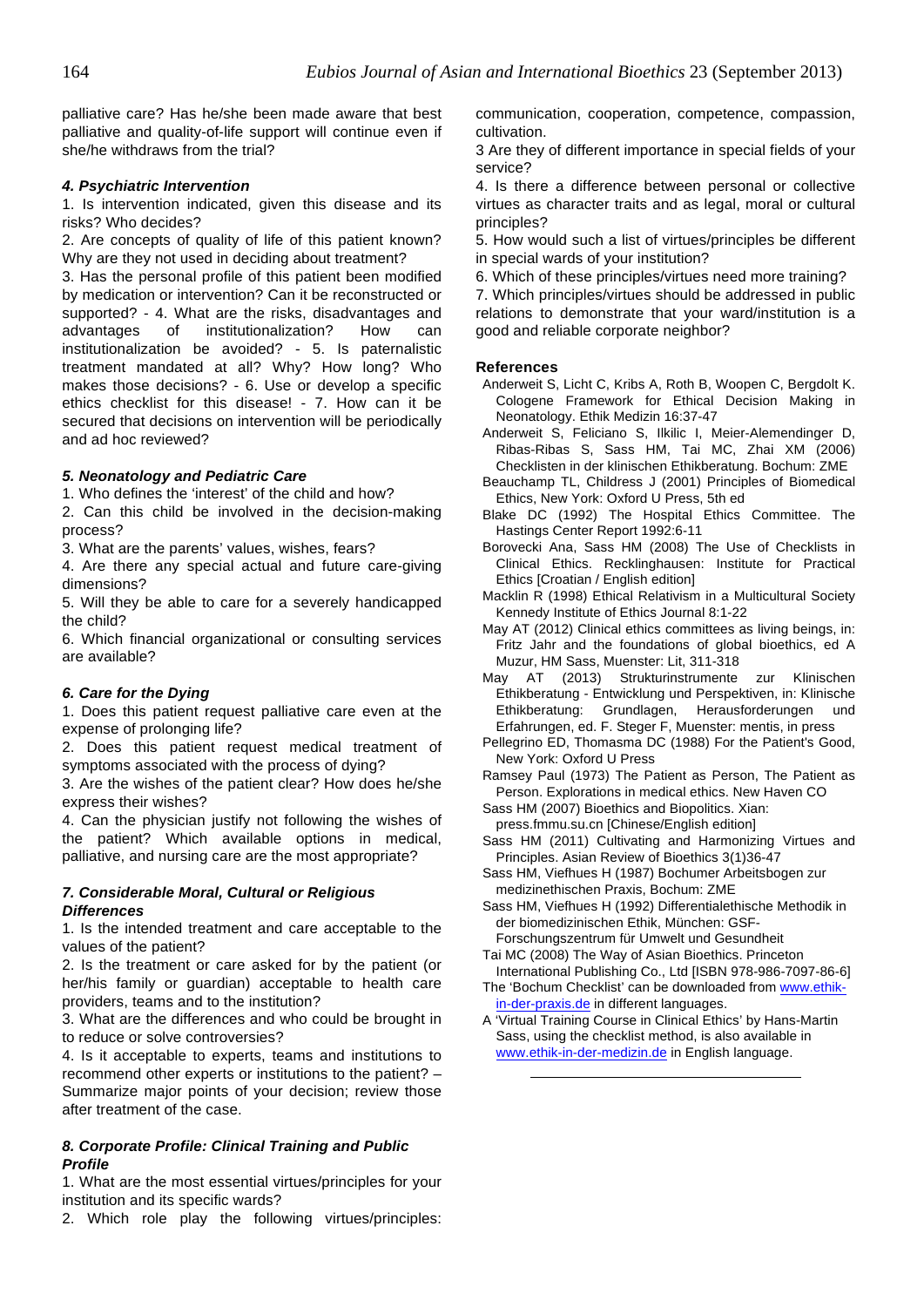# **How can humans live without harming other living organisms?**

- Tamara Kudaibergenova, Pedagogic Chair, Arabaev Kyrgyz State University, Kyrgyzstan. Email: ahtamar@hotmail.com - Diethelm Kleiner, Microbiology Department, University of Bayreuth, Germany. Email: diethelm.kleiner@uni-bayreuth.de

# **1. Introduction**

Many, if not most cultures attempt to live in harmony with nature as far as possible, and they address this question seriously. One exception is globalized capitalism, one of which aims seems to be accumulation of wealth associated with ruthless exploitation of nature. But within this system resistance has emerged, striving for greater sustainability in agriculture and economy.

Traditional, especially animistic cultures see Nature (earth, plants, animals, rivers, mountains etc.) as an integral part of human existence that is endowed with its own rights and has to be honored and preserved. Human necessities like food, clothing, housing or religious rites have to be obtained with as little harm to nature as possible. Consequently, the ultimate goal may be summed up as follows: life in harmony with nature should consume only what Nature gives voluntarily.

# **2. The concept of Nature in Kyrgyz culture**

We here take Kyrgyz culture as an example of how a traditional way of life deals with the problem to harmonize nature with human needs. Kyrgyz are nomadic people of Central Asia. They followed the ancient idea of unity of humans with Nature that originated in Tengrianism. The Tengrianism is the philosophic-religious doctrine based on the cult of the Sky – the Tengri. Tengrianism starts with the essence of orderliness in space which includes balanced preservation of Nature. For preservation of this balance it is necessary to give anything to Nature before taking anything from it. It was for example, not permitted to throw away or dump rotten food because then this person had dared to take superfluous amounts from Nature.

The nomadic consciousness perceives the world being represented as an uniform internally intelligent Whole, that covers all objects and events of reality. All elements possess equal value in this unity. The nomad considered that all life is useful, because it was created by Nature. Disappearance of any kind of animal or plant can break the balance and order in the Whole; than comes chaos and «the world will turn over».

Relations of people with the Nature were based on respect and were considered rather as interdependence than as its exploitation. This allowed the Kyrgyz to live on the earth a millennium without negative consequences for environment.

From old times the Kyrgyz believe in existence of spirits-patrons of each mountain, rivers, lakes, roads, etc. It was supposed to approach spirits of districts respectfully, to make a sacrifice and ask the permission for a journey or good luck in a craft. The sacrifice was made always in certain places usually at lonely trees named Mazar. The sacrifice used to be ribbons or strips of a fabric that became attached to trees. There are still many such places in Kyrgyzstan. Till now ribbons are tied to trees on mountain passes, at dangerous river crossings etc.

The ancient idea of unity of human with the Nature is expressed in legends and eposes. The small epos "Kozhozhash" can serve as example (se addendum).

# **3. Food: a biological necessity**

All organisms have take up food for gain of nutrients (elements, molecules) and to a great part also for gain of energy. In Nature two ways of getting nutrients and energy are realized:

a) Autotrophic organisms get all nutrients from soil, water or air, largely in the form of inorganic molecules (ammonia, nitrate, sulfate, phosphate, metal ions etc.). Energy is derived from sun light (plants, phototrophic bacteria) or from chemical reactions (chemolithotrophic bacteria: oxidation of e.g. hydrogen, ammonia, hydrogen sulfide, or reduction of e.g. nitrate, sulfate). Killing and cannibalism are not necessary. 1

b) Heterotrophic organisms (humans, animals, fungi, many bacteria) have to feed on organic matter which had been produced by other organisms, in first instance by autotrophs. No killing is necessary, when feeding on dead organic matter (many fungi, carrion eaters). But all other organisms have to inflict damage on plants or animals, up to killing them or devouring pre-offspring (seeds, grains, eggs, etc.). $<sup>2</sup>$ </sup>

# **3.1 Vegetarianism: a way out?**

Vegetarians maintain that harming animals is not permitted whereas harming plants is. Destruction of seeds and parts of plants (leaves, roots…) is allowed and considered necessary. One of the arguments is not to inflict pain. Vegetarians consider pain to be restricted to animals. Certainly the specific pain experienced by e.g. wounded humans or beaten dogs is based on the existence of a nervous system, that is absent in pants, fungi and lower organisms. Nerves electrochemically transfer unpleasant signals (beating, burning etc.) to the brain, where they are converted into the sensation of pain and elicit reactions of defense.<sup>3</sup> Although lacking a nervous system plants definitely have ways to transduce dangerous signals from e.g. wounds to specific centers (cells, organs) and then induce appropriate defensive or healing measures (León et al., 2001). These signals must be considered as "unpleasant", and plants try to avoid them. Some plants after their reception even warn neighbors of imminent danger so they can take preparative actions. The warning signal frequently is the

http://en.wikipedia.org/wiki/Autotroph

<sup>2</sup> http://en.wikipedia.org/wiki/Heterotroph

<sup>3</sup> http://pain.about.com/od/whatischronicpain/a/feeling\_pain.htm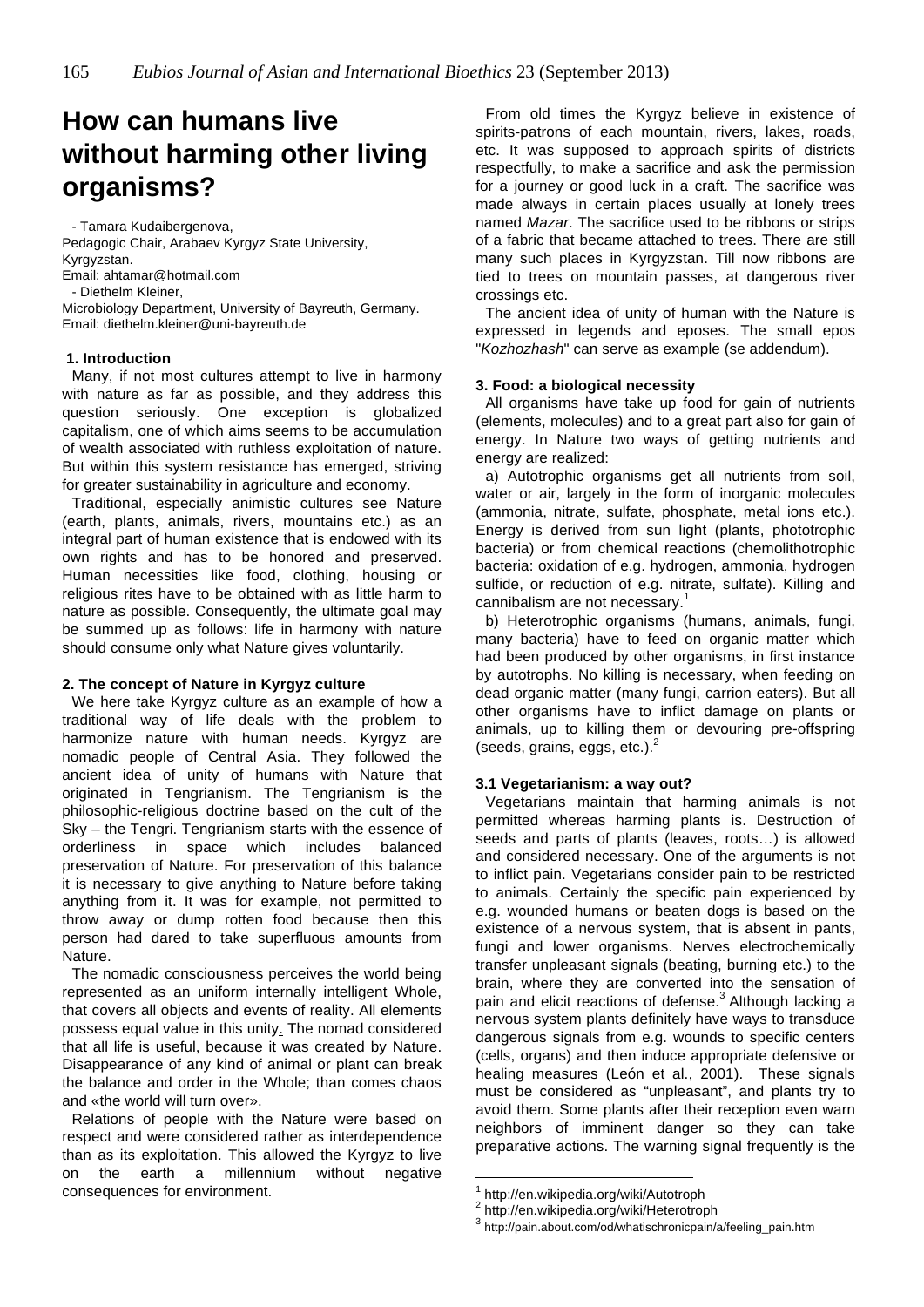gas ethylene (Baldwin et al., 2002).

Thus plants obviously resent removal of essential parts (leaves, roots) of their bodies, although they do not audibly protest. Likewise we can safely assume that they generally do not agree with consumption of their descendants (grains, seeds).

Apart from the unsolved question whether or not plants experience an unknown equivalent of pain, it seems questionable whether destruction of plant parts or devouring their offspring really is ethically more tolerable than e.g. eating eggs.

#### **3.2 Voluntary donations of plants**

Due to their sessile life style plants have invented ingenious ways to disperse their embryos (seeds).<sup>4</sup> Aims are to avoid young competitors rooting close by, and to colonize new niches far away. Some plants construct seeds which easily can be carried away by wind (e.g. dandelion), others have invented machineries to catapult the seeds as far away as possible (e. g. small-flowered bittercress). The most widely distributed strategy makes use of animals as carriers. Fruits of these plants either stick to the carriers or are intentioned to be devoured by animals as means of propagation and distribution of the future population. The seeds are embedded in tasty textures which are meant to attract animals and be eaten. The seeds then should pass the intestinal tract unharmed and be excreted at a place far away from the parent.<sup>5</sup>

If not consumed by animal carriers, the mature fruits drop to the earth nearby and decay to liberate the seeds. Well known examples are: cherries, apples, oranges, avocados, tomatoes, cucumbers, olives. Consuming these fruits and liberating the seeds far away can be considered as a culinary symbiosis and helps both partners.

Other groups with an exploitable strategy are the fungi. Their fruiting bodies are built for the production of thousands or millions of spores that after maturation dissociate and are dispersed by the wind.<sup>6</sup> Consuming the fruiting bodies entirely with immature spores in the above discussed context harms the organism. But if we remove the spores from a ripe body, consumption should be tolerable. Fruiting bodies after dismissal of spores are not essential to fungal physiology, they decay like plant fruits. The essentials of fungal life are concentrated in the mycelium in the soil.

Milk and its products are a special topic: they may be indispensable as vitamin source; but cows can be considered to be harmed indirectly by deprivation of calf food. Overproduction for human consumption could be considered as enslavement of the producer.

# **4. Conclusion**

If we strive towards a life with as little harm to nature as possible, consumption of donations from the plants and fungi should be the first choice, if a balanced diet can be achieved this way. In the culinary symbiosis outlined

above the seeds of fruits (of course, seedless varieties are not permitted!) should be distributed in the environment first before consumption without remorse.

These considerations did not touch the controversial matters of fuel and fibers, which have to be discussed elsewhere.

#### **Addendum**: The Kyrgyz epos "Kozhozhash".

There was a belief in existence of spirits-patrons of wild animals in the Kyrgyz ancient mythology. It is considered one of such spirits Kajberen, an anthropomorphic being in the form of a sacred animal, a female of mountain goat Sur echki. The human can hunt on its numerous posterity, it has the right to be fed for the account of posterity of Sur echki, but should not break that extreme line when hunting becomes not a craft for a sort survival, and injurious destruction for the sake of passion or human self-interest.

The skillful and successful hunter who has managed to rescue the relatives from starvation during long winter and cattle-plaque has a dream in which, after successful hunting for wild goats, he appears at top of an unapproachable rock. He feels fear and asks the wife to interpret a dream. She advises to him not to hunt any more as his life is threatened with danger. Despite of it Kozhozhash decides to continue hunting for posterity of the Grey goat.

Opposition between the hunter and a sacred animal amplifies after Kozhozhash completely exterminates young posterity of the Sur echki.

The Grey goat asks Kozhozhash to leave in live her spouse Alabash. However, the grown exited hunter kills him also, having undermined thereby possibility of a continuation of the family of the Sur echki.

It is remarkable that in the epoc intense dispute between the hunter and an animal that testifies to absolute belief in special qualities of the sacred animal appears, capable to talk to the person and to express the feelings.

The Sur echki swears to revenge Kozhozhash for destruction of the posterity, and the hunter swears not to calm down until catching his opponent.

Finally, the Sur echki entices the hunter on a slope of an unapproachable rock and leave him there to die of hunger and cold. Without having taken out sufferings, Kozhozhash rushes from a rock down and perishes.

#### **References**

J. León, E. Rojo, J. J. Sánchez-Serrano, Wound signalling<br>19. plants. J. Exp. Bot. (2001) 52: 1-9. in plants. J. Exp. Bot. (2001) **52**: 1-9. http://jxb.oxfordjournals.org/content/52/354/1.full

I.T. Baldwin, A. Kessler, R. Halitschke, Volatile signalling in plant–plant–herbivore interactions: what is real? Current Opinion in Plant Biology (2002) 5:1-4.

<sup>4</sup> http://en.wikipedia.org/wiki/Seed\_dispersal

<sup>5</sup> http://en.wikipedia.org/wiki/Frugivore

<sup>6</sup> http://www.mushroomthejournal.com/startingout/whatsamushroom.html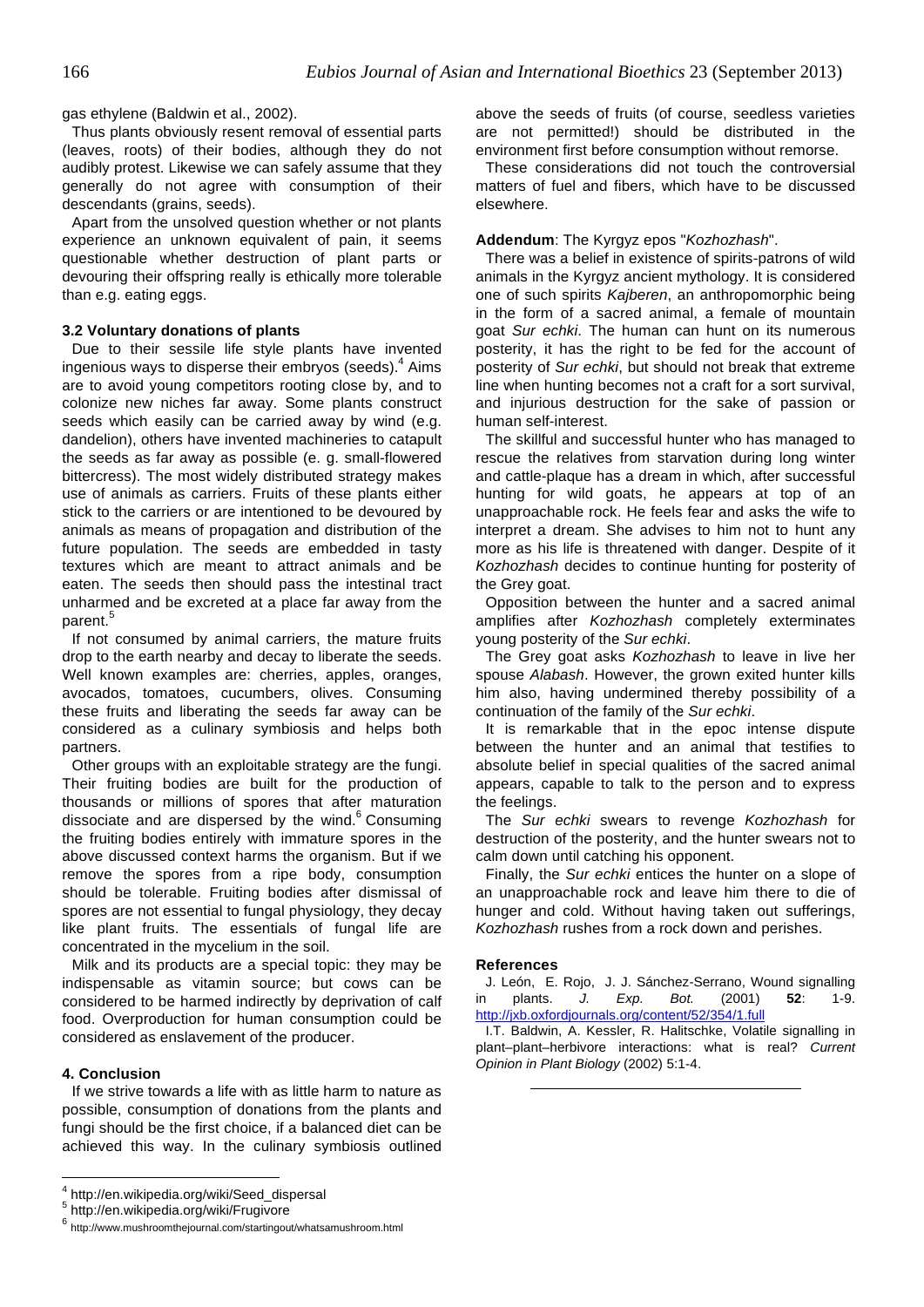# **Neo-Socratic Dialogue on Fairness in the Healthcare System**

- Kuniko Aizawa, M.A.

Global COE Program "Cell Fate Regulation Research and Education Unit," Kumamoto University, Japan Email: aizawak@ncvc.go.jp

- Atsushi Asai, M.D., M.Bioeth., Ph.D.

Department of Bioethics, Faculty of Life Sciences, Kumamoto University, Japan

Email: aasai@kumamoto-u.ac.jp

- Yasunori Kobayashi, Textbook Division, Elementary and Secondary Education Bureau, Ministry of Education, Culture, Sports, Science and Technology, Japan

- Kuniko Hoshiko, Workshop-IF, Japan

- Seiji Bito, M.D., Division of Clinical Education and Division of Clinical Epidemiology, National Hospital Organization Tokyo Medical Center, Japan

# **Abstract**

As public values change and diversify, a wide range of attitudes focused on basic aims of healthcare will develop. Yet, few opportunities exist between professionals and patients to discuss various healthcare issues and concerns. In this study, we used the Neo-Socratic Dialogue (NSD) method and established a forum to discuss fairness in the healthcare system among participants with diverse backgrounds. Participants in three sessions, based on case studies concerning elderly healthcare service, basic coverage, and rationing of care, achieved a consensus on the following principles: healthcare service should fulfill patient's health needs; certain services should be equally provided to every patient; everyone should support the healthcare system; and patients and professionals are responsible for establishing a fair healthcare service. All groups supported the egalitarian system of healthcare in Japan and suggested necessary improvements. The NSD facilitated to formulate shared ethical principles and responsibilities among healthcare professionals and the general public.

**Keywords:** Neo-Socratic Dialogue, healthcare, fairness, philosophical discussion.

# **Introduction**

Japan has a low-cost universal healthcare system with the highest life expectancy worldwide. However, national healthcare expenses continue to rise due to a rapidly aging population. In addition, Japan's healthcare system suffers from a shortage of doctors, especially in the areas of emergency care, obstetrics, and pediatrics. Patients, for example, are sometimes denied emergency service by several hospitals before they receive treatment. Regional disparities exist regarding physician and hospital availability in the present healthcare system (1). Issues such as "convenience-store consultations," a term that describes patients that drop by emergency outpatient services even when their symptoms are neither serious nor urgent, remain to be solved. "Monster patients," or patients who use abusive language and are

violent, are also seen. Unfortunately, the media's extensive coverage of medical accidents has generated public distrust of Japan's healthcare system. Disputes and lawsuits are feared and have resulted in defensive medical treatment and/or refusal to provide treatment by healthcare professionals. Therefore, Japan's healthcare situation, also referred to "collapse of healthcare," needs immediate reforms (2).

As public values change and diversify, a wide range of attitudes focused on basic aims of healthcare will develop. Few opportunities between professionals and patients exist to discuss the various healthcare issues and concerns. Nevertheless, these issues need to be addressed with a particular focus on the future of Japan's healthcare system. Thus, it is vital to explore these concerns, and to create and test a communication model that will help generate a mutual understanding and consensus.

In this study, we used the Neo-Socratic Dialogue (NSD) method and established a forum to permit discussion of issues, principles, and values associated with healthcare among participants with diverse backgrounds. We had previously conducted NSDs on respective rights and responsibilities of healthcare professionals and patients. In prior studies, participants agreed that "receiving and providing the most suitable care" were both the right and responsibility of patients and healthcare professionals (3). In the present study, we conducted NSDs focusing on fairness in the healthcare system, a central principle behind healthcare ethics. In addition, we asked participants to assess their experience, and we validated the method beyond the content of each discussion.

# **Methods**

NSD is a method which promotes philosophical dialogue among small groups of approximately seven people. This method was formulated by Leonard Nelson (1882-1927), and is presently used in Germany, England, and Holland for philosophical training, dialogue-based education, problem discovery, and for establishing consensus (4-5). In 1999, the method was introduced in Japan and has been in use since then. Recent attempts have been made to apply NSD to ethical and social discussions spanning the medical and healthcare fields (6-8).

NSD typically starts with a general question. Relevant case studies are then gathered from each participant, and one is selected for further investigation and discussion. Participants then corroborate judgments and actions associated with the people in each case study, and abstract the underlying principles and values. Finally, a consensus is formulated around the initial question. To ensure the success of any given dialogue, participants are asked to conform to specific rules, which include speaking clearly and listening carefully to other participants. Participants are also provided with appropriate standards to help select a case study suitable for dialogue. In the present study, a series of dialogues was divided into six 90-minute sessions conducted in a period of one and a half days. These sessions were carried out by three groups during 2009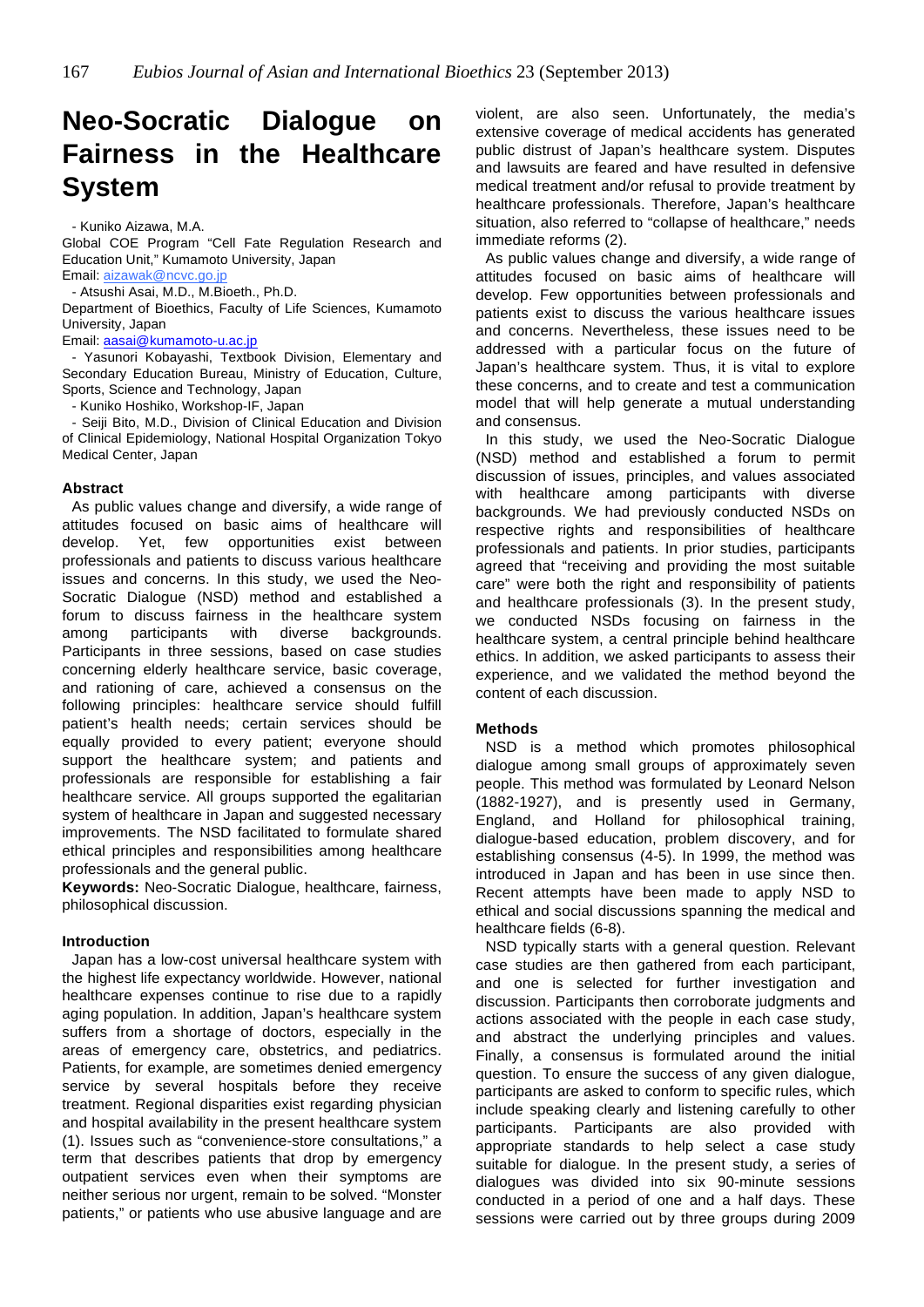and 2010 in Tokyo, Kumamoto, and Osaka. The general question chosen for the dialogues was: "What is fairness in healthcare?" Seven participants were selected per group and recruited among acquaintances of researchers that contributed to the study. The following participants were included in each group: two participants representing the general public; an ethicist or bioethicist; a participant with a legal background, participant representing the mass media, or sociologist; a physician; a nurse; and an additional healthcare professional. During the discussions, a facilitator wrote the main points on a flip chart, while a transcriber recorded participant statements on a computer terminal. This study was authorized by a General Research Ethics Review under the auspices of the Faculty of Medical and Pharmaceutical Sciences at Kumamoto University (Ethics No. 282, issued September 20, 2008).

# **Table 1: Participants**

| Total 19 participants (7 males, 12 females)              |  |  |
|----------------------------------------------------------|--|--|
| First NSD (June 2009, Tokyo)                             |  |  |
| 7 (2 m, 5 f): An ethicist who takes care of his old      |  |  |
| parent, two journalists, the president of a medical      |  |  |
| consulting company, a doctor, a nurse, and a             |  |  |
| pharmacist.                                              |  |  |
| Second NSD (February 2010, Kumamoto)                     |  |  |
| 6 (2 m, 4 f): Two social activists and a bioethicist,    |  |  |
| (all three of whom participated for one day) a jurist, a |  |  |
| doctor, and a nurse (all three of whom participated      |  |  |
| for the entire day-and-a-half).                          |  |  |
| Third NSD (March 2010, Osaka)                            |  |  |
| 6 (3 m, 3 f): A social activist, an ethicist, a          |  |  |
| sociologist, a nurse, an occupational therapist, and a   |  |  |
| psychoanalyst. (A doctor partly sat in to observe)       |  |  |

# **Table 2: Case study categories (number of cases)**

|                           | 1st | 2nd | 3rd | Total |
|---------------------------|-----|-----|-----|-------|
| <b>Elderly healthcare</b> |     | 4   |     | 6     |
| services                  |     |     |     |       |
| Basic coverage            |     | 3   |     | 3     |
| Rationing of care         |     | 2   | 2   | 4     |
| Favorable treatment       |     |     |     |       |
| resulting from            | 5   | 8   | 5   | 18    |
| money, gifts,             |     |     |     |       |
| connections, etc.         |     |     |     |       |
| Informed and family       | 2   |     |     | 10    |
| consent                   |     |     |     |       |
| Regional disparities      |     | 3   |     | 3     |
| Psychiatry                |     | 2   |     | 2     |
| Miscellaneous             | 4   |     | 2   | 6     |
| Total                     | 12  | 23  | 16  | 52    |

# **Results**

A total of 19 people participated in the NSDs summarized in this study (Table 1). Fifty-two case studies were presented in response to the question: "What is fairness in healthcare?" These case studies were further categorized into 13 groups (Table 2).

# **3-1. First NSD: Elderly healthcare service**

Participants from the first group chose the following case study as an example which represents the present healthcare system:

**Case Study 1:** Elderly patient who did not leave the hospital

Case Study Contributor: Nurse and bed-control manager

Case Summary: This case regards a male patient in his 80s who lived with his wife and received a pension. The patient also had a son and a daughter. The patient developed difficulty breathing and arranged a visit by his doctor, who decided to hospitalize him. However, the local hospital refused to admit the patient because only one doctor was present that night. Therefore, the patient was referred to me, a bed-control manager at an acute hospital located in the region. The patient arrived by ambulance even though he was able to walk. The initial diagnosis was possible pneumonia, with an estimated hospital stay of one week. The patient appeared disheveled and his overall condition was poor. During his stay, he developed lethargy with occasional delirium. After a week, the patient's wife repeatedly requested for him to be moved to a shared room that was free of charge. X-ray and bronchoscopic examinations conducted by a physician revealed cancer in the patient. Although the physician was not in favour of treatment, the patient's wife requested chemotherapy. However, the patient himself was not informed. I myself considered the treatment unnecessary, but at the same time the patient had the right to be treated. Once the therapy ended, the hospital asked the patient's family to take him home, but they refused and argued that his health had declined. A social worker was appointed to look for a care facility, but was unable to locate one that met the family's economic possibilities. At the same time, the family was not willing to relocate the patient to a distant facility nor were they willing to pay for a private room. The family began to visit less to avoid a discharge request. When the physician finally demanded a discharge, the wife pleaded with him and asked if the patient could stay. The patient's daughter stated, "I know he cannot stay here, but it would be a burden for my mom to visit him if he were relocated to a distant facility. I also want my dad to receive the best possible treatment." The patient's health insurance co-payment was about 60,000 yen (~600 USD) per month, which basically meant that the hospital was cheaper compared to other healthcare facilities. Furthermore, the hospital was close for the family and provided the necessary care for the patient. Unfortunately, after staying for about 200 days, the patient died in hospital. The patient's wife was satisfied with the outcome. However, attending nurses were frustrated because they had wasted time and effort with the patient. After this experience, I only assign private rooms to elderly patients that have to stay long.

Participants identified the judgments and actions of this case study that related to fairness in healthcare. A central judgment and reason were formulated as follows:

Judgment: The bed-control manager felt that the patient's family was selfish and that it was unfair for the patient to stay at the hospital.

Reason: Healthcare facility guidelines should be strictly followed in order to provide services based on patient need.

The case contributor stated that she could not hospitalize acutely ill patients if other patients occupied beds for a longer period of time than needed. Moreover, a participant pointed out that the bed-control manager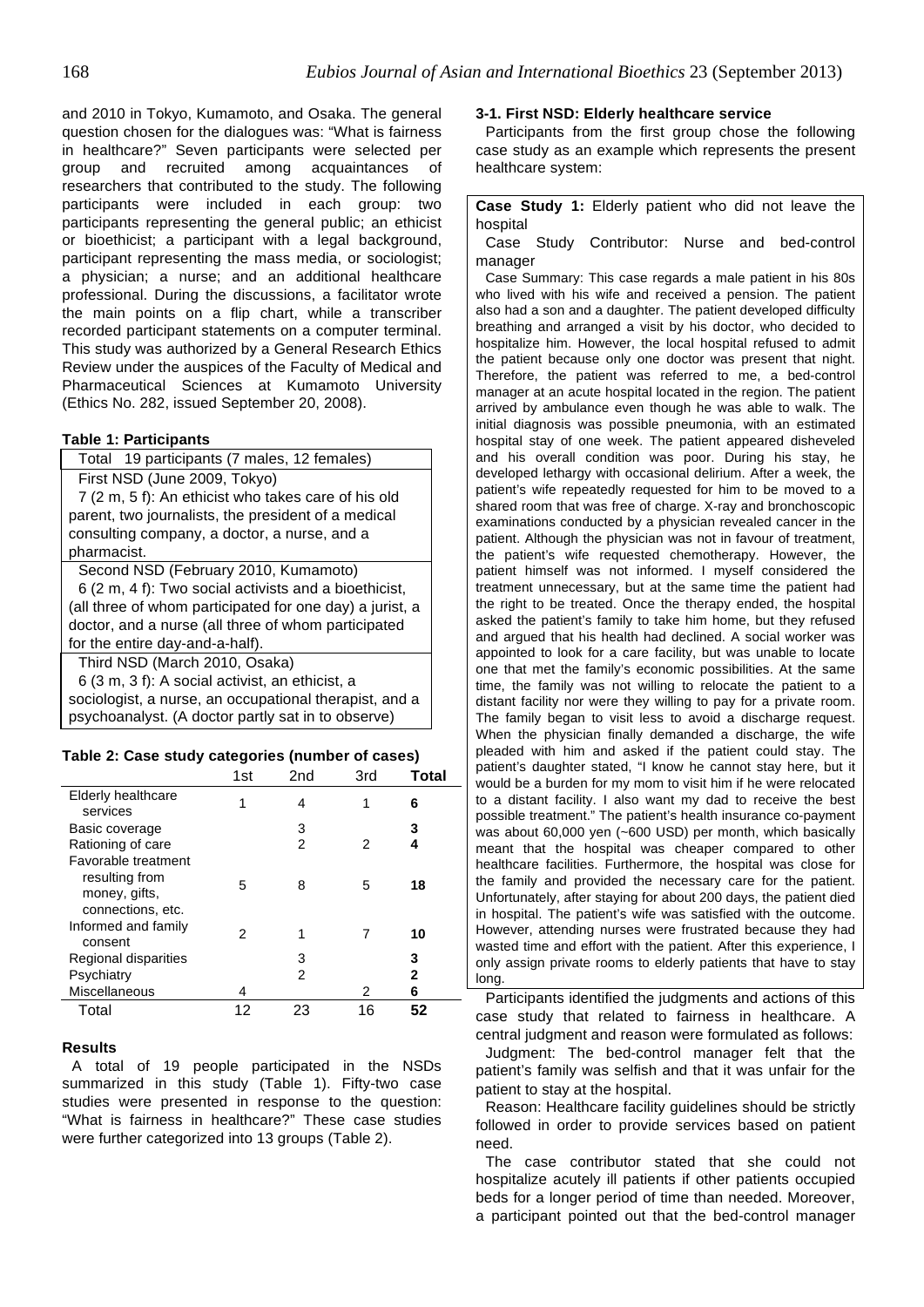was responsible for the medical fees paid to the hospital by the Diagnosis Procedure Combination-based payment system. However, not all group participants supported the judgment. Opponents argued that the patient's long-term hospital stay, although unfair and a breach of healthcare facility guidelines, was justifiable since the family was unable to find an affordable facility. They attributed the lack of affordable facilities to the current Japanese healthcare system, which suffers from a shortage of facilities, and which offers costly care of poor quality. Participants recognized both sides of the argument and strived to answer the question regarding fairness in healthcare. Answers to discussed concerns were established as follows:

Answers:

• Healthcare services should be provided according to patient need.

• It is not possible to meet every patient's need.

• The healthcare system functions only if supported by everyone.

• Everyone should follow the rules of the healthcare system.

• Everyone should be informed and taught how to support the healthcare system.

• The healthcare system requires improvements before people can trust and support it.

# **3-2. Second NSD: Basic care coverage**

Participants in the second group chose the following case study associated with public health insurance coverage:

**Case Study 2**: Doctor who ignored a patient's concern regarding her post-operative scar

Case Study Contributor: Medical student

Case Summary: A housewife in her 40's was hospitalized requiring surgery due to possible malignancy in the kidney. The patient was informed prior to surgery that if there was a malignant tumor the kidney would be removed. An optimistic prognosis was given, but no specific information about a postoperative scar was provided. A week later, the surgery was performed and the patient's kidney was removed. Following the surgery, the patient was given a favorable prognosis, but again no explanation about a post-operative scar was provided. Two days after the surgery, the patient was shocked to see a 12 cm scar and stated, "The scar is unexpectedly large. I cannot go to hot springs anymore." However, she did not mention any of this to her doctor. As a medical student at that time, I wrote down the patient's words on the medical chart and asked the doctor about referring the patient to a plastic surgeon. The doctor responded, "It is unnecessary to spend money and human resources in a public hospital, especially since the patient is married and has children. Please tell her nicely." Yet, I was unable to tell the patient, but did suggest that she visit another hospital to consult a plastic surgeon. No one at the hospital did anything to address the patient's concerns about the post-operative scar. I could tell that the patient was upset about her scar up to the day she was discharged. I also talked to my mentor about the patient's situation, but he did not follow up with this case. I lost contact with the patient after she was discharged from the hospital.

Participants in this group identified the following judgments and actions of the case study relating to fairness in healthcare:

Judgments: The patient hoped to get her scar treated; yet, her doctor considered it to be unnecessary. Other healthcare professionals at the hospital also agreed with the doctor. The patient was not informed about a postoperative scar. The case contributor felt that the patient's concerns should have been addressed.

This last statement was selected as the main judgment of the study, and the following reason was provided:

Reason: Healthcare professionals should be sympathetic towards patient's health needs, and should provide the best possible care while taking resource availability into consideration.

Participants in this NSD group established the following answers to the question regarding fairness in the healthcare system:

Answers:

• Healthcare professionals should consider the patient's wellbeing, and should be sympathetic toward patient needs.

• Patients should be informed about their conditions, basic service options and be given time to consider each option.

• Fairness is commonly accepted to mean equality rather than freedom, self-determination, and contract.

Participants concluded that sex, age, marital status, and scar location should not be deciding factors for plastic surgery referrals. Moreover, the medical team should have informed the patient about her condition and options once the scar had healed (i.e., plastic surgery at her own expense).

# **3-3. Third NSD: Rationing of nursing care**

The following case study was chosen to discuss rationing by the third group:

# **Case Study 3**: Rationing of nursing care

Case Study Contributor: Nurse

Case Summary: My colleague and I were supervising a ward at a hospital during the night shift. The ward had 50 beds with terminally- and acutely-ill patients mixed together. A terminally ill male patient in his 50s suffering from stomach cancer called for help from his private room. When I went to answer his call, the patient told me that he could not sleep and that he felt cold. My assessment was that the patient was feeling anxious. After consulting with my colleague, I provided the patient with a footbath and massage. In addition, I gave the patient a cup of ice cream and had one with him by the bedside. The patient thanked me and closed his eyes. The total amount of time I spent with the patient was about half an hour, which I thought was timesaving in the long run. In fact, I would do this for any patient in the ward provided no emergencies require my attention. The hospital's nursing policy is to provide superior patient care, but this policy is not carried out in practice. Moreover, the ward's head nurse allows personnel to act on their own with no prior permission. Having said this, I proceeded with what might be considered by others as unorthodox, and documented my actions on the nursing record. I believe that it was best to consult with my colleague before proceeding. Perhaps another colleague might have suggested giving the patient an electric blanket. I dedicated extra time to this particular patient, and I would do so for any patient in the ward.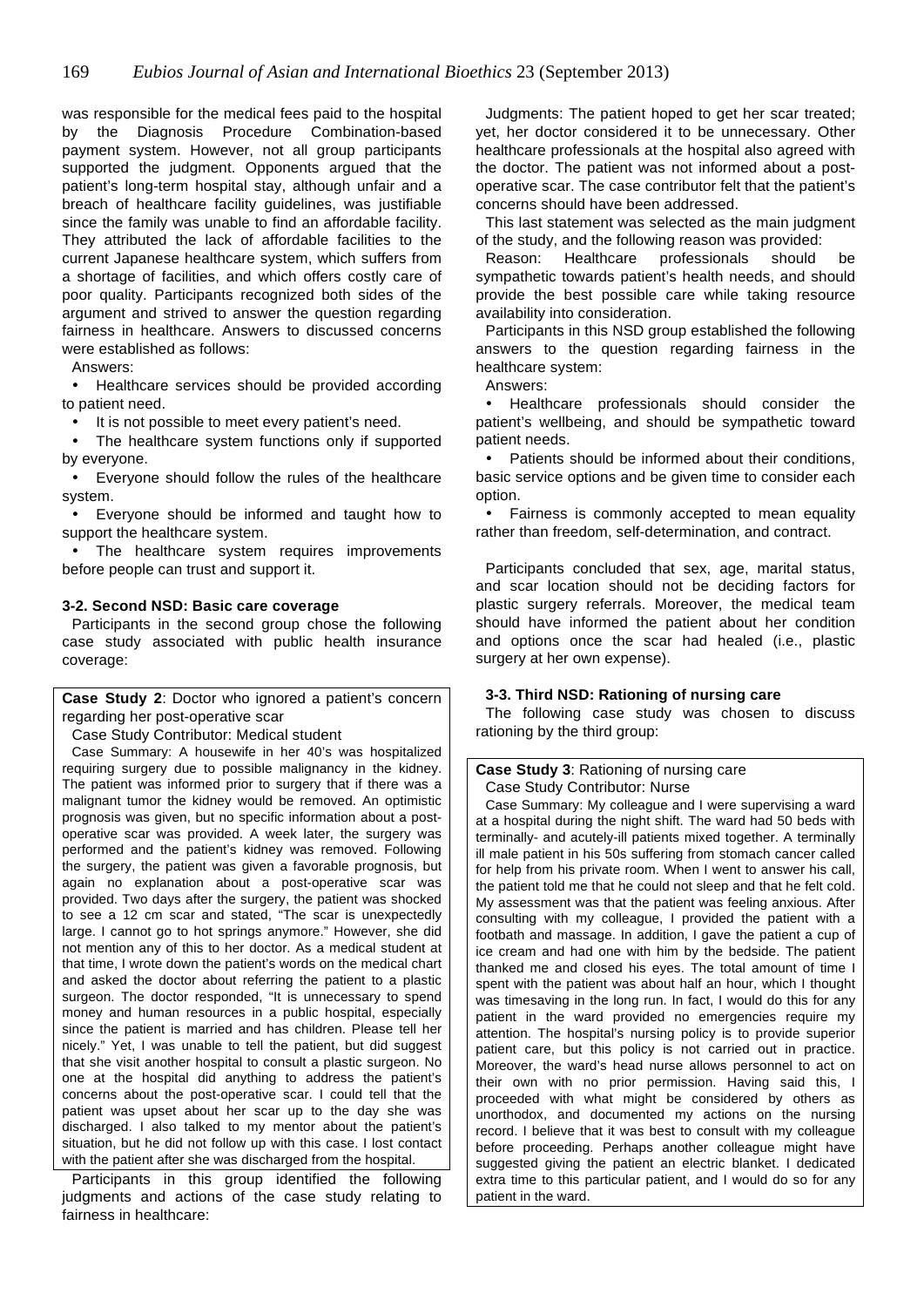Participants made the following observations about the nurse's judgments and actions:

Judgments: Work at the hospital ward was very busy. The nurse was working in a ward where patients with different diseases were mixed together. The nurse received an unusual request from a terminally ill patient. The nurse determined the amount of time she could dedicate to the patient. The nurse consulted with her colleague. The nurse reached an agreement with her colleague about spending time with the patient. Patients in other rooms did not see nor complain about the nurse's actions. The nurse dedicated time to one patient. The nurse provided a kind gesture to the patient, and indirectly contributed to the wellbeing of other patients, colleagues, and the ward. The nurse made an effort to improve healthcare quality at the hospital. The nurse carried out an unorthodox act other colleagues might disagree with. The nurse lacked discretion.

Participants concluded that the nurse's judgments and actions had been mostly fair. The following reasons for this conclusion were:

• Every patient should receive proper care according to their health needs.

The nurse's actions improved healthcare quality and were educational; however, such practices are difficult to standardize.

The nurse balanced her responsibilities at the ward and executed them.

During the discussion session, participants highlighted several aspects from the case study that were unfair. For example, participants argued that some professionals and patients might disagree with the nurse's actions. The following answers were established regarding fairness during rationing of nursing care:

• Patient's health needs should be a priority of healthcare professionals. Furthermore, professionals should respect patients, treat them as individuals, and do the best to meet their needs.

• A balance between procedures and outcomes should be established given limited resources.

• Nursing professionals should establish a nursing philosophy and educate others. However, nursing is an art and not a science, which makes it difficult to standardize.

• Nurses should be held accountable for their actions and understood by hospital managers, patients, and society.

# **3-4. NSD Evaluations**

At the end of each discussion, participants were asked to fill out an evaluation sheet regarding their experience with the NSD (n=16). The evaluations showed a similar tendency for all three NSDs, with an overall evaluation averaging between "excellent" and "good." Participants from each group strongly agreed with the following statements: "We had a fruitful discussion," "I understood others' opinions," and "Other participants referred to my argument." In contrast, some participants were uncertain about the following points: "I convinced others of my opinion," and "My opinion has changed." In addition, several participants described the NSD as a forum where topics could be discussed separate from personal

interests. One participant also pointed out that by listening to others her own position on a particular matter became clear.

However, participants mentioned several disadvantages with the NSD including influences from discussion facilitation, participant recruitment, case study selection, and time-consuming discussions. One participant also stressed that the level of expert knowledge to be communicated to other participants was unclear. Furthermore, concerns were raised regarding the need to verify results and the applicability of NSDs in real life problem solving situations. Finally, several participants stated that accountability was a heavy burden for healthcare professionals, which could negatively affect patient care.

#### **4. Discussion**

Participant answers regarding fairness in healthcare can be summarized as follows. Distributive justice: Quality health service should be provided according to patient's health needs. Limitation of resources: Not every patient need can be met because of limited healthcare resources. Decent minimum of healthcare: Everyone should be treated with sympathy and provided information, healthcare service options, and the necessary time to consider every option. Procedural justice: Health service procedures and outcomes should be accountable, informed, and accepted by each party involved. Responsibility and improvement: Healthcare professionals and patients have the responsibility to maintain fair healthcare service. In addition, such services need to be improved to provide people with better quality service.

Although not novel, these principles allowed participants with diverse backgrounds to reach a consensus about guidelines required to establish a fair healthcare system (9). The first and third NSD group concentrated on procedural justice and responsibility, while the second group focused on the principle of decent minimum of healthcare. In general, all groups supported the egalitarian system of healthcare in Japan, which provides universal access and a decent minimum of healthcare. During the NSDs, the following problems with respect to the present healthcare system were identified and discussed: elderly healthcare requires improvements; the decent minimum of healthcare should be more efficient; and healthcare services should be more accountable. A multi-disciplinary expert group had once proposed shared ethical principles for all healthcare providers (10). However, it is more important to formulate shared ethical principles and responsibilities among healthcare professionals and the general public, which was facilitated by NSDs.

The questions of whether unfair treatments are ever acceptable and whether accountability would place too much of a burden on healthcare providers were not fully discussed. However, participants in the first group were generally for protecting people who are unable, financially or otherwise, to follow the rules of the healthcare system. Participants in the third group believed that the nurse in the case study provided better care than she was responsible for, but that she could not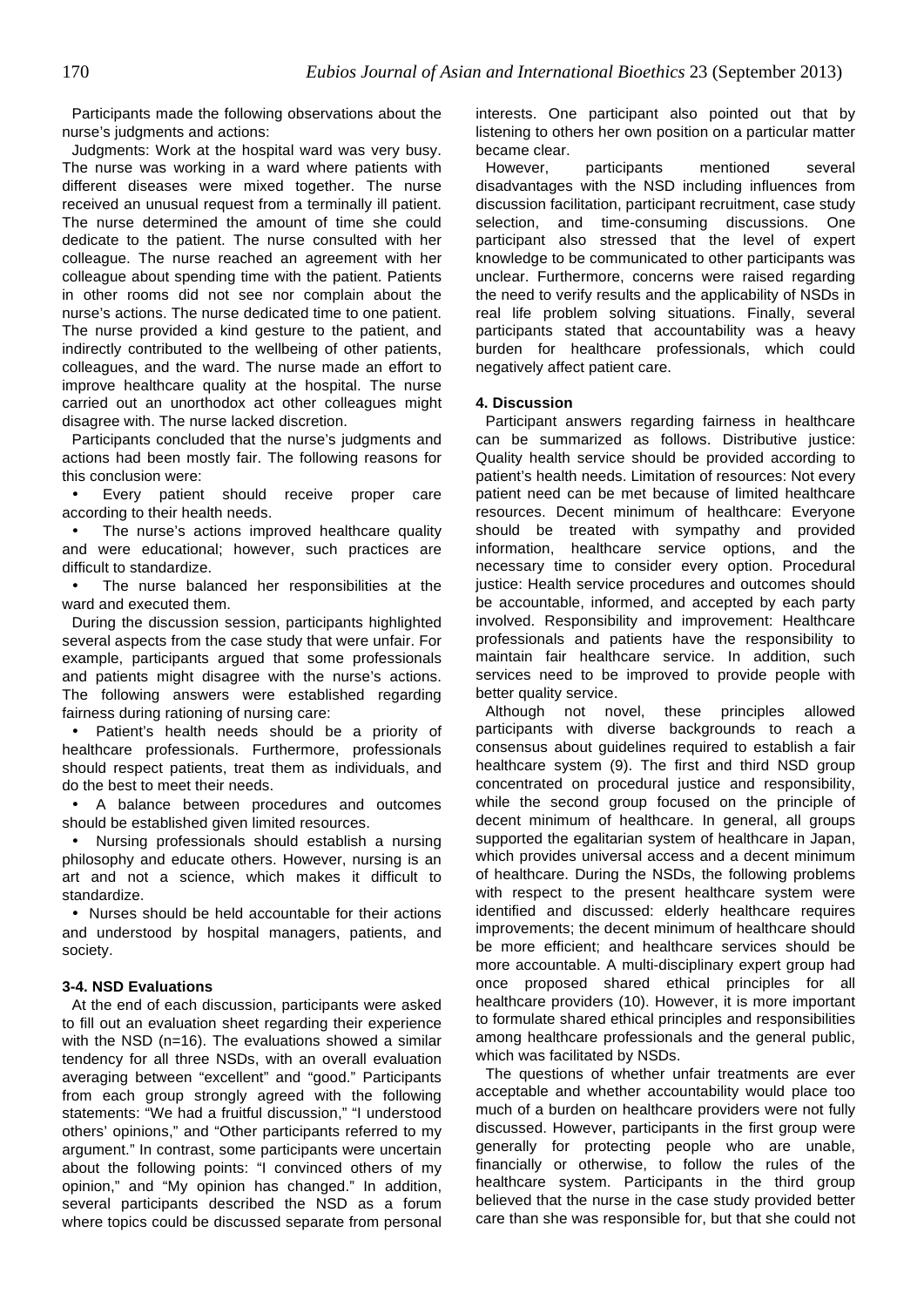be held fully accountable for it. Important to keep in mind is that these principles need to be considered in various contexts of healthcare.

Although participants were mostly in favor of the NSD, several limitations were noted. The case studies illustrated here may not be sufficient to answer the general question regarding fairness in healthcare. In addition, discussions may have been biased given the limited number of participants, their diversity and ability, and the allotted discussion time. Therefore, more detailed information is necessary in order to formulate policies regarding healthcare, especially those that relate to the elderly.

#### **Conclusion**

We used the NSD method to promote discussions and achieve a consensus among participants with diverse backgrounds regarding fairness in healthcare. The following principles can be concluded from this study: healthcare service should fulfill patient's health needs; certain services should be equally provided to every patient; everyone should support the healthcare system; and patients and professionals are responsible for establishing a fair healthcare service.

#### **Acknowledgments**

This research was supported by "A Research Project to Develop Patient-Healthcare Professionals Relationship for 'Health Care Thinking Together'," Head Investigator: BITO Seiji, Basic Research (A) #20249035, Grant-in-Aid for Scientific Research, 2008-2012, MEXT, Japan. We are deeply grateful to the research participants and their recruiters.

# **References**

- 1) Jones RS. Health-care reform in Japan: controlling costs, improving quality and ensuring equity. Economics Department Working Papers 739. 2009. (Organization for Economic Co-operation and Development; OECD.)
- 2) Komatsu H. Iryô Hôkai [The Collapse of Healthcare.] Asahi Shimbun Sha. 2006.
- 3) Aizawa K, Asai A, Kobayashi Y, Hoshiko K, and Bito S. A Neo-Socratic Dialogue for Developing a Mutual Understanding of Rights and Responsibilities in the Healthcare System. Contemporary and Applied Philosophy 2010; 2: 10001-16.
- 4) Philosophisch-Politische Akademie. http://www.philosophischpolitische-akademie.de/
- 5) Society for the Furtherance of the Critical Philosophy. http://www.sfcp.org.uk/
- 6) Griessler E, Littig B, Husing B, Zimmer R, Santos D, Munoz E, Ponce G, Gronke H, and Dordoni P, Final Report Increasing Public Involvement in Debates on Ethical Questions of Xenotransplantation, European Commission DG XII, 2004. http://www.ihs.ac.at/departments/soc/xeno-pta/
- 7) Horie T. Kôkyô teki taiwa no hôhô: zaitaku ni okeru iryôkôi o tema ni sita taiwa compotents no kokoromi [A method of public dialogues: a trial of the dialogue complex on the theme of home medical treatment.] Rinshô Communication no Model Kaihatsu to Jissen [Model Development and Practice for Clinical Communication,] Research Report 2002-2003. Head Investigator: WASHIDA Kiyokazu. Science and Technology Policy Proposal, MEXT Fund for Coordinating Science and Technology Development. 2004: 34- 46.
- 8) Griessler E, Pichelstorfer A, Horie T, unter Mitarbeit von Gronke H, Littig B und Szyma AD. Neosokratische Dialoge zu ethischen Fragen genetischer Beratung in Oesterreich, Deutschland und Japan. 2009. http://www.ihs.ac.at/steps/gendialog/ergebnis.html
- 9) Beauchamp TL and Childress JF. Principles of Biomedical Ethics. Sixth edition. Oxford University Press. 2009.

10) Smith R, Hiatt H, and Berwick D. Shared ethical principles for everybody in healthcare: a working draft from the Tavistock Group. BMJ 1999; 318: 248-251.

# **Women's Opinions and Experiences Regarding Pursuing a Professional Life: A Micro Level Study of a Mahalla in Rajshahi City Corporation, Bangladesh**

Professor of Sociology, University of Rajshahi, Bangladesh Email: akmamw@hotmail.co.jp

- Sharmim Nahar
- MSS in Sociology, Kajihata, Rajshahi, Bangladesh - Andalib Mahejabin

Assistant Director, Bangladesh Academy for Rural Developmen, Bogra, Bangladesh

#### **Abstract**

Women's participation in higher education is quite low in Bangladesh. Their participation in different professions is even lower. Various types of barriers are faced by women in their families, communities and broader society in acquiring higher education and in pursuing different professions. This paper attempts to find the proportion of women who had acquired education up to the S.S.C. level (or higher) in the study area, discover those who were engaged in some kind of professional activities among them and then reveal the opinions and experiences of those working women in entering and continuing a professional life. 44 out of 54 S.S.C. (or higher degree) holder women belonging to 150 households residing within the study locale were respondents of this study. 80% of these respondents held either a bachelor's or a master's degree. Only 7 of the respondents were housewives, 28 (64%) were engaged in some kind of profession, and most of others were students. The respondents thought that in acquiring higher education and pursuing different professions women faced problems related to family approval, and financial support. Unavailability of day care centres barred mothers from materializing their dreams of doing well in higher education and pursuing challenging professions.

**Keywords:** Women, Higher education, Professional life, Socialization, Family approval.

#### **Introduction**

Higher education is essential for training up future professionals, administrators, scientists, and apt businessmen in a country, and hence it plays a crucial role in its socio-economic development (Khatun 2003). Women gained opportunity to enroll into higher education not before the 1850s (Lie and O'Leary 1990). Even today, those women who do gain access to higher education seldom get the chance to enter lucrative fields

<sup>-</sup> Wardatul Akmam, PhD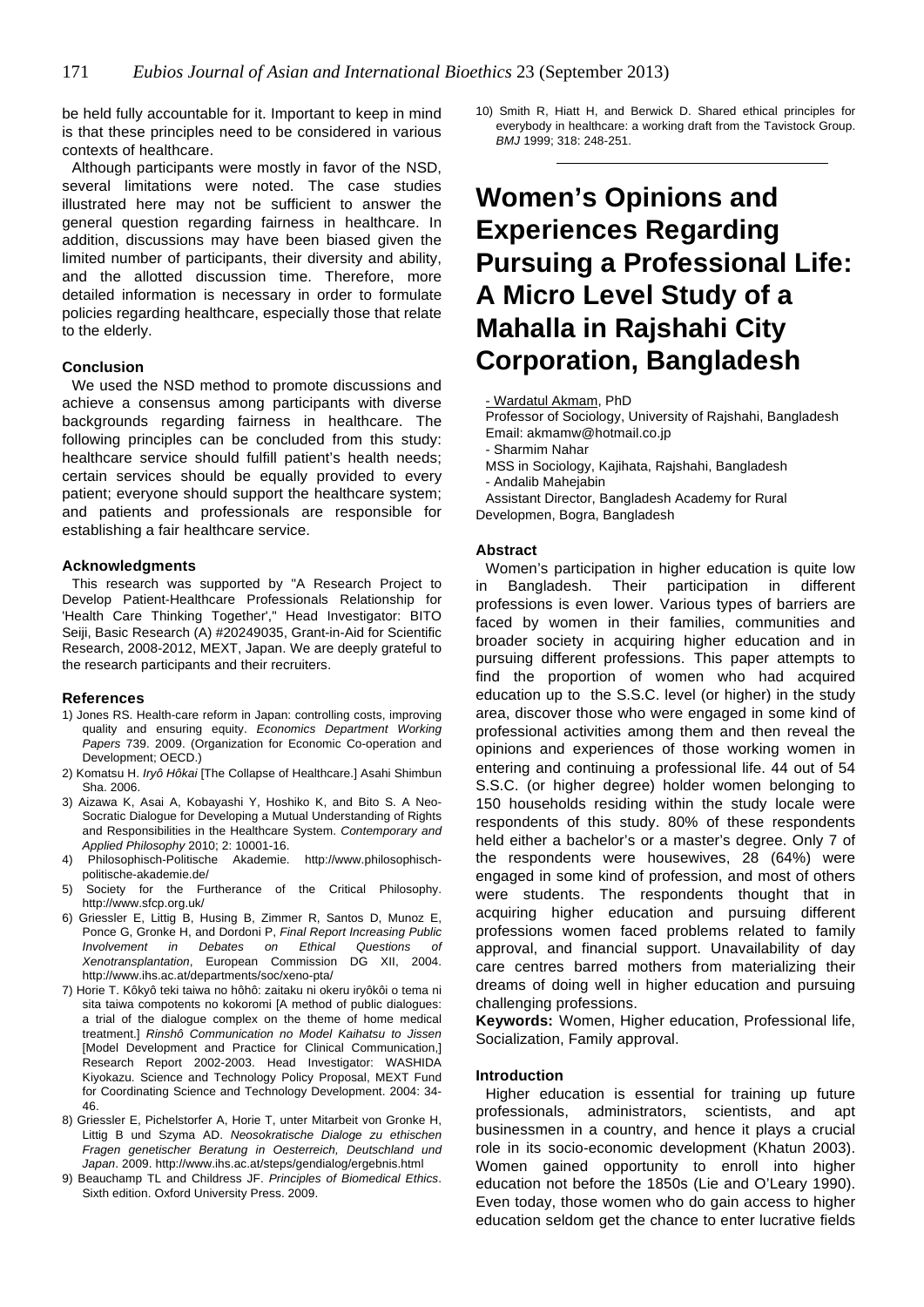of study, or selective colleges that lead them to higher paying jobs. In the USA, "males are much more likely to enter fields of study with higher economic returns than are females" (Davies and Guppy, 1997).

Higher education brings about some important positive outcomes, namely, quality education of children, elevated age of getting married (of women), greater acceptance of birth control methods, higher status of women and their development and acquisition of qualifications to work in the productive sector (Khatun 1998). "The level of female education is an important indicator not only for raising the status of women in the society but also for increasing the ability of a country to use its human resources effectively for national development" (Begum 1994). Although women in developed countries like the UK, USA and Canada are almost equal or even higher in proportion in comparison to men in attaining higher education (Ballantine 1993, Sutherland 1994, Astin and Malik 1994; Bellamy and Guppy 1990, Davies and Guppy 2006), participation of women at tertiary level of education is quite low in Bangladesh. Country profile data of the UN shows that during 2005-2010, female students' proportion at third level of education stood at 35.1% (UN data 2011). Their participation in different professions was even lower. In 2005, only 22% of the non-agricultural service holders were women (Islam 2007). In 2005, only 1.35% of the important posts of the secretariat (secretary, additional secretary, joint secretary and deputy secretary) were held by women (Mannan and Mary 2006, p. 92).

The main reason for this poor representation is the preconception of the people in society that it is men's responsibility to earn a living and women need not/should not be involved in paid jobs. This ideology discourages women to acquire higher education, as a result of which they are left lacking in required qualifications to enter different professions and remain economically and socially dependent on men. The implication of such ideology is that if there is a man available for a particular job, employers seldom hire a woman (Rahman and Otobe, 2005). Moreover, women are paid less than men as remuneration for performing the same tasks. Marzia Fontana (as cited in USAID 2006, p. 54) has shown the gender wage gap in Bangladesh in the year 2000—among those working males and females who had completed 10 schooling years or more, females earned only 72% of what males earned. Careers of women are constricted owing to their preference for convenient locations, flexible work-hours and longer vacations to make a balance between their professional and household responsibilities (Khan 1993).

Various types of barriers are faced by women in their families, communities and broader society in acquiring higher education and in pursuing different professions, which include discriminatory socialization within the family, placing greater importance on educating sons, security problems for girls regarding residence and traveling while studying in universities, greater costs for girls' higher education in terms of communication, movement, clothes etc., session jam in universities etc. (see Bhoumik 2007, Begum 2002, Akmam 2004, Mannan and Mary 2006) .

Socio-economic conditions of a woman's family and the encouragement and support she receives from her family members affect her academic performance (Akmam 1995). However, it is usually observed that instead of putting primary emphasis on their daughters' securing a high status-lucrative job, parents are more concerned about finding a well-established husband for them, who will be of higher educational and professional qualification (Begum 2002). Often "the most desirable outcome for investing in lengthy education for daughters in the eyes of most families may well be that these women never need to enter occupations for which they are trained because they have married men with stable jobs and adequate income" (Papanek 1985: 341). As parents cannot expect any financial gain from their daughters' income, it is rational that they would place a lower emphasis on educating their daughters up to university level (Hill and King 1993).

# **Objectives of the Study**

This paper is based on a micro level study that attempts to find out the proportion of women who had acquired the S.S.C. level of education or higher within a residential area of Rajshahi City Corporation, discover those who were engaged in some kind of professional activities among them and then reveal the opinions and experiences of those women in entering and continuing a professional life. More specifically, its objectives are:

(1) To find out socio-economic conditions of the families of the respondents, which greatly influences their achievements in higher education and pursuing a professional career;

(2) To discover attitudes/opinions of the respondents regarding women's attainment of higher education and their pursuing different professions;

(3) To learn about the attitudes/opinions of the families and communities of respondents regarding women's attainment of higher education and their pursuing different professions (as experienced by the respondents in their lives);

(4) To know about the attitudes/cooperation of colleagues of those respondents who were pursuing a profession (as experienced by the respondents in their lives);

(5) To understand the nature of the hurdles encountered by women in continuing and developing their professional career.

# **Methodology of the Study**

Social survey and case study were the methods used in this study. Respondents were women with an S.S.C. or higher academic degree living in an area named Purba Para of Mohishbathan mahalla within ward # 5 of Rajshahi City Corporation. Women with academic qualification mentioned above in all the households (150) residing within the study area were included in the study.

# Sampling Technique and Sample Size

It was expected by the authors that on an average there would be at least one female within each household educated up to at least S.S.C. level or higher among the 150 households residing within the study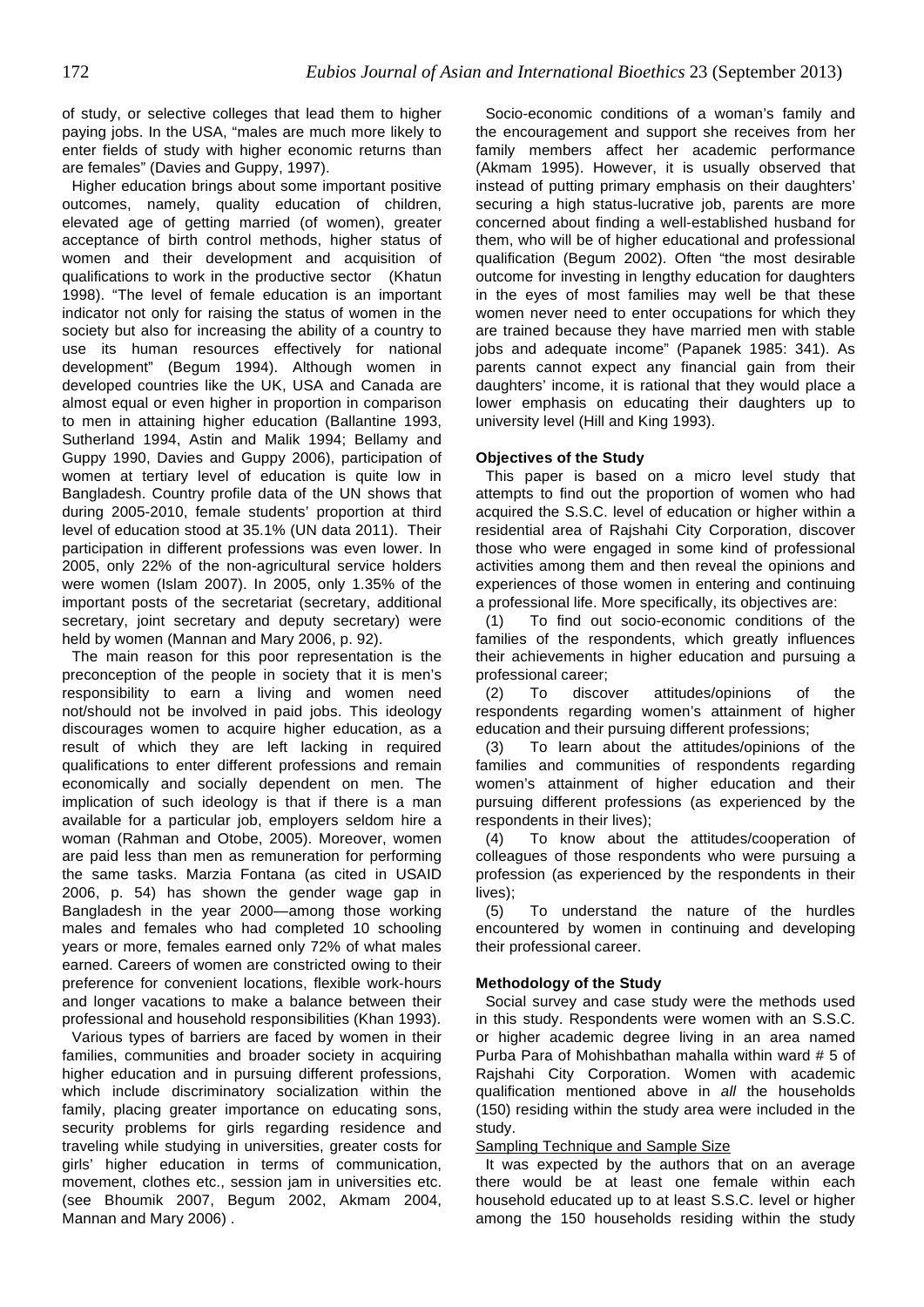area. As such the assumed number of respondents was around 150. However, within all the 150 households only 54 women living in 41 of the households were found to be holding an S.S.C. or a higher degree during the field-work period (October 15 to November 10, 2011). Upon being humbly approached to answer the questions for the current research work, only 44 of these women (residing in 34 households) agreed to be respondents of this study. Shortage of time, ignorance about the importance of these studies, lack of interest in sharing personal/family affairs with strangers or even sheer laziness could have made the prospective respondents refrain from participating in this study. As a result, although a total enumeration of all the women holding an S.S.C. or a higher degree in the study area was intended for the study, the actual number of respondents turned out to be quite small. The time limit of completing the study (originally carried out to be presented at a conference on December 2, 2011) prevented the authors from taking a larger locality as the study area. Therefore, a small sample size remains a limitation of this study.

# Collection of Data

Mainly face to face interviews using a questionnaire containing open ended and closed-ended questions was adopted as the technique of data collection. The questionnaires were developed on the basis of the objectives of the study. Care was taken in setting the language of the questions so that the respondents would not feel embarrassed. Two of the female authors of this study conducted the interviews themselves. Both had previous experience of carrying out social research. In some cases respondents took the questionnaires and filled them in during their free time. The filled in questionnaires were collected by the researchers later on. Some respondents did not answer all the questions. The efforts of the authors to get the missing information (in the incomplete questionnaires) became futile in the face of disinterest shown by the respondents. It appeared that they did not realize the importance of their participation in the study and did not wish to give any more time for this purpose. The filled-in questionnaires collected from the respondents were edited before processing.

# Processing and Analysis of Data

SPSS software package was used to process and analyze the data.

#### **Socio-economic condition of the respondents**

Table 1 shows the age of the respondents, which reveals that most of them (n=28, 64%) were under 40 years of age. Table 2 portrays the educational level of the respondents. In it we find that more than 52% of the respondents were postgraduates. Only one respondent had stopped studying after acquiring S.S.C. and only six (14%) had given up their studies after crossing the H.S.C. level. In the survey it was found that more than 93% (n=41) of the respondents were Muslims, while 2 (4.5%) were Christians and 1 belonged to Hindu faith (2.3%). Table 3 shows that most of the respondents were married (n=27, 61%); 14 (32%) were unmarried, 2 (4.5%) were widows and one (2.3%) was a divorcee.

#### **Table 1: Age of the respondents**

| Age (in years) | No. of Respondents | Percent |
|----------------|--------------------|---------|
| $< 20 - 30$    | 17                 | 38.64   |
| $30 - 40$      | 11                 | 25      |
| 40-50          | 12                 | 27.27   |
| 50-60          | 3                  | 6.82    |
| >60            |                    | 2.27    |
| <b>Total</b>   | 44                 | 100.0   |

### **Table 2: Educational level of the respondent**

| <b>Education Level</b>     | No. Respondents | Percent |
|----------------------------|-----------------|---------|
| SSC                        |                 | 2.3     |
| HSC                        | 6               | 13.6    |
| Studying at Graduate level | 2               | 4.5     |
| Graduate                   | 12              | 27.3    |
| Post Graduate              | 22              | 50.0    |
| Post Graduate+B.Ed         |                 | 2.3     |
| Total                      | 44              |         |

#### **Table 3: Marital status of the respondents**

| <b>Marital Status</b> | No. Respondents | Percent |
|-----------------------|-----------------|---------|
| Married               | 27              | 61.4    |
| Unmarried             | 14              | 31.8    |
| Widow                 | 2               | 4.5     |
| Divorced/Separated    |                 | 2.3     |
| Total                 | 44              | 100.0   |

The data presented in Table 4 indicate that most of the respondents were service holders/business woman (n=28, 64%)—i.e., engaged in income generating activities. Seven of the respondents (16%) were housewives, not engaged in income-generating activities. Only one respondent identified herself as unemployed—meaning that she still was not married, nor was she a student or an income earner. The respondents were asked about types of their families and residences. The survey reveals that most of them belonged to nuclear families (n=35, 80%), and the rest were members of joint families (n=9, 21%). All the unmarried respondents (n=14, 32%) lived in their parental homes. Table 5 reveals that only five (11%) of the married respondents lived jointly with their in-laws, while most of them lived separately with their husbands (n=23, 52%). Two (4.5%) of the respondents were students and lived in hostels or messes in Dhaka. During the field work period of the study they were present at their parental homes. The field data also reveals that almost 80% of the respondents' families lived in their own houses (n=31, 80%), while others lived in rented houses (n=13, 21%).

|  |  | Table 4: Occupation of the respondents |  |  |
|--|--|----------------------------------------|--|--|
|--|--|----------------------------------------|--|--|

| Occupation            | No. Respondents | Percent |
|-----------------------|-----------------|---------|
| House wife            |                 | 15.9    |
| Service Holder        | 27              | 61.4    |
| <b>Business Woman</b> |                 | 2.3     |
| Student               |                 | 15.9    |
| Housewife+Student     |                 | 2.3     |
| Unemployed            |                 | 2.3     |
| Total                 | 44              | 100.0   |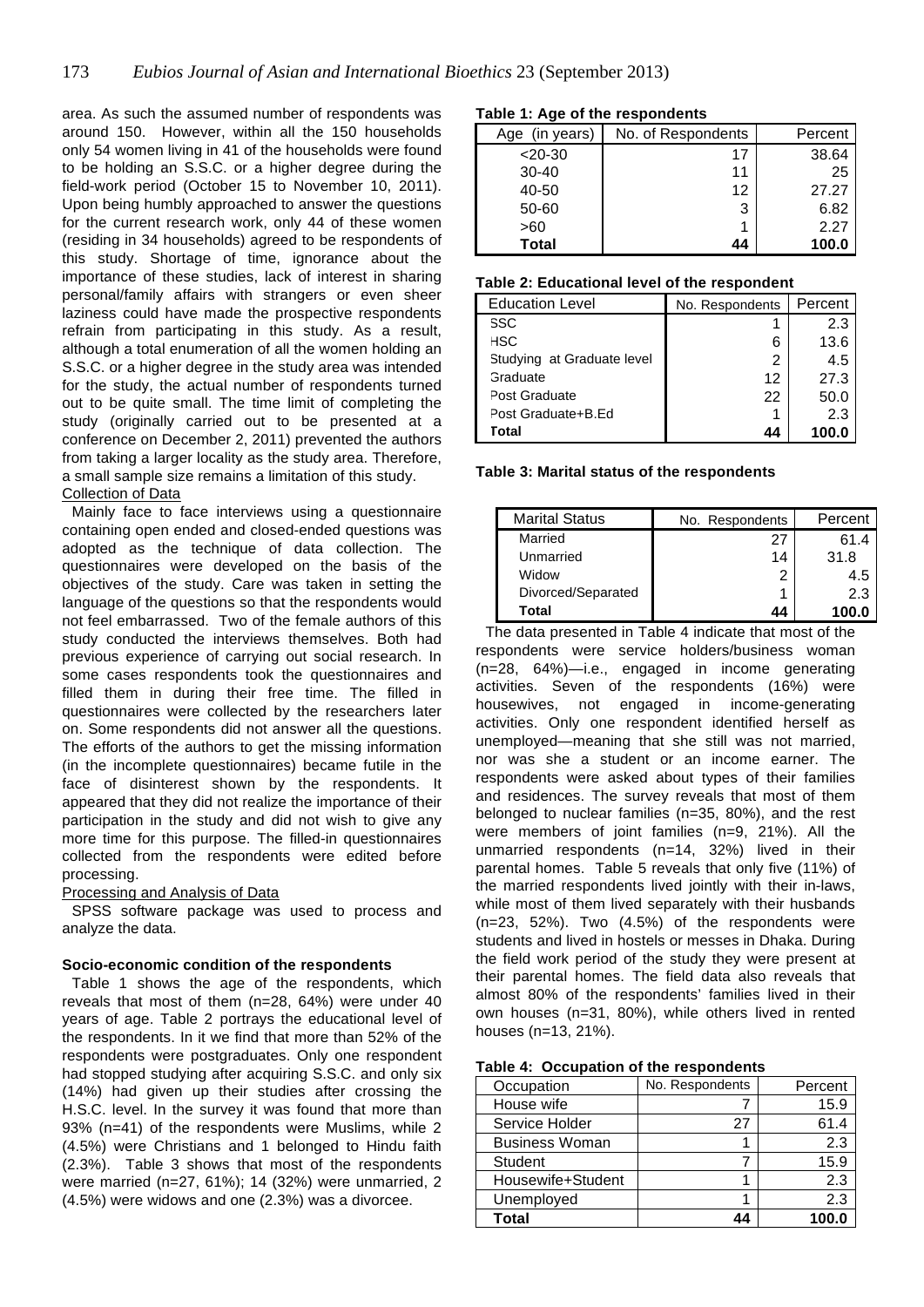| Place of Residence | No. Respondents | Percent |
|--------------------|-----------------|---------|
| Father's house     | 14              | 31.8    |
| In-law's-house     | 5               | 11.4    |
| With Husband       | 23              | 52.3    |
| Mess/Hostel        | 2               | 4.5     |
| Total              | 44              | 100.0   |

#### **Table 5: Place of residence**

#### **Table 6: Sources of income**

| Sources of Income           | No. Respondents | Percent |
|-----------------------------|-----------------|---------|
| Service                     | 35              | 79.5    |
| Agriculture                 |                 | 2.3     |
| <b>Business</b>             | 4               | 9.1     |
| <b>Service and Business</b> | 2               | 4.5     |
| Service and Agriculture     | 2               | 4.5     |
| Total                       | 44              |         |

Table 6 shows that most of the respondents' families earned their living through their services (n=35, 80%). Two of the families' income earners were both service holders and businessmen. The survey data reveal that more than 63% (n=28) of the respondents' families had two income earners. Seven (16%) of the respondents' families had three income earners and nine (21%) had a single income earner. Number of family members also tells us a lot about a family. The survey findings show that in 82% (n=36) of the respondents' families, number of family members was limited to five. Only three (6.8%) had more than seven members. Five (11%) of the respondents' families had 6-7 members. Table 7 shows average yearly income of the respondents. Almost 50% (n=21, 48%) of the respondents' families earned less than Taka 200,000 per year. Fifteen of the families (34%) earned in between Tk. 200,000 to Tk. 300,000, which means that more than 81% of the respondent families earned Tk. 300,000 or less per year.

**Table 7: Average yearly income of the respondents' households**

| Yearly Income (in Taka) | No. Respondents | Percent |
|-------------------------|-----------------|---------|
| $<$ 200,000             | 21              | 47.7    |
| 200,000-300,000         | 15              | 34.1    |
| 300,000-400,000         | 2               | 4.5     |
| 400,000-600,000         | 5               | 11.4    |
| >600,000                |                 | 2.3     |
| <b>Total</b>            | 44              | 100.0   |

### **Respondents' Opinions and Experiences Regarding Women's Education and Profession**

All respondents were of the opinion that education enriches our lives both financially and emotionally and that an educated woman could contribute to her family and society in a much more efficient way than an uneducated woman using knowledge gained through education. There were marked differences in the life styles of educated and non-educated women. Educated women were more efficient in child-rearing; they were able to make appropriate decisions quickly and contribute more to solving different problems that arise in the family. However, as the survey data reveal, most of the respondents (n=40, 91%) believed that women faced

many problems in pursuing higher education—namely, barriers from the family (n=39, 89%), and barriers due to financial reasons (n=34, 77%). Thirteen (30%) of the respondents themselves faced financial and familial barriers in pursuing education.

Regarding pursuing of a profession, only 23 (52%) believed that women were able to pursue any profession. The rest were of the opinion that not all jobs were suitable for women due to their physical weakness (n=8, 18%), lack of security (n=16, 36%), lack of cooperation from family and society (n=8, 18%), and lack of suitable work environment (n=14, 32%). Twentyfive (57%) of the respondents thought that women are capable of working efficiently in all types of professions. However, 12 (27%) of the respondents thought that women were most efficient in household jobs, 2 (4.5%) thought they were best fitted for desk work and household tasks, 4 (9.1%) thought that women could work most efficiently in only desk jobs, and only one (2.3%) thought that women could work well at field level. The respondents were asked again, about the work they thought were not approved by society to be done by women. In response, 16 (36%) mentioned that fieldbased work done by women was not socially acceptable, 6 (14%) believed that media, film and defense were the work areas which were not approved by society to be a woman's work arena. Another 5 (11%) mentioned the defense and field-based work as not approved by society to be done by women. Three (6.8%) have mentioned that jobs which required physical strength were not socially acceptable as women's job. Another respondent said that women working in the defense and as sales girls were socially despised. Still another respondent said that women working in the media and in the defense were socially looked down upon.

The survey reveals that all except one respondent (98%) believed that all women should have the opportunity to choose their own profession. One respondent thought that women should not choose their own profession because they could make wrong decisions; there could be family disturbances due to their decision making; and because they thought that women lacked the confidence to make correct decisions.

All the respondents said that support from family was essential for a woman to continue her studies. In describing their own experiences, almost all the respondents said that they received ample support from their families. However, 2 said that they experienced heavy loads of household chores and lack of financial support from their families while attaining their higher studies.

All except one of the respondents enjoyed support of their parental families regarding continuation of their professions/jobs. Table 8 portrays the type of job viewed as most suitable for women by the respondents' families. Teaching was the profession chosen by 73% (n=32) of the respondents' families. Only 6 (13.6%) of them have said that their families would accept any profession to be pursued by their female family members. All except one respondent enjoyed full support of their parental families in continuing their professions and building their careers. All said that their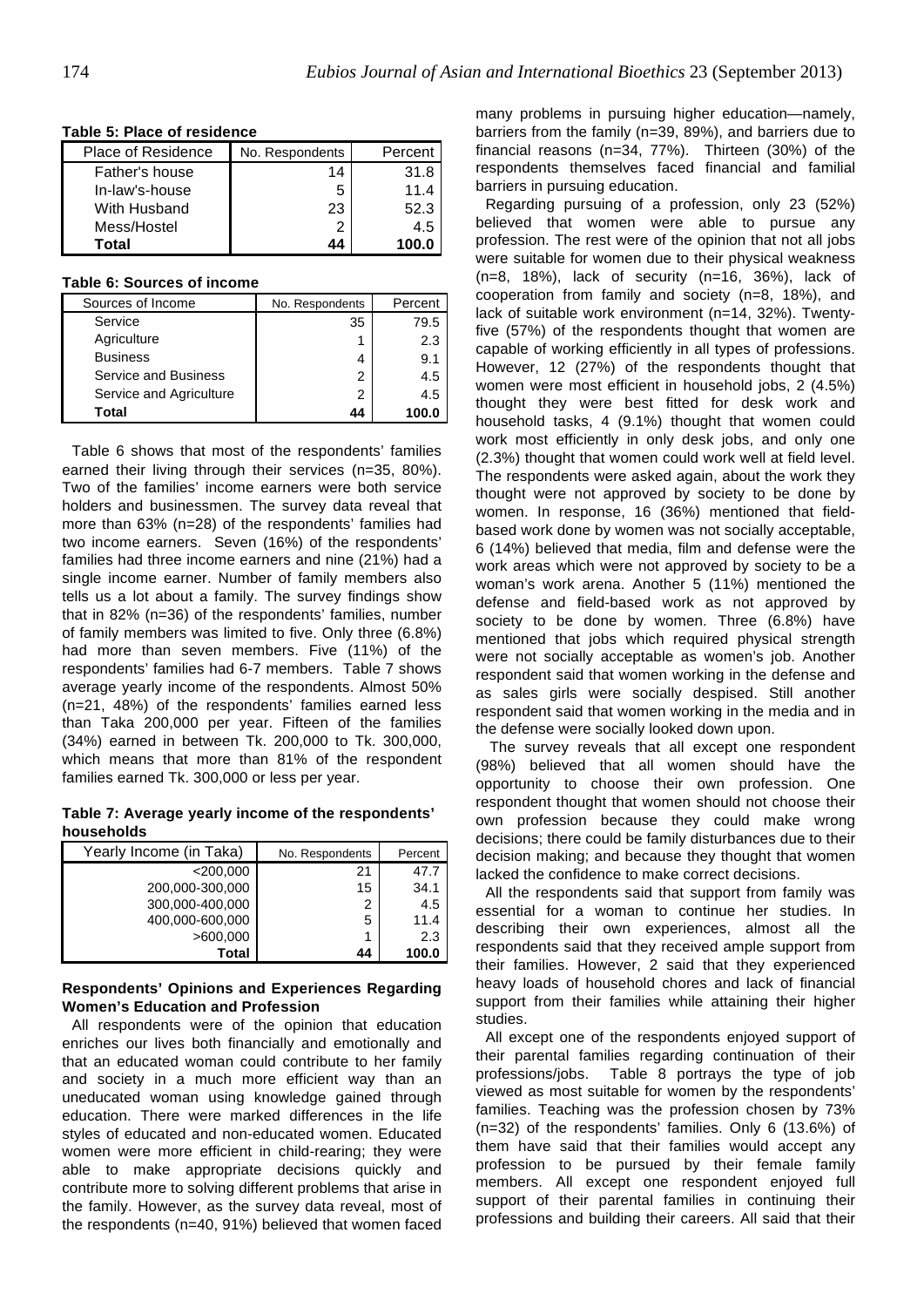jobs had contributed to the development of their family members.

| according to respondents parent strainines |                 |         |
|--------------------------------------------|-----------------|---------|
| Acceptable professions                     | No. Respondents | Percent |
| All professions                            |                 | 13.6    |
| Teaching                                   | 32              | 72.7    |
| Administrative work                        | 3               | 6.8     |
| Desk jobs                                  |                 | 2.3     |
| Teaching or desk job                       | 2               | 4.6     |
| Total                                      | 44              | 100.0   |

**Table 8: Most suitable profession for women**  .<br>.arant'a familiar

In their own lives, most of the respondents (n=39, 89%) enjoyed positive attitude of their neighbours regarding their attaining of higher education. Their neighbours had encouraged them in doing well in their studies (n=31, 71%). The neighbours also showed a positive attitude towards them to engage in income generating activities. The field data reveal that neighbours of almost all of the respondents engaged in different professions were benefited by the jobs they were engaged in.

Regarding environment of the work place, most of the respondents (n=37, 84%) have opined that the environment of their workplaces should be safe, healthy and cooperative. One of the respondents wanted her work environment to be challenging as well. Among the 28 respondents who were engaged in different professions, six (21%) thought that they had been deprived on account of their gender. The opportunities they were deprived of included higher training, visits abroad and promotion.

All except one respondent received necessary cooperation from their colleagues. Twenty (74%) have said that they got cooperation from their male and female colleagues equally. Friendly relations with colleagues were reported by 21 (75%) of the respondents engaged in different professions, while 7 (25%) spoke of formal relationships. All of these respondents have said that their colleagues helped them a lot during their periods of distress. Only four respondents have reported that they had seen their female colleagues to be harassed by male colleagues. None of them however, had admitted to be harassed themselves.

The respondents were asked about the types of problems that women face in continuing and developing their careers, as they had observed in their own lives and in the lives of other women. Their responses are found in Table 9. One respondent spoke of emotional problems, another mentioned physical problems, three (6.8%) have mentioned family problems, and 10 (23%) considered gender discrimination as the problems faced by women in continuation and development of their careers. However, most of the respondents (n=28, 64%) opined that all the problems mentioned above were experienced by women aiming at developing their careers.

Having to bear full responsibility of maintaining the family—i.e., doing the household work, rearing children- is the most important barrier in a career woman's life in pursuing her profession. If her husband shares the household work, it makes things easier for everyone. In

fact it is very difficult for a woman to continue her profession without support of her husband or other family members in carrying out the reproductive works in the household. In Table 10 we find that more than 50% (n=16, 57.1%) of the respondents with professional careers received help of their husbands in household work, 8 (29%) did not receive such help. Four of the respondents did not respond on this issue.

**Table 9: Problems faced by women in continuing and developing their careers** 

|                                                 | No. of      |         |
|-------------------------------------------------|-------------|---------|
| Types of problems                               | Respondents | Percent |
| <b>Emotional problems</b>                       |             | 2.3     |
| Physical problems                               | 1           | 2.3     |
| Family problems                                 | 3           | 6.8     |
| Gender discrimination                           | 10          | 22.7    |
| All mentioned above                             | 28          | 63.6    |
| Emotional problems and<br>gender discrimination | 1           | 2.3     |
| Total                                           | 44          | 100.0   |

The respondents of this study were asked whether they fell behind their male colleagues in developing their careers. In response, only five (18%) answered in the affirmative. The rest said that they did not fall behind their male colleagues. They were also asked about the reasons for which women fell behind their male colleagues in developing their careers. The reasons they mentioned were: (1) males were thought to be as more industrious and efficient, (2) males were more acceptable, (3) there was wider freedom in work for male workers, and (4) greater involvement of women in domestic chores. The survey results portray that among the 44 respondents 39 (89%) believed that a woman has to work harder to prove herself equal to her male colleagues in similar professions.

# **Table 10: Whether husband helps in household work**

| Whether husband helps<br>in household work | No. of<br>Respondents | Percent |
|--------------------------------------------|-----------------------|---------|
| Yes                                        | 16                    | 57.1    |
| No                                         | 8                     | 28.6    |
| No response                                |                       | 14.3    |
| Total                                      | 28                    | 100.0   |

All but one of the respondents believed that all women should take part in income generating jobs. The respondent who was against women's income earning thought that it would hamper peace in the family and cause trouble in child rearing. Respondents were asked about the attitude of greater society (within which they lived) regarding women's pursuing higher education and professions. Most of them (n=34, 77%) thought that the attitude of society in general was not sufficiently supportive, 2 (4.5%) thought that attitude of society was rather conservative, 4 (9.1%) thought that society's attitude towards women's participation in higher education and different professions was liberal and another 4 (9.1%) thought that the society extended very much cooperative attitude towards women. Most (n=28, 64%) of the respondents said that the society must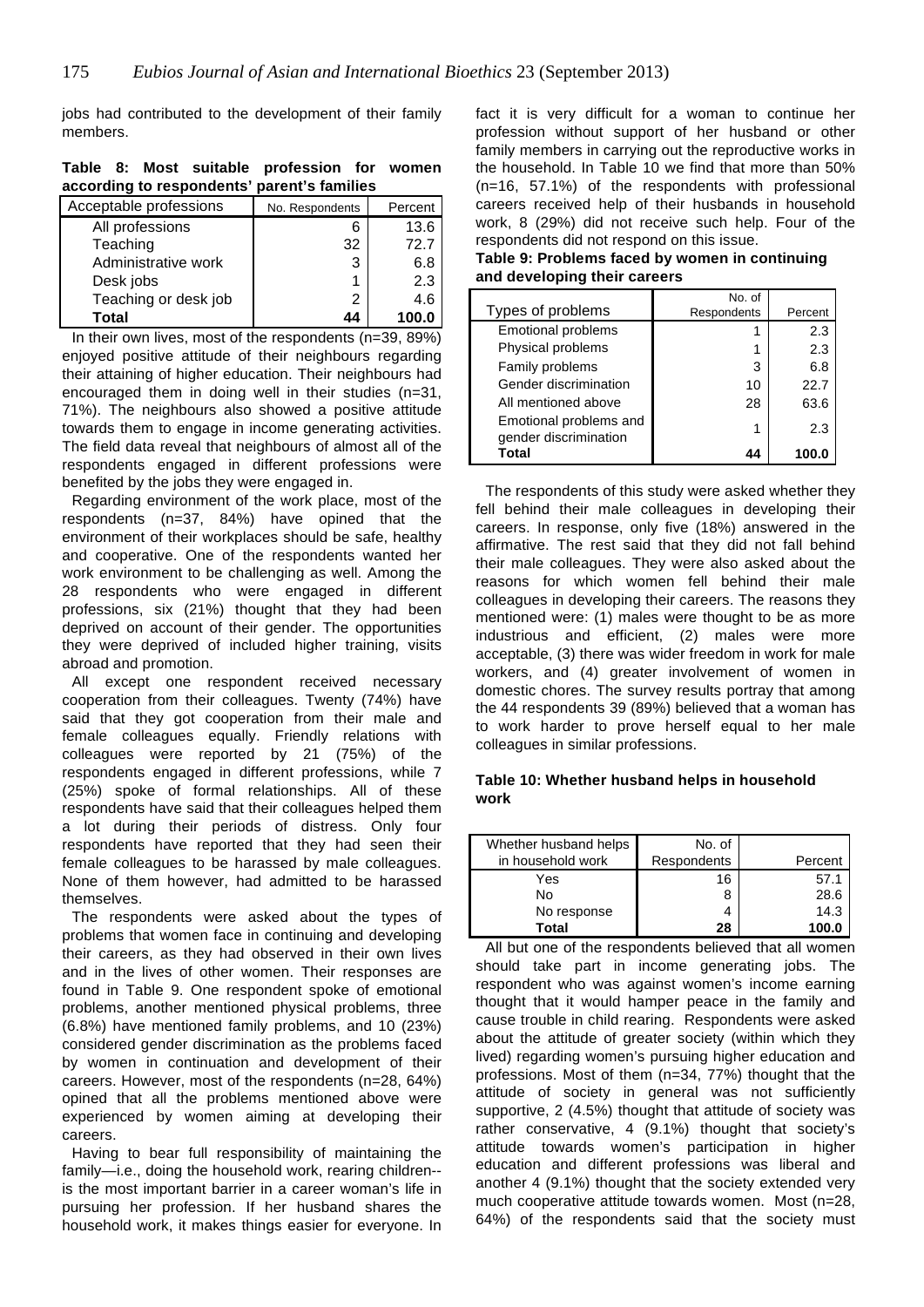assume a constructive, cooperative and liberal role in encouraging women's participation in higher education and in giving them greater freedom to choose their own professions. Almost all of them (n=43, 98%) thought that women should take part in development process of the country, as they also had some liability in developing the nation (n=26, 59%). Also, women should work to expedite the development process in the country and make themselves self-confident (n=9, 21%).

In the survey it was found that among the 30 respondents who were married (or widow/divorcee), 21 (70%) got married while they were still students. Thirteen (62%) of them have said that their in-laws were very cooperative regarding continuation of their studies. However, 8 (38%) have said that their in-laws were rather neutral regarding their pursuing of higher education. Among the husbands, 19 (91%) were cooperative, the rest were not cooperative. All the respondents believed that support of in-laws was necessary for continuation of education of a married woman. Five of the respondents said that they were forced to put an end to their studies after marriage, as it was not approved by the members of their husbands' families (n=3, 60%), and because there was no one else to look after their children (n=2, 40%).

The respondents were asked whether their husbands' families made any discrimination between their daughters in law and their own daughters regarding pursuing higher education. Six of the married women experienced such discrimination—where their parentsin-law favoured their (the respondents') sisters-in-law. Nineteen (68%) of the married (income earning) respondents have said they enjoyed cooperation of their husbands and in-laws' families in continuing their professions. Sixteen (57%) of them said that they enjoyed greater importance and higher status in their inlaws' families than those women who were not engaged in any profession. Nineteen (68%) of the married (income earning) respondents thought their professional careers had contributed to the betterment of their inlaws' families. Among the 28 married working respondents, nine (32%) felt that their involvement in professions had brought about some negative impact upon their children. The reason for this feeling was that they could not allot sufficient time for their children for which they (children) could not be guided properly to turn out to be worthy citizens.

In the above, opinions and experiences of the respondents on an aggregate have been shown. Four of the respondents' life stories have been chosen to be presented as case studies, which are written briefly below. These respondents were asked about their aims in life during their student life (before marriage), about their families of origin and families of procreation, especially family-attitudes related to their acquisition of higher education and pursuing of a profession, the response of their husbands in this regard, the attitude of their colleagues towards them while working together, the hurdles they had to encounter in their acquisition of higher education and pursuing of a profession and about their lives in general.

#### Case Study 1

Mehenaz Mustarin (40 years) was working as an officer for an NGO named Manabsheba Abhijan at the time when this study was carried out. She completed her honours graduation at University of Rajshahi in 1995. Then she got married and gave birth to a son in 1998. After a break of study, she received her master's degree in 2000. Mehenaz lost her father during childhood. Her mother had to struggle to raise her. Watching the struggle of her mother, Meherin also came out to be an industrious woman. She had hopes of working as a high government official. However, her family situation—getting married before completion of master's degree, giving birth to two children and household responsibilities barred her from realizing her dream. Although her husband gave her full support, she refrained from striving for a high profile career. Now that her children have grown up considerably she has been working for an NGO since 2008. She has full support of her family regarding continuation of her career. However, she still has a feeling of dissatisfaction emanating from not being able to become a high ranking government official.

#### Case Study 2

Begum Fatima was born in 1947. She passed the S.S.C. examination in 1966. Living in a family with a step mother, she did not have the opportunity to continue her studies for long. She got married in 1966 and gave birth to her first child in 1967. Her husband died in 1971, when she was pregnant with her second child. With help of her father, Fatima once again began her studies and passed the H.S.C. examination in 1972. After passing the H.S.C. Examination, she joined a government primary school as a teacher. Although Fatima's in-laws did not encourage her much regarding continuation of her studies, they supported her in continuation of her job. This job contributed significantly in maintaining her family and raising her children. Personally she believes that all women should pursue higher education and take part in income generating activities. Currently she is living a retired life at her own residence.

#### Case Study 3

Tahera Akhtar Jahan (48 years) earned her S.S.C. in 1977, and completed her master's degree in botany in 1986 from University of Rajshahi. She got married when she was still a student. She also gave birth to a daughter during her study period at the university. However, she was able to continue her studies with the encouragement and support of her husband. Incidentally, Tahera got the opportunity to teach at a school named Queen's International School in Domar in 1991. Unfortunately, she could work there for only one year as she had to move from Domar, due to transfer of her husband who was a government official. After leaving Domar, she got more involved in her household work and rearing of her children, which barred her from getting a new job. Currently she is not involved in any income generating work, but she has educated her daughter up to post-graduate level and extends as much support as possible to her, so that she (Ms. Tahera's daughter) can pursue a professional life.

#### Case Study 4

Anjana Gomez (33 years old) is a socially conscious lady. Personally she believes that education enriches a person's life and that all women should get involved in income generating activities. Anjana passed the S.S.C. examination in 1994 and in 2002 got her bachelor's degree. While she was a master's level student, she got married. Due to lack of support from her husband and in-laws' family she could not continue her studies, in spite of having personal desire to complete her post graduation. However, she worked for some time as a field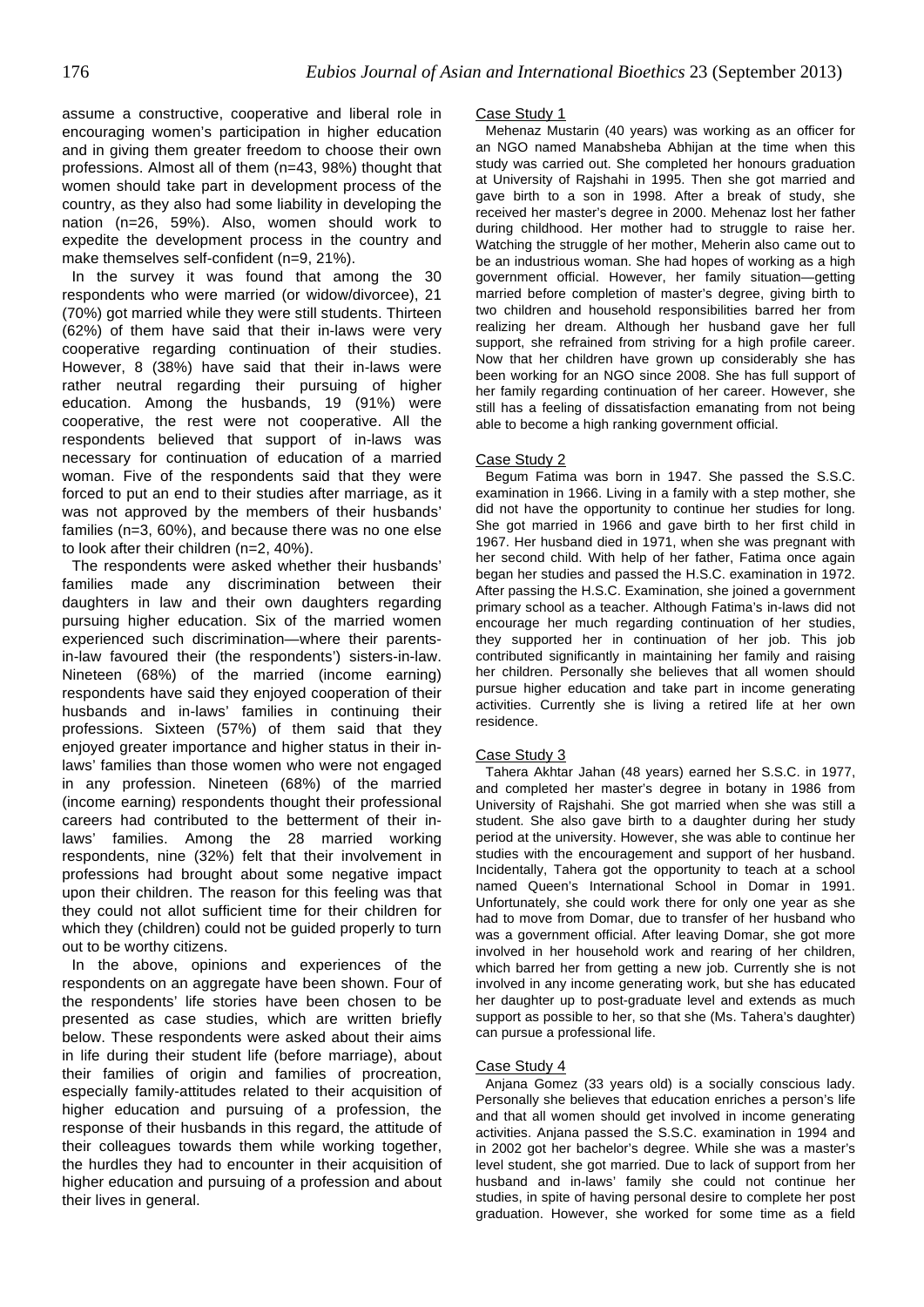organizer for an NGO named CARITAS. Anjana's husband also works there. Unfortunately, Anjana could not continue her job, as she did not have the necessary support from her family. It is to be mentioned that Anjana lives in a joint family and her mother in law is still working. She has to shoulder all the household responsibilities. She believes that she could have continued her job if she had the support of her family. Anjana is aggrieved for not being able to continue her job. She earnestly hopes that all willing women be supported in order to lead a professional life.

#### **Discussion**

Attempts have been made in this paper to learn about women's experiences in pursuing different professions in an urban setting in Bangladesh. In this section we shall discuss some of the important findings of this study. In order to pursue a profession a relatively higher level of education/training is required. The first striking finding of this study was that there were only 54 Secondary School Certificate (SSC) holder women to be found within 150 households residing in Purba Para of Mahishbathan mahalla of Rajshahi City Corporation. However, it was also observed that among the 44 respondents who had achieved an education level of S.S.C. or higher, most (80%) were either bachelor's degree or master's degree holders. More than 52% of the respondents were postgraduates. Only one respondent had stopped studying after acquiring S.S.C., and only six (14%) had given up their studies after crossing the H.S.C. level. Thus those who were able to pass the hurdle of the H.S.C. Examination were very likely to reach up to the post graduate level. One of the reasons for the small number of S.S.C. holders within the study area was that many of the women with the education level mentioned above, having their parental homes within the study area were living elsewhere during the period of data collection owing to different reasons, such as having been married somewhere else, or studying/working at other places.

In the results of the study, we have also seen that most of the respondents (n=28, 64%) were under 40 years of age, which portrays that with the passage of time more women in the study area were likely to complete their studies up to at least the S.S.C. level. Most of the respondents were involved in income generating activities. Only 7 of the respondents were housewives, and 28 (64%) were engaged in some kind of profession. Among the service holders were teachers, NGO workers, a nurse, a lawyer and a doctor. Eight (18%) of the respondents were students, preparing themselves to enter a profession. Only one respondent identified herself as unemployed—meaning that she still was not married, nor was she a student or an income earner. This finding is encouraging. The authors tried to relate respondents' participation in professional activities with their level of education. It was found that among the 7 housewives, one had studied up to the H.S.C. level, three held bachelor's degree and another three held master's degree. They were asked why they did not engage themselves in income generating activities. The reasons they showed were that they had no one else to take care of their children during working hours. Another reason was that their husbands' jobs were transferable. So they had to leave their jobs in order stay with their

husbands. Thus educational level of the respondents and their engagement in income generating activities do not appear to be related in this study.

The respondents identified many obstacles that bar women from attaining higher education-- problems related to family approval, and problems related to financial support. After marriage it is often difficult for women to continue their studies—they need approval and cooperation of their husbands and in-laws, which is not always provided by the persons concerned. If children are born to a woman during her studies it is very difficult for her to continue studies and do well in her examinations. Unavailability of day care centres bar mothers from materializing their dreams of doing well in higher education and pursuing challenging professions. Some working mothers have a feeling of guilt for not being able to spend sufficient time for their children. This feeling often prevents them from trying their best to develop their careers.

Twenty one of the respondents thought that not all jobs were suitable for women. Their ideas mainly reflected the ideas of their families which were inculcated into them during their childhood socialization. The type of job viewed as most suitable by the women's families is a crucial factor in determining their life patterns. A family would educate their female children to the direction of professions which it thought would be suitable for these children to enter. Only 6 (13.6%) of the respondents have said that their families would accept any profession to be pursued by their female family members. According to the families of 32 respondents (73%) the most suitable job for women was teaching. As such it is very likely that these families would educate their daughters in a direction which would lead them to become teachers, rather than becoming doctors, engineers, journalists, architects, scientists, NGO workers etc. Most of the respondents who were able to continue their jobs received approval and cooperation of their families of orientation, and families of procreation. Lack of approval and cooperation pose a great problem to women who wish to pursue a profession in Bangladesh. Most of the respondents spoke of receiving cooperation from their male and female colleagues at work and having friendly relationship with them. Some of them were deprived of due promotion, overseas visits and higher training on grounds of being a woman, which slowed steady advancement in their careers. Almost all the respondents thought that women had to work more to prove themselves equal to men.

The findings of this study regarding barriers identified and encountered by the respondents of this study in pursuing their careers have very much in common with the findings of Rahman and Hossain (2006) and Khanam (1998). In their study on problems faced by working women, Rahman and Hossain (2006) have identified the following as the most common problems: (a) problems of maintaining a family along with working outside; (b) non-existence of day-care centres for baby– sitting, or arrangements for bringing babies to the workplace; (c) partial attitudes of authorities in recognising women's qualifications in getting promotions; (d) subtle situations of harassment; (e)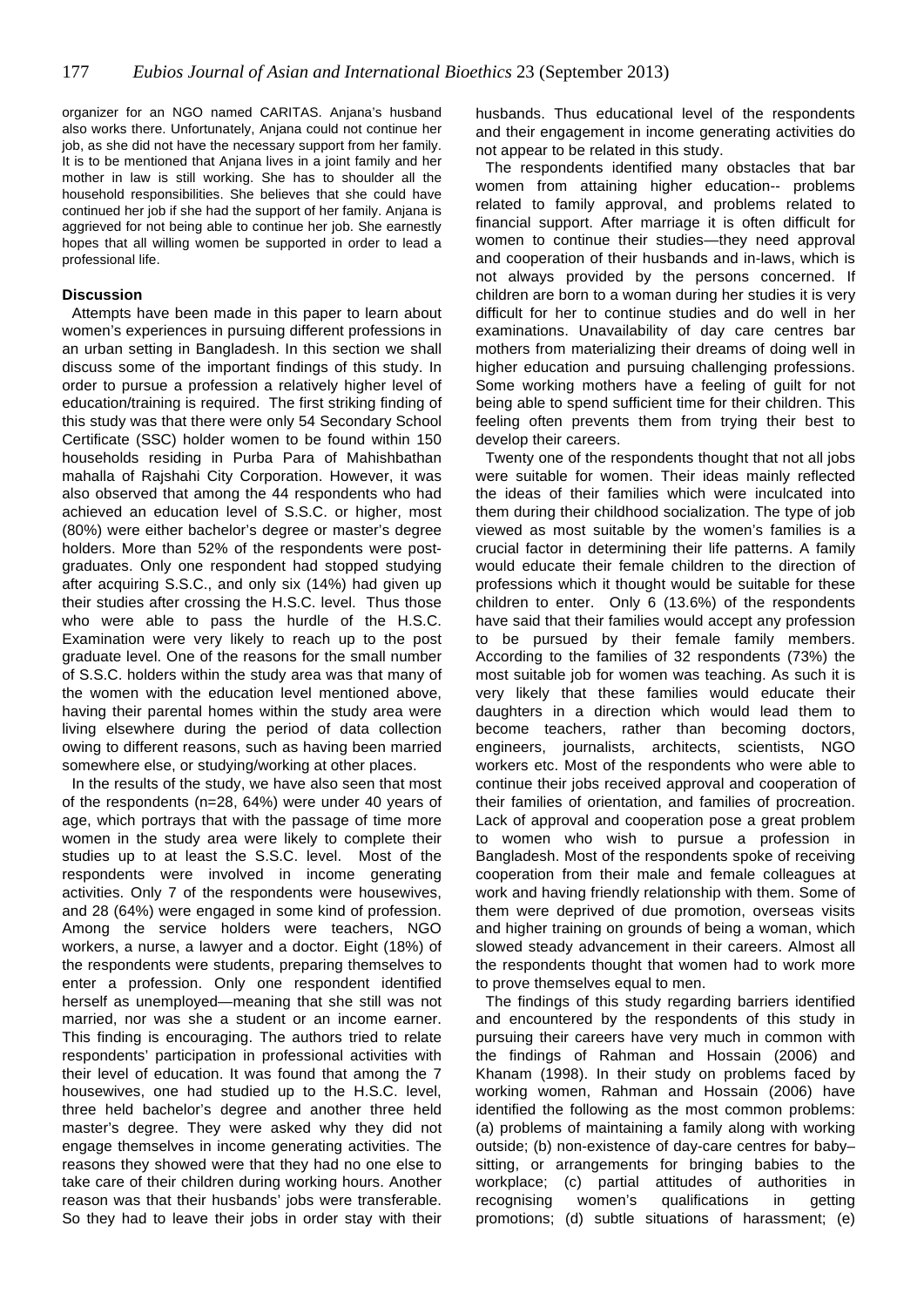onlya few holidays, especially in private organizations; (f) non-cooperative and hostile behaviour of male colleagues; (g) problems related to commuting to the workplace and coming back home; (h) absence of suitable restrooms in work places, (i) lack of support from husband etc. Khanam (1998) has mentioned the following barriers that obstruct creation of equal opportunities in workplaces for women: (1) prejudice against women in society; (2) low participation of women in public and private sectors; (3) low participation of women in higher education; (4) disinterest of women in jobs that require skilled professional efficiency; (5) unwillingness of employers to employ women in certain jobs, e.g., jobs that require working at odd times, going to remote places, operating heavy machinery etc. (6) women's preference for lower paid/lower status secure jobs to remain close to home; (7) non-congenial atmosphere in the workplaces; (8) not strictly maintaining the quota reserved for women; (9) lack of bargaining capacity of female workers to fulfill their demands; (10) lack of awareness of women workers regarding their rights and labour laws.

# **Conclusion**

The findings of this study make us optimistic regarding women's rate of participation in the economy and in nation building activities. However, more should be done in order for women to gain greater access to higher education. As Khan (1995, p. 80) has suggested "[u]nless a significant breakthrough can be made in the area of female education and specially at the higher level no effort to increase the representation of women in the civil service will succeed." Changes in attitudes of people and cooperation from all relevant corners of the society and the state is required to create an environment in which women's capabilities can be utilized fully towards the development of Bangladesh. To this end, in conclusion to this paper we recommend the following:

(1) Steps must be taken by the state, NGOs, civil society and the media to bring about changes in the attitudes of the people so that the socialisation process that takes place within the family and greater society is not gender biased. All must have the understanding that both males and females have potentials to perform almost all kinds of jobs, and so both boys and girls should be given the opportunity to attain higher education in the area of their aptitude;

(2) The government and greater society must come forward to financially help brilliant girls to attain higher education;

(3) Women have to be made aware of their duties towards to the greater society as well as to their children, their families which will encourage them to be engaged in income generating development activities;

(4) Both male and female members should consider it their duties to perform their share of household chores;

(5) The social system must be gradually changed so that loads of household work is reduced—for example, arrangements could be made to provide lunch to workers at their work places (and to children in their

schools and day care centres), so that lunch need not be cooked at home;

(6) Organisations must be established and run to take care of babies in order to enable parents to work without being too much anxious about their children; Organisations could make arrangements for baby sitting in close proximity with mothers that would allow them to breast-feed their babies if required.

(7) Special facilities should be provided in government and private sectors so that husband and wife could work in the same city;

(8) Living in joint families with cooperative attitudes of all could help women pursue and develop their careers.

(9) Congenial environments for women at work must be created and arrangements must be made to ensure their safe commuting from home to work and from work to home;

(10) Working women should be aware of the laws that are in place to protect their rights and use them in their favour;

(11) Strict maintenance of quota for women in all organizations should be ensured.

(12) High moral standards and congenial physical and behavioural atmosphere must be maintained at all work places.

# **References**

Akmam, W. (1995). "The Socio-economic Status of the Female Students and Their Academic Achievement at University Level: A Case Study of Rajshahi University, Bangladesh." Man in Asia, 8 (3), 1-15.

Akmam, W. (2004). "Women's Participation in Higher Education and White Collar Professions in Bangladesh: Some Issues of Gender Discrimination." In Women, Gender and Discrimination. Kazi Tobarak Hossain, Muhammad Hasan Imam and Shah Ehsan Habib (eds.). Higher Education Link Programme, Department of Sociology, University of Rajshahi, Pp. 113-126.

Astin, H. S. and Malik, Lynda (1994). "Academic Women in the United States: Problems and Prospects." In The Gender Gap in Higher Education. Lie, S. S. Lie, L. Malik and D. Harris (eds.), Philadelphia: Kegan Paul.

Begum, Hannana (2002). Manob Shompod: Bangladesher Nari.(Human Resources:Women in Bangladesh) Dhaka: Bangla Academy.

Begum, Saleha (1994). The Issue of Literacy and Women's Role in the Development Process." Empowerment. Vol.1 Pp. 13-22.

Ballantine, Jeanne H. (1993). The Sociology of Education: A Systematic Analysis. New Jersey: Prentice Hall.

Bellamy, L. A. and Guppy, N. (1990). "Opportunities and Obstacles for Women in Canadian Higher Education." In J. Gaskell and A.T. McLaren (eds.), Women and Education (2nd edition). Calgary, Alberta: Detselig Enterprises Ltd.

Bhoumik, Rita (2007). "Bangladeshe Uchcha Shikkhae Nari" (Women in Higher Education in Bangladesh) in Purushtantra, Nari o Shiikkha (Patriarchy, Women and Education). Selina Hossain, Salma Akhtar and Masuduzzaman (eds.), Dhaka: Maula Brothers, Pp. 241-255.

Davies, Scott and Guppy, Neil (2006). The Schooled Society: An Introduction to the Sociology of Education. Oxford, New York: Oxford University Press.

Davies, S. and Guppy, N. (1997). "Fields of Study, College Selectivity, and Student Inequalities in Higher Education." Social Forces 75(4): 1417-38.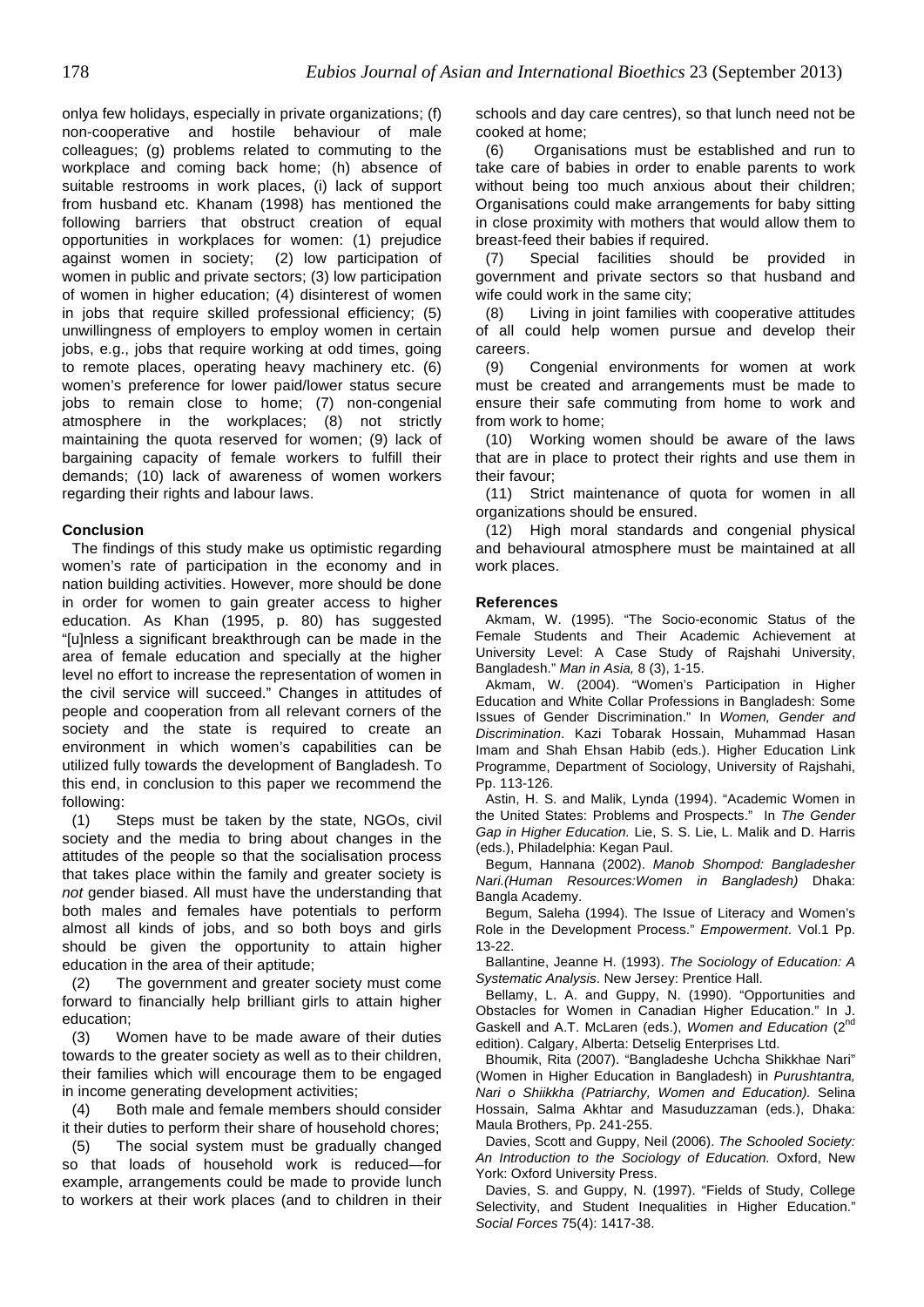Hill, M.A. and King, E.M. (1993). "Women's Education in Developing Countries". In Women's Education in Developing Countries. E.M. King and M.A. Hill eds. Baltimore: John Hopkins University Press.

Islam, Fakhrul (2007). Shikkhae Gender Baishamma: Bangladesher Prekkhite Ekti Porjalochona (Gender Discrimination in Education: A Review in the Context of Bangladesh). Bangladesh Unnayan Shamikkha. Vol. 14, Pp. 127-140.

Khan, Mohammad Mohabbat (1995). "Women in Public Administration and Management: Bangladesh Experience". Empowerment. Vol. 2, Pp. 63-81.

Khan, S. (1993). "South Asia". In Women's Education in Developing Countries. E.M. King and M.A. Hill eds. Baltimore: John Hopkins University Press.

Khanam, U.H. Rasheda Akhtar (1998). "Equal Opportunities for Women at Workplaces: an Overview". Steps towards Development Vol. 3 Oct.—Dec. 1998. Pp. 28-32.

Khatun, Khadija (1998). "Shikkha o Narir Khamatayan" (Education and Empowerment of Women) Khamatayan. Vol. 2 Pp. 13-26.

Khatun, Sharifa (2003). "Access to Education: An Inquiry into the Present Situation in Bangladesh." Journal of the Asiatic Society of Bangladesh. Hum. 48(2), Pp. 37-58.

Lie, S. S. and O'Leary, V. (1990). "On the Same Boat: Academic Women around the World." In Storming the Tower: Women in the Academic World. Lie, S. S. and O'Leary, V. (eds.), London: Kegan Paul.

Mannan, Md. Abdul and Mary, Shamsunnahar Khanum (2006). Nari o Rajniti. (Women and Politics) Dhaka: Prateek Prokashana Shangstha.

Papanek, H. (1985). "Class and Gender in Education-Employment Linkages". Comparative Education Review (August).

Rahman, R. I. and Otobe, N. (2005). The Dynamics of the Labour Market and Employment in Bangladesh: A Focus on Gender Dimensions. Employment Policy Unit, Employment Strategy Department, International Labour Organization, Geneva.

Rahman, Md. Mizanur and Md. Abul Hossain (2006). "Karmo Khetre Narider Shomossya: Kormojibi Narider upor ekti Shamikkha" (Problems Faced by Women in Work Places: A Study on Working Women). Khamatayan Vol. 8, Pp. 01-16.

Sutherland, M.B. (1994). "Two Steps Forward and One Step Back: Women in Higher Education in the United Kingdom." In The Gender Gap in Higher Education. Lie, S. S. Lie, L. Malik and D. Harris (eds.), Philadelphia: Kegan Paul.

UN Data (2011). United Nations Website browsed on 28-11- 2011 at http://data.un.org/CountryProfile.aspx?crName =Bangladesh.

USAID Bangladesh (2006). "A Gendered Trade Impact Review for Agriculture and Manufacturing in Bangladesh". Internet version of article downloaded on January 7, 2010 at http://pdf.usaid.gov/pdf\_does/PNADJ429.pdf.

# **Ethical Issues of Wireless Sensor Networks in Environmental Applications**

- J. Thresa Jeniffer

Department of Computer Science Engineering, St.Joseph's College of Engineering, Jeppiar Nagar, OMR Road, Chennai – 600 119, Tamil Nadu, India. Email: jjeniffer24@gmail.com - J. Joannes Sam Mertens

Department of Electronics and Communication Engineering, SSN College of Engineering, Rajiv Gandhi Salai, Kalavakkam-603 110, Tamil Nadu, India.

#### **Introduction**

We are degrading our environment and consuming its resources at unsupportable rates. Our rivers and lakes are polluted with industrial wastes, agrochemicals, petrochemicals and untreated sewage. Hence we have to learn to live more sustainable and with less impact on our environment so that the prospects for future generations are bright. For this, monitoring our environment becomes mandatory. Effective monitoring can be done with the application of Wireless Sensor Networks (WSN). They are a new technology for gathering data about the natural world. This technology is just one small part of a complex system which includes internet links from WSN to a server, databases, and web presentation tools. The national challenges of our country include land degradation, water shortage and climate change. These challenges involve many numbers of unpredictable events and difficult outdoor conditions.

#### **Applications**

Wireless Sensor Networks are used in a wide range of application areas including office and home, control and automation, logistics and transport, healthcare, security and surveillance, tourism, training, education and entertainment, agriculture and environmental monitoring. Some of the popular applications include wildlife monitoring, bushfire response, industrial quality control, and observation of buildings, distributed robotics, traffic monitoring, defense, intelligent communications and examining heart rate of patients.

WSNs can be applied in agriculture also for precision agriculture, machine and process control, building and facility automation and traceability systems. This technology enables large scale monitoring of forests and waterways providing sensor measurements at high temporal and spatial resolution. WSNs find applications in monitoring microclimate, cattle, ground water quality, testbed, virtual fencing, rainforest microclimate, water quality at different depths, environmental impact and biodiversity.

### **Ethical issues**

In cattle monitoring, the positions of cattle over time and soil moisture have to be recorded. Pastures will grow more where soil moisture is plenty. When WSNs were used, it was difficult to manage a remote network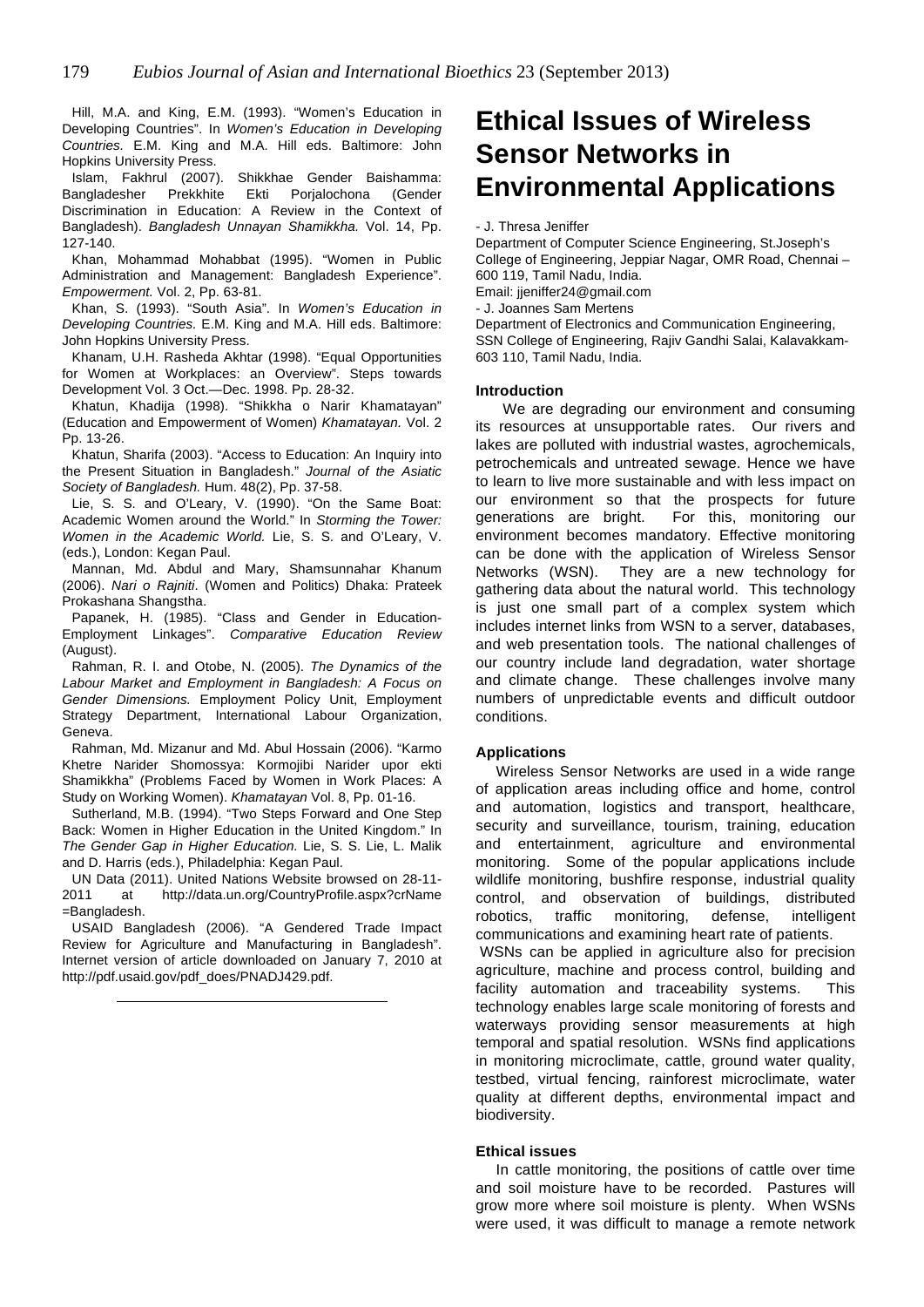and when solar power was greater it led to overcharging of the batteries which reduced their lifetime much. Such disposed batteries pose environment threats. In groundwater quality monitoring, salinity, water table level and water extraction rate at different bores are determined using WSN technology. As the sensor nodes are kept in the field, they may be subjected to physical damage.

Virtual fencing using WSN technology is applied for cattle control. It requires sensing of position, velocity information and activation. Activation involves the application of audio and mild-electrical stimuli which may be against animal ethics. WSN technology is also used for rainforest monitoring for restoring biodiversity. But these regions are with limited solar energy and adverse and dynamic radio environments. In the dense canopy, sunlight penetration is very less. As the sensor nodes are deployed away from the energy grid, supply, storing and replenishing energy became very difficult. The core components of sensor network nodes like the microcontroller, radio, flash memory, transducers and other peripherals have different patterns of power consumption. Radio propagation through dense and wet forest is also poor and the links of forest nodes would breakdown after heavy rains.

WSN technology is also employed in Lake Water quality monitoring to measure vertical temperature profile at different points and to provide data about water mixing for predicting algal blooms. Wireless communications over water was difficult due to multipathing in which radio waves reflected from water surface interfere with waves traveling directly. WSN technology can eliminate the need for external infrastructure like cell towers and satellites. But they involve high cost as network nodes are exclusively programmed by experienced software experts and maintenance costs are also high. Delivery of data over multiple node hops is also very difficult and when the sensor networks are integrated with the internet security problems also emerge.

When WSN technology is used for herd control, there might be health effects on animals. The implanted nodes may result in food contamination. The environment gets polluted due to loss of batteries or the disposal of used batteries. The autonomy of animals may be greater than with fixed fences, but animal welfare may be affected. Generally monitoring systems generate alerts for deviating or dangerous situations. If these alerts are false positive alarms, they result in extra work. False negative alarms also result in serious consequences.

If private data are exchanged, within the chain, privacy issues will arise. If accidents occur due to system failures, they can affect humans and animals. If the system underwent malfunction, it is difficult to assign responsibilities. Malfunction of the system may create negative impact on the willingness of the users and on the public opinion.

With all these issues, WSN technology can be used with modifications after solving privacy, security and energy issues. Nodes with multiple sensing nodes and diverse configurations can be deployed with adaptive

power management strategies. A combination of technologies which suit specific environmental sensing applications can be implemented.

### **Acknowledgements**

The authors thank the authorities of their colleges for encouragement.

#### **References**

- Beutel, J., S.Gruber, A.Hasler, R.Lim, A.Meier, C.Plessl, I.Talzi, L.Thiele, C.Tschuidia, M.Wochrie and M.Yuecel 2009. Permadaq: A scientific instrument for precision sensing and data recovery in environmental extremes. In: Proceedings of the International Conference on Information Processing and Sensor Networks, pp.265-276.
- Bishop-Hurley, G., D.Dwain, D.Anderson, P.Sikka, C.Crossman and P.Corke 2007. Virtual fencing applications: Implementing and testing an automated cattle control system. Comput Electron Agriculture 56: 14-22.
- Corke, P., T.Wark, P.Jurdak, W.Hu, P.Valencia and D.Moore 2010. Environmental Wireless Sensor Networks. Proceedings of the IEEE. 98: 1903-1917
- deMol, R.M., M.Mazzu, W.Savio, H.Wells, F.Glisenti and K.Lokhorst. Assessing the societal aspects of wireless sensor networks (Internet).
- Dinh, T.C., W.Hu, P.Sikka, P.I.Corke, L.Overs and S.Brosman 2007. Design and development of a remote robust sensor network: Experiences from an outdoor water quality monitoring network. In: Proceedings of the second IEEE International workshop on Practical issues in Building Sensor Network Applications, Dublin, Ireland, pp.799-806.
- Dunbahin, M. and P.Corke 2010. A framework for marine sensor network autonomous vehicle interaction. In: Proceedings of IEEE Oceans Conference, Sydney, Australia, pp.1-7.
- Wang, N., N.Zhang and M.Wang 2006. Wireless sensors in agriculture and food industry – Recent development and future perspective. Computers and Electronics in Agriculture. 50: 1-14.
- Wark, T., D.Swain, C.Crossman, P.Valencia, G.Bishop-Huvley and R.Handcock 2009. Sensor and activator networks for protection of environmentally sensitive areas. IEE Pervasive computing. 8: 30-36.
- Wark, T., W.Hu, P.Corke, J.Hodge, A.Keto, R.Mackey, G.Foley, P.Sikka and M.Bruenig. 2008. Springbrook: Challenges in developing a long-term rainforest wireless sensor network. In: Proceedings of International Conference of Intellectual sensors. Sensor network Information process. pp.599-604.
- Welsh, M., G.Werner-Allen, K. Lorincz, O. Marcillo, J.Johnson, M. Rutz and J. Lees. 2005. Sensor networks for highresolution monitoring of volcanic activity. In: Proceedings of 20<sup>th</sup> ACM symp. Oper. Syst. Principles. P.13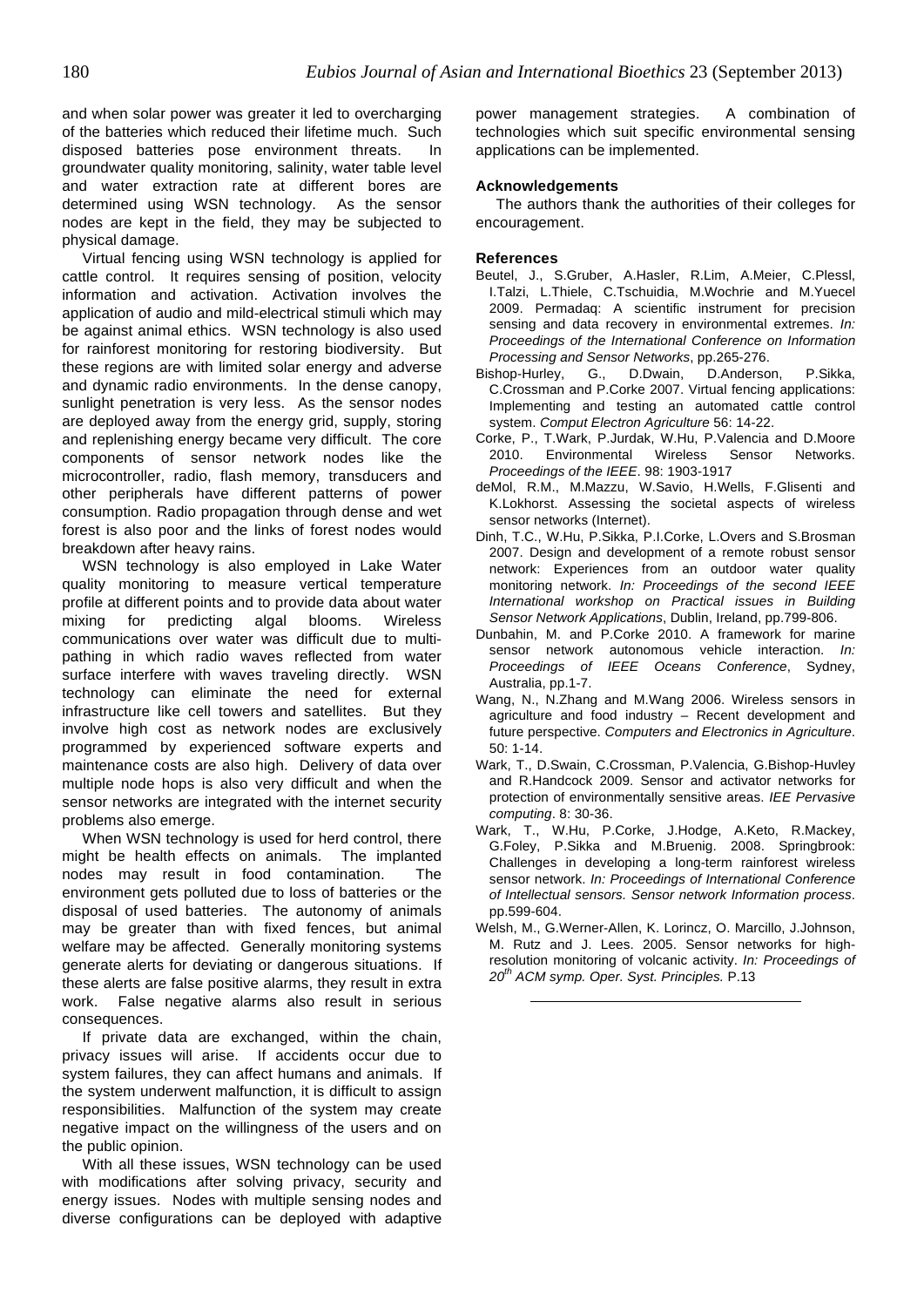# **Albert Schweitzer's Ethical and humanistic reflections in Brazilian healthcare**

- Liliane Lins $1,2$ 

1 Study and Research Group on Ethics and Bioethics. Bahiana School of Medicine and Public Health

2 Center for Transdisciplinary Research and Education in **Bioethics** 

Bahiana School of Medicine and Public Health. R. Frei Henrique, 8, Nazaré. Salvador, Bahia. CEP: 40050-420, Brazil. Email: lilianelinskusterer@bahiana.edu.br

#### **Abstract**

Health care assistance in Brazil has followed the biological model paradigm. This model of assistance has a negative impact on the physician-patient relationship and leads to a progressive loss of patients' autonomy. The supremacy of Cartesian objective science has taken the place of the study of humanities traditionally inherent to medical practice. In this context, Albert Schweitzer's reflections on Reverence for Life and human dignity may be applied in healthcare. We aimed to describe the humanistic physician education in Western history; to address the importance of ethical-humanistic reflections in healthcare; and to discuss how Schweitzer's philosophy may facilitate the critical analysis of principlism. Ethical and humanistic training is necessary in the Brazilian healthcare education. Albert Schweitzer's philosophy can be an educational tool for healthcare students to understand the application of bioethical principles in multiple perspectives.

# **Introduction**

The paradigm of health care assistance in Brazil has been characterized by the biological model, with emphasis on specialization and on the healing processes (Pagliosa and Da Ross, 2008; Flexner, 1910). This model of assistance influences negatively the physician-patient relationship and determines a gradual loss of patients' autonomy in the healing process and of their own capability to deal with suffering (Foucault, 2008). This scenario was consequent to the increasing use of the Cartesian method in medical science and the interpretation of disease as an objective phenomenon (Pesotti, 1996). The supremacy of Cartesian objective science progressively has taken the place of the study of humanities traditionally inherent in medical practice.

According to Schweitzer, the age of the Enlightenment and of rationalism had generated rational ethical ideas, defining the development of the individual versus the fullness of human dignity. Those ideas concerned the interaction of material and spirituals aspects of humanity and appealed to a closer contact with reality, modifying positively the conditions of existence. The rupture in this process might have occurred in the middle of the Nineteenth Century, when the mutual understanding of ethical ideal and reality became increasingly apart. The main consequence of this process was the philosophers' renunciation of their duties. Philosophy, without its creative spirit, was

practically the history of philosophy with no relation to reality (Schweitzer, 1976, p. 30-35). For Schweitzer, not only the weakening of the ability to think plays a decisive role in the decline of civilization, but other secondary factors that manifest themselves on the spiritual and economical level play a role as well. A thinker should be able to design a rational ideal and give the appropriate form, being independent to realize his ideal in favor of the community (Schweitzer, 1976, p. 39).

The enormous progress of science and its applications involves the limitation of the scope of the individual to a specific and restricted area. This results in a work organization based on the combination of individual performance, achieved through specialization, which reduces men to nothing more than fragments of themselves. The human alienated, overworked, depersonalized, and fragmented is also exposed to the danger of falling into dehumanization (Schweitzer, 1976, p. 43-45). In this scenario, Cartesian Science and objectivity became more intense in medical practice.

In this context, Albert Schweitzer's reflections about Reverence for Life and human dignity can be applied in healthcare education. The Ethics of Reverence for Life may open discussions on the universality of ethics, especially in situations where conditions of vulnerability are exacerbated by circumstances of poverty. The ethics in question is represented by a rational act that exceeds the responsibility to protect humankind, to include the planet as a whole. This reverence is revealed in the understanding of human's will to live and the limits and finitude of human existence. Resignation is a consequence of this understanding: the conscience that man does not have control of all events in life awakes the sense of resignation and the responsibility for life in all its diversity.

Schweitzer's ethical theory had a particularity: its connection with practice in a multicultural environment. For this philosopher, the ethical values were not mere abstract thoughts but should be manifested in practical life. As a theologian, musician, philosopher and medical doctor, Schweitzer had constructed the basis of his ethical argument in practical love and altruism, as well in the thoughts of occidental and oriental civilizations. Having already excelled in a brilliant academic career in the age of thirty, he decided to study medicine to serve the native people in Africa, as a physician, during his life. In Africa, he built a hospital in Lambaréné, Gabon, where he could maturate his philosophical thoughts in connection with his practical life. For Schweitzer, spirituality and rationality were essential to guide all necessary ethical reflections applied to the development of sciences in order to defend the highest humanity interests. The ethics of reverence for life is manifested when the will to live is driven to the will to act with responsibility in favor of living beings. In situations of ethical dilemmas in clinical practice, the physician's decision must be based on responsibility displayed as an act of reverence for patient and family in their particular situation. Most of the time, the decision also generates a sense of guilt, as a consequence of the impossibility to act positively in favor of all subjects' claims since there are complex value conflicts involved.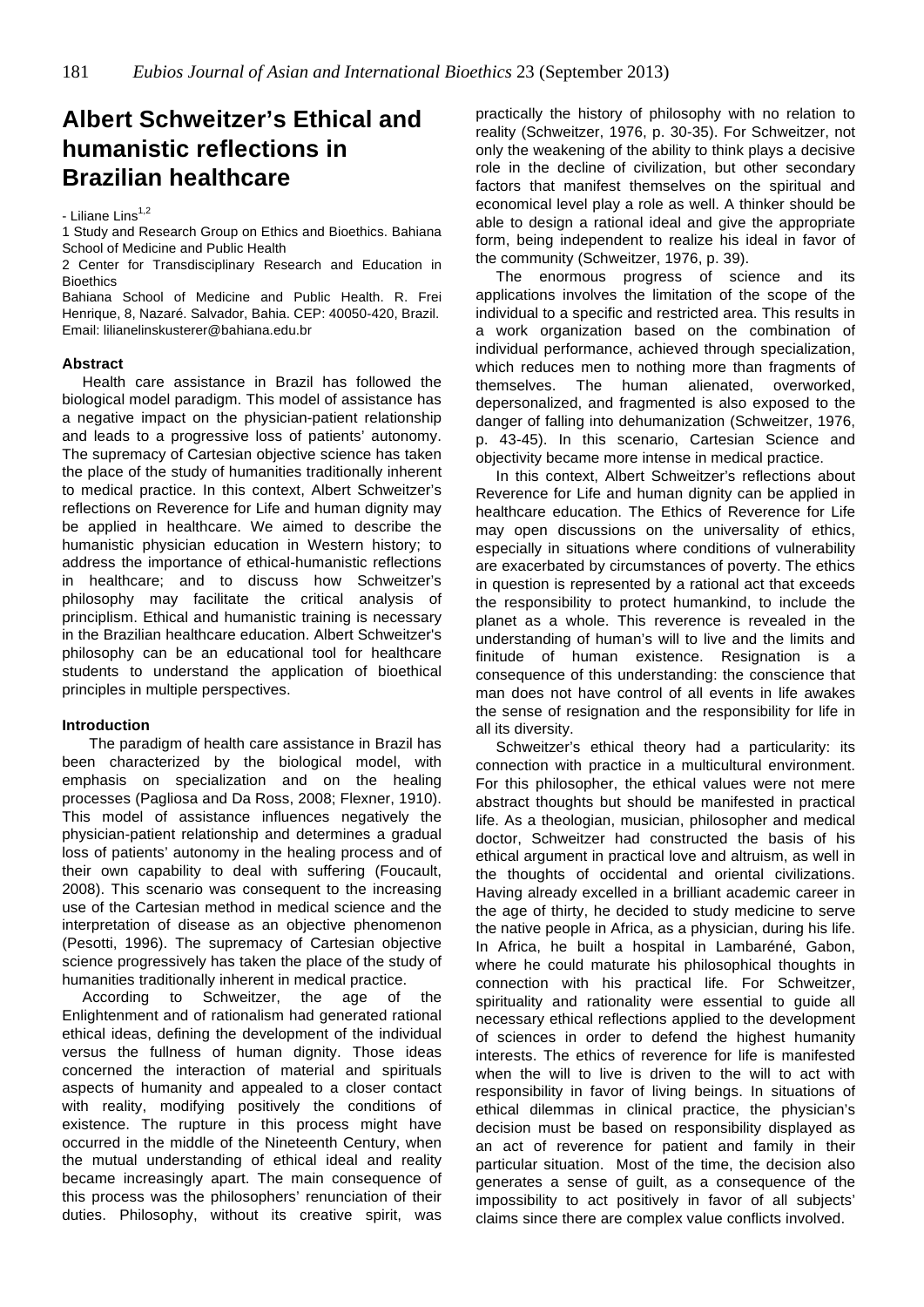This paper has the following objectives: to briefly describe the humanistic physician education in Western history; to address the importance of ethical-humanistic reflections in healthcare; and to discuss how Schweitzer's philosophy may facilitate a critical analysis of the principlism.

# **Humanistic physicians in History**

In the pre-Homeric period (XII century BC), the practice of medicine in Western civilization was part of the priestly office. During this period, the art of healing was performed by the priest through magic diets, impositions of hands and propitiatory rites. In this context, the priest dictated the moral rules emanating from theological and anthropological conceptions of man. The awareness of the fragility of life and human finitude allowed the understanding of adverse health conditions such as immanent phenomena in existence (Pesotti, 1996).

In the further development of Western civilization, the narratives of mythic discourse became insufficient to explain fundamental questions of man, about the world and about life in society. This led to the birth of Hippocratic medicine (IV century BC) and of Socratic Philosophy. Hippocratic medicine became separated from magical-religious practices, as Hippocrates understood disease as an organic phenomenon resulting from the interaction of Human Nature with the environment. From the ethical observation of organic phenomena and their interaction with the environment emerged the biopsychosocial conception of disease, increasing patients' autonomy on the healing process. Hippocratic medicine was enriched by the new knowledge of Galen a II. century AD physician who maintained the same interpretation of disease. Galen, as a humanist physician came to influence Western civilization for centuries and his approach remained the basis for many fundamental principles of medicine until the nineteenth century (Cotardière, 2010).

Many historical events had contributed to the depreciation of humanities in medical knowledge: the social and political changes at the end of feudalism, the emergence of the bourgeoisie, the Protestant Reform and as well the development of Galileo Galilei's empirical method. The seventeenth century proposed the initial questioning of the human attitude towards nature and Francis Bacon in Instauration magna (1623) advocated empiricism as a fundamental rule in research. Later, René Descartes wrote Discourse on the Method (1637) and the Treatise on Man (published posthumously in 1664) and suggested the principles of mechanistic theory and physiology to be applied to all living beings. In addition to the development of the Cartesian method, the study of cadavers, the discovery of the circulation, the development of microscopy techniques revealing the microorganisms as the cause of many diseases, enabled the separation of humanities from biological sciences (Cotardière, 2010).

In this context, disease came to be interpreted as an objective phenomenon and medicine as the healing way through technological advances. There was no longer room for a social and anthropological conception of

disease. Those phenomena were accentuated with the implementation of the Flexnerian model and the influence of industry on healthcare education and clinical research (Bordeheimer, 2000; Engel, 1978).

### **Ethical-humanistic reflections on healthcare education: a way to understand human suffering**

The Flexnerian model of healthcare education was criticized by Foucault (2008) when he established an opposition to the hospital-centered model. According to Foucault, the disease process belongs to life as a natural phenomenon and social relationships are essential to human health. The affection and common desire of healing in those relationships act in complicity, helping nature to fight against disease processes; while in the hospital-centered model, diseases are distorted and patients' social and cultural potential to collaborate on healing process of diseases are extremely reduced.

Since the 1970s, biomedicine has understood pain as a reflex phenomenon something which made the psychic sphere become of less importance. Treatment of pain and suffering are frequently reported as inadequate in patients with chronic diseases, including cancer (Peretti-Watel et al., 2012). In many cases of chronic pain treatment, there is the exclusion of patients who do not comply fully with the diagnostic criteria, of patients who do not adhere to treatment and of distrusting patients (Pessini, 2002).

The Flexnerian model still predominates in Brazilian healthcare education. Despite having contributed in important ways to the development of medicine, this model does no longer meet the needs of Brazilian healthcare assistance. Emphasis in the undergraduate training of physicians on technological advances combined with a lack of humanistic training have led to a biological interpretation of disease becoming prevalent. In the majority of cases, public hospitals are the medical students' arena for learning under medical supervision. Most academics deal with vulnerable patients in conditions of poverty with reduced access to education and health. Many of these patients suffer from social diseases that do not fulfill diagnostic criteria, something that might exclude them from biomedical treatment. Moreover, the hospital-centered model represents a high cost to the Brazilian health care system and has proved ineffective with regard to addressing the population's health care demands and needs, generating a crisis in public health assistance (Nogueira 2009; Lampert, 2002). Kühn (2011), in The Structure of Scientific Revolutions, describes the paradigm shifts as a way to open new approaches in science. Analogically speaking, the current crisis of the public health care assistance model has led to the detection of anomalies provoking paradigms shifts. Similarly, it is observed that healthcare education in Brazil undergoes a continuous reform process, reconstructing its field on the observation of the paradigms shifts: its model of healthcare education does not meet the demands of society and the state in health assistance (Nogueira, 2009; Scherer, Marino and Ramos, 2004).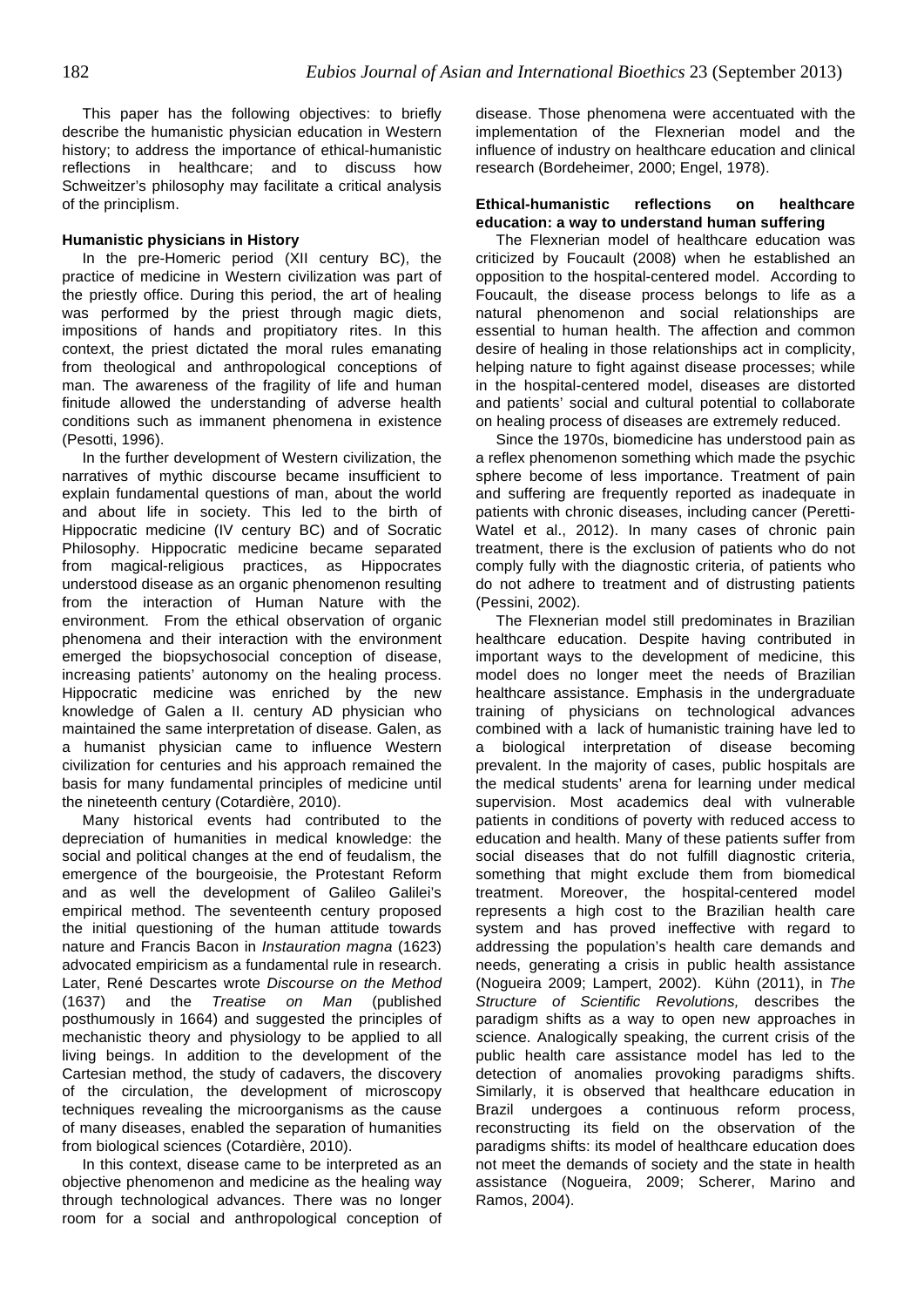The inclusion of humanities in the healthcare curriculum has a central role to play in the training of healthcare students. When applying teaching and learning methodologies from the humanities focus must be on students and must allow them the recognition of human nature with its virtues and defects. The use of case studies may stimulate reflections and help to link theory with practice and, as a consequence, healthcare students may develop their own values when analyzing conflicting situations in their practice (Lampert, 2002).

The educational reform should be initiated and promoted by the teachers themselves. One of the major difficulties in current educational change is the resistance of educators with regard to the new model. The active methods allow the exchange of experiences and collective thoughts that lead to alterity not only in relation to the student but also in the teacher translating the teaching-learning as an effective two-way learning (Lampert, 2002). The humanistic approach to healthcare education should prepare healthcare students to identify the anthropological aspects of disease, enabling them to face a practice reality that deals with contrasting phenomena of death, life, justice and inequality.

# **The philosophy of Albert Schweitzer: a useful tool in addressing the principles of bioethics.**

Although the principles of bioethics were born in a sociocultural context other than the Brazilian society, these principles are widely applied today in biomedical research, in clinical practice and in healthcare education (Beauchamp and Childress, 2002). It is difficult to uphold absolute rules in the realm of health care, due to the many variables involved in clinical dilemmas. Bioethics principles should therefore not be applied as dogmatic rules. I believe Albert Schweitzer's philosophy can help to expand the application of these principles in the Brazilian context, especially with respect to reverence for life, dignity, integrity, vulnerability and global solidarity.

The ethics of Reverence for Life was developed as a result of the practical experience of the physician and philosopher Albert Schweitzer. According to Schweitzer, the rational fact that every human being is a life that wants to live among other lives that have the same desire to live and flourish, is the moral guideline that generates a deep respect and reverence for life in general (Schweitzer, 1976, p. 166). From his understanding follows that good deeds are those which preserve life and promote their development in its fullness, while amorally evil act is an act that damage or destroy life, or inhibits its physical and spiritual capacity to flourish. Those perspectives are included in the definition of health by the World Health Organization (WHO, 1946).

The ethics of Reverence for Life acknowledges that that the capacity of thinking and reflecting upon the condition of existence is inherent to humans, and that only man is able to understand that all forms of life have a will to live and strive for its fulfillment. This understanding of life's complexity and of all life-forms strive for fulfillment only human beings are able to grasp, something which imbues man with a special

responsibility to respect and preserve not only human life but all forms of life (Schweitzer, 1976, p. 167-168). The ethics of Reverence for Life can be a useful normative framework for addressing health conflicts in healthcare education. A transdisciplinary approach with active educational methods, as for example case studies, may facilitate the application of those ethical principles in circumstances of socioeconomic disparity, poverty and cultural diversity.

The principle of respect for autonomy determines the moral obligation to recognize human beings as ends in themselves. Consequently, individuals should not be treated as a mean-to-the-end by health professionals who deal with conflicts of interest not only in research, but also in clinical practice. Immanuel Kant described autonomy as a rational freedom of the individuals to decide their own end. From this follows that a patient has the capacity to act as a rational agent in making voluntary and informed decisions. This principle encompasses fundamental moral values such as truth, privacy, confidentiality and freedom (Beauchamp and Childress, 2002).

However, the principle of autonomy at its accompanying values may conflict with other principles in certain situations, requiring a multidisciplinary approach when dealing with ethical dilemmas. Consent or informed consent is an ethical tool used in research and clinical practice to safeguard the autonomy of patients and research subjects. All constitutive elements of this instrument should be observed in order to accomplish its moral end. These elements, among which counts capacity, voluntariness, information, recommendation, understanding, decision and authorization, should not be neglected, but handled properly so as to protect the individuals integrity.

For Beauchamp and Childress (2002), understanding and consenting to health care procedures applied in research requires some specificity: the research subject should have legal capacity to give consent in a truly voluntary way and should be provided with information about research risks and benefits. In a context of vulnerability, caused by circumstances of poverty, lack of access to health and education, illiteracy or caused by unequal power relations, health care professionals, researchers, educators and students should exercise their practice within a universal dimension of morality as proposed by the ethics of reverence for life. In research, such an awareness requires of the power holders the responsibility to respect the autonomy of research subjects, not the least in circumstances of vulnerability and inequality.

The principle of beneficence is understood as the duty of health care providers or of researchers to benefit the patient or subject of research, taking positive actions to prevent harm to them. This principle encompasses fundamental moral values such as altruism, compassion and kindness. While for Schweitzer compassion as a deep sympathy for the suffering of another is limited, love encompasses all the moral values of beneficence and involves the sharing of suffering, joy and efforts with the ailing individual (Schweitzer, 1976, p.168).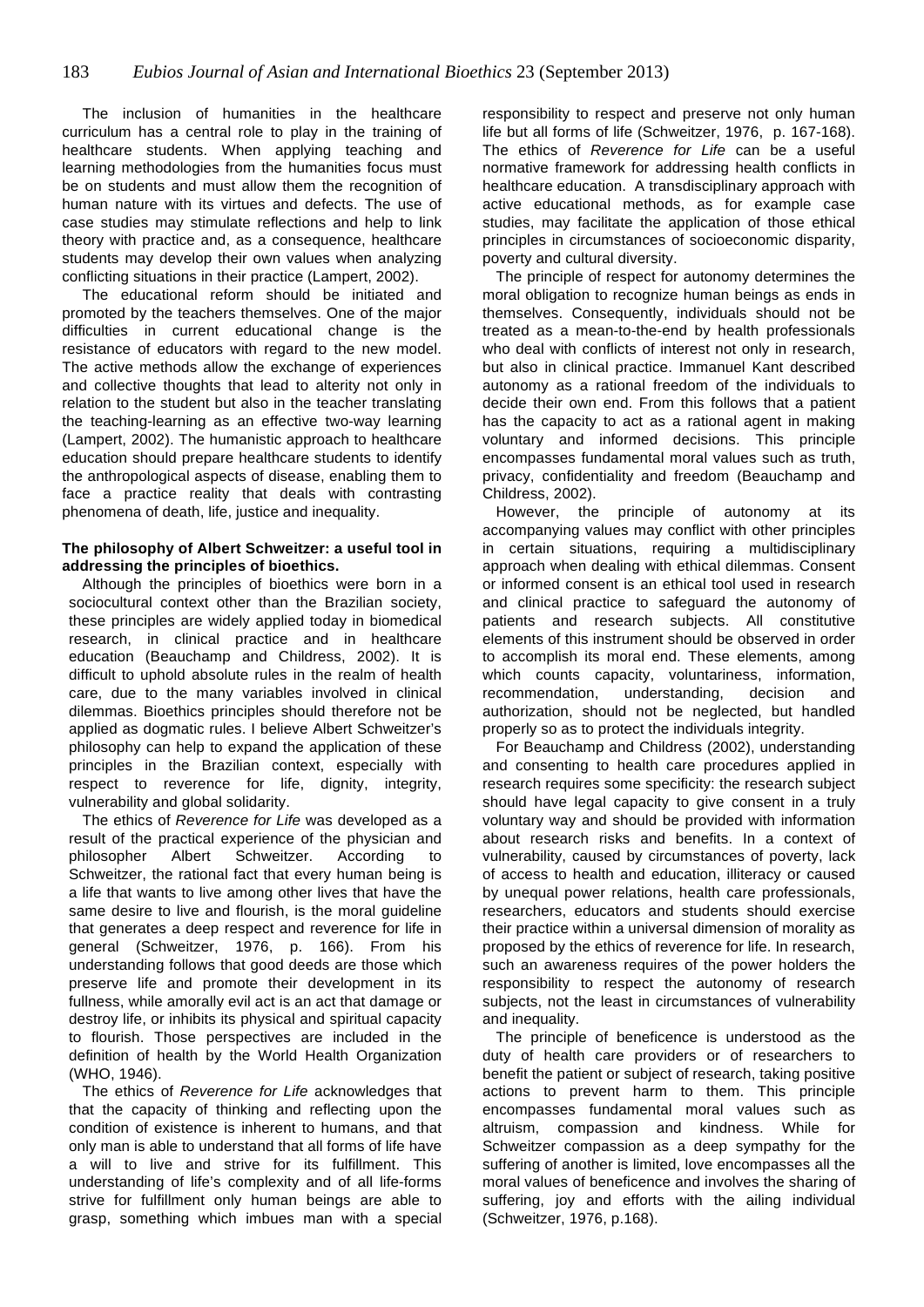It is important to acknowledge that also beneficence is a limited duty when considering other principles. As the principle of beneficence aims to protect and benefit patients, it may conflict with the principles of justice and of autonomy (Beauchamp and Childress, 2002). In order to deal with conflicts related to cultural sensitivity, the ethics of Reverence for Life can be applied with some concerns of responsibility and respect. Those concerns are fundamental to realize the transposition of the individual's will to live for the universal scope, because it may also generate conflicts since each individual alone has a representative universe (Schweitzer, 1976, p. 169-170). If two patients need treatment at the same time, some criteria of urgency need to be applied to decide who should be helped first.

In certain circumstances, paternalism is allowed when there is the duty to preserve and protect the patients' life. A classic example would be the need to provide a child of Jehovah's Witness (JW) parents with blood transfusion in a situation of imminent risk of death. The normative ethics guides the physician to inform the court and save the child with blood as a paternalistic attitude in defense of life. Schweitzer's ethics leads to a less reductionist view of this dilemma, when there is the possibility of elective treatment. For this reason, the conduct with JW patients should be discussed and informed before any surgical procedure takes place. Understanding the symbolic universe of human beings in health care assistance is fundamental. In some cases, treating and preserving JW individuals' life may, at the same time, represent a social death for them. As a consequence, researchers and physicians have developed alternative methods of treatment and have the responsibility to educate and inform patients about these possibilities.

The fundamental principle of nonmaleficence, described by Hippocrates, concerns the moral obligation of physicians not intentionally to create harm to the patient, as for example through omission acts that can be characterized as negligence. This principle differs from beneficence that requires a positive act benefitting the patient. This principle states that physicians should not practice futile therapeutic measures and that they should provide a proper standard of care that minimizes or avoid the risk of harm. According to Schweitzer, the action of a human being towards another life is immanent to his own life. The principle of nonmaleficence becomes naturally exercised when the subject of the action has understood that he is object of the practiced act in the universal sphere (Schweitzer, 1976, p.170).

There is a lack of social consensus with regard to the principle of justice. The definition of justice introduced by Aristotle more than two thousand years states that "equals should be treated equally and unequals, inequality". In the field of health care, this means that patients should be treated equally, unless they differ in some relevant ways that should be considered in the specific situation in which they are involved (Beauchamp and Childress, 2002). We can take, as a practical example, the change of criteria with regard to allocation of resources for liver transplantation in Brazil.

Currently, the priority for liver transplantation is established by the model of end-stage liver disease (MELD) considering the severity of the disease. When the priority was defined by arrival, many patients with severe disease died without the possibility of transplantation. Using the MELD score the priority has been given to an eligible and potential recipient approaching imminent death without a transplant. In this situation, patients with more severe disease could be prioritized and scarce health care resources could be used for such cases of urgency even if more medical benefit could have been obtained by giving the organ to a healthier patient. Schweitzer criticizes the idea that human life is more important than any other life form, because it is not possible to make any value comparison between different life forms. However, in practice, Schweitzer states that in many situations there is the obligation of making choices by humans' beings and, sometimes, arbitrarily decide who must be saved or not, as in the case exemplified. The ethics of Reverence for Life not only finds solutions to theoretical problems, but also provides guidance for practice. The ethics of Reverence for Life insists on the respect for individual and collective desire to live, comprising the understanding of human nature which results in spiritual freedom translated into resignation, sincerity and respect for others (Schweitzer, 1976, p. 171-174).

# **Conclusions**

 A humanistic approach to training healthcare students can be useful in the Brazilian education in order to comply better with current the healthcare demands. Albert Schweitzer's philosophy and ethics of reverence for life can enable healthcare students in their training to apply bioethical principles under multiple perspectives, and help them to better understand the patient's perception of the universe, especially in situations of vulnerability.

#### **Acknowledgments**

Thanks are due to Jan Helge Solbakk and Fernando Martins Carvalho for their very careful review of this paper. This paper is original and was partially funded by the Foundation for Research Support of the State of Bahia (FAPESB) grant: APR0056/2012.

#### **Referências**

- Beauchamp, T.L.; Childress, J.F. Princípios de ética biomédica. São Paulo: Ed. Loyola, 2002.
- Cotardière, P. História das ciências. Da antiguidade aos nossos dias. II volume. Ciências da Terra, Ciências da Vida. 1 ed. Lisboa: Ed. Papel munde SMG Ltda., 2010.
- Engel, G. L. Biomedicine's failure to achieve Flexnerian standards of education. J. Med. Educ. v.53, n.5, p. 387-92.
- Flexner, A. Medical Education in the United States and Canada. New York: Ed. Carnegie Foundation for the Advancement of Teaching, 1910.
- Foucault, M. O nascimento da Clínica. Tradução de Roberto Machado, 6 ed. Rio de Janeiro: Ed. Forense Universitária, 2008.
- Kühn, T. A estrutura das revoluções científicas. Tradução Beatriz Vianna Boeira e Nelson Boeira. 10 ed. São Paulo: Ed. Perpectiva, 2011.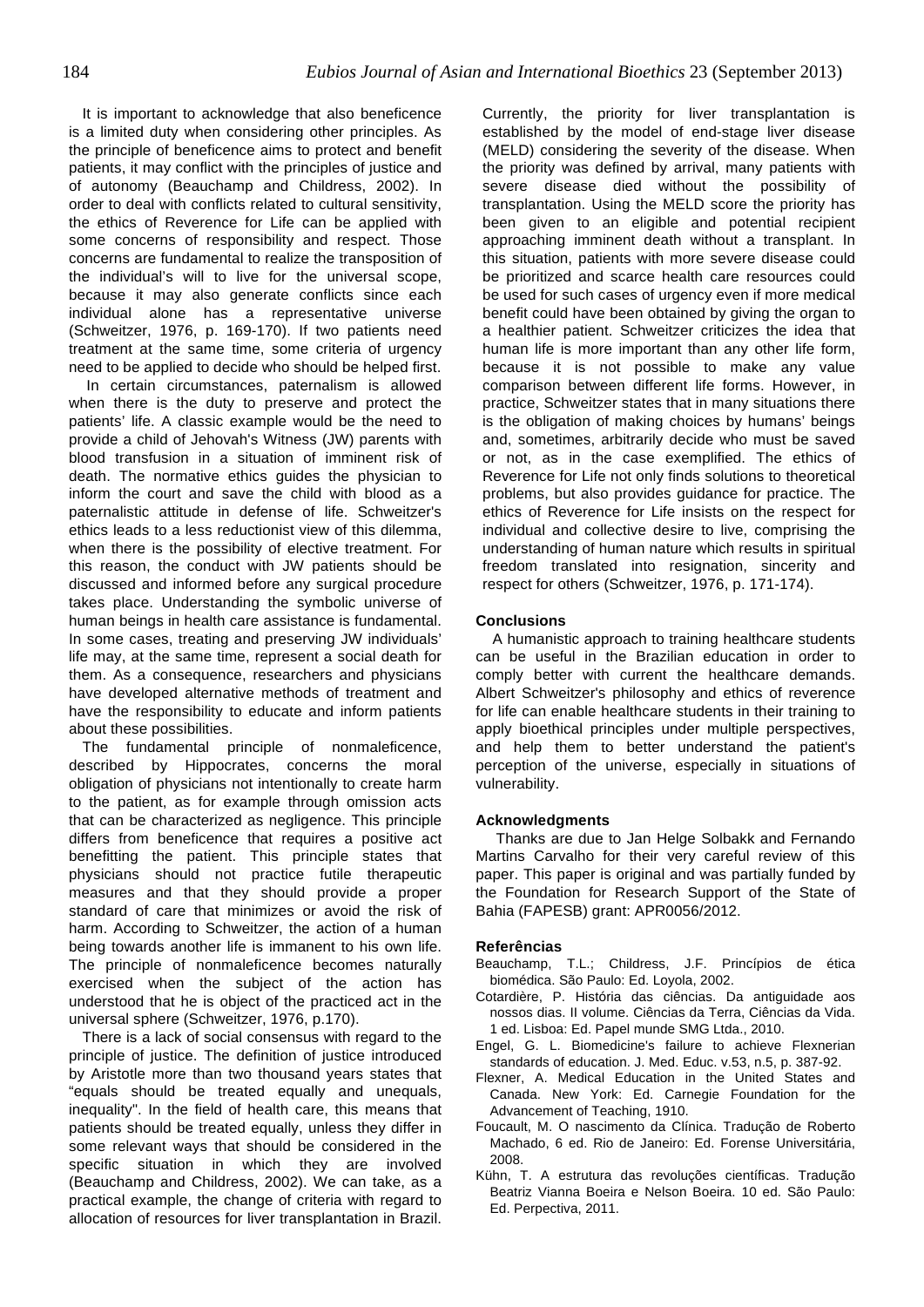- Lampert, J.B. Tendências de mudanças na formação médica no Brasil: tipologia das escolas. São Paulo: Hucitec, 2002.
- Nogueira, M.I. As mudanças na educação médica brasileira em perspectivas: reflexões sobre a emergência de um novo estilo de pensamento. Rev. Bras de Educ. Med. v.33, n.2, p. 262-70, 2009.
- Pagliosa, F.L.; Da Ross, M.A. O relatório Flexner: para o bem e para o mal. Rev. Bras. Educ. Med. v.32, n.4, p. 492-99, 2008.
- Peretti-Watel, P. et al. Pain narratives in breast cancer survivors. Pain Res. Treat. 2012:153060, 2012.

Disponível em: < http://www.ncbi.nlm.nih.gov/pubmed/23150819>. Acesso em: 20 Dez 2012.

- Pessini, L. Humanização da dor e sofrimento humanos no contexto hospitalar. Bioética v.10, n.2, p.51-7, 2002.
- Pessotti, I. A formação humanística do médico. Medicina (Ribeirão Preto). v.29, p. 440-48, 1996.
- Scherer, M.D.A.; MARINO, S.R.A.; RAMOS, F.R.S. Rupturas e resoluções no modelo de atenção à saúde: reflexões sobre a estratégia saúde da família com base nas categorias kuhnianas. Interface- Comunic. Saúde Educ. v.9, p. 53-66, set 2004/fev 2005
- Schweitzer, A. La civilization et l'ethique. Traduit par Madeleine Horst. Colmar: Ed Editions Alsacia, 1976.
- World Health Organization. Preamble to the Constitution of the World Health Organization as adopted by the International Health Conference. New York: WHO, 1946.

# **Evaluation of the Provision of Palliative Care Among Anesthesiologists in Brazil**

- Maria de Fátima Oliveira dos Santos<sup>1</sup>
- Natália Oliva Teles<sup>2</sup>
- Nicole de Castro Gomes<sup>3</sup>
- Joana Cariri Valkasser Tavares<sup>4</sup>
- Edilza Câmara Nóbrega<sup>5</sup>

1. PhD in Bioethics Faculty of Medicine, University of Porto-Portugal. Master of Forensic Expertise. Professor, School of Medicine New Hope (FAMENE). Umbuzeiro Avenue, N° 881 Apt: 501, Edf. Shanaya Manaira. João Pessoa-PB Brazil, CEP: 58038182. E-mail: fatimadeosantos@hotmail.com (corresponding author)

2 .Professor, Faculty of Medicine, University of Porto, Portugal. Email: natalia.oteles1 @ gmail.com

- 3-5 Student Course of Medicine, Federal University of Paraíba.
- 3 Email: nicoledecastrog@gmail.com
- 4 Email: joanavalkasser@gmail.com
- 5 Email: edxinobrega@hotmail.com

#### **Abstract**

The objective of this study was to evaluate the knowledge of Palliative Care (PC) among anesthesiologists of João Pessoa city. The research was of a descriptive nature, quantitative, by means of an individual questionnaire, composed by objective questions. The sample was of 95 anesthesiologists belonging to the Anesthesia Society of the State of Paraíba (ASSP). The data obtained were analyzed and processed using the program SPSS version 19.0. From the 126 anesthesiologists requested to participate in the study, 95 answered the questionnaire. Of these, 65

(68%) were male and 30 (32%) were female. Sixty two (65%) of anesthesiologists reported the quality of life as the term that best expresses the (PC) and 54 consider the combination of assistance home/hospital the most convenient for the care of the patient that requires (PC). It was observed that 83% (n=79) from the searched anesthesiologists didn't receive training to deal with the patient that requires (PC), and when the death of a patient happens, 88% (n=84) comment with their anesthesiologists colleagues. Most of those interviewed (n=46) disagree with the practice of euthanasia. Regarding the self perception about the grade they attribute to their own knowledge on palliative care, in a scale from Zero (0) (no knowledge) to ten (total knowledge), it was observed a majority of the average response of 5 (n=28). It is necessary to have reflection in this area of care with anesthesiologists to offer the patient measures that provide the quality of life that reduce their suffering.

**Keywords:** Palliative care; Anesthesiology; Terminal care; Terminally ill.

#### **Introduction**

Palliative Care (PC) aims to assist hopeless patients. Considering the process of dying as inevitable and natural, it is based on therapies that seek to provide, in time a decent quality of life and reduce the symptoms caused by the disease while respecting individual  $rights<sup>1</sup>$ .

The World Health Organization (WHO) defined PC as "the active total care patients whose disease no longer responds to curative treatment." In this sense, it is an approach that seeks to control the symptoms of physical, psychological, social and spiritual. Therefore, your goal is to provide a better quality of life for patients and their families  $2$ .

The concept of CP has changed over time as the care philosophy was developing in healthcare environments. Traditionally, they were seen as procedures only at death, but currently are offered from the early stage of terminal illness determined progressive, advanced, and incurable until the last moments of life. 3, 4, 5 Therefore, interventions are aimed at patients who are in a state of end of life, to relieve unpleasant symptoms caused by incurable disease. In summary, palliative care is centered on the patient's right to live out their remaining days and die with dignity. It is an interdisciplinary field of care total assets and integrals. Specifically in the field of anesthesia, the expansion of palliative care is even more recent. The challenges of the anesthetist attending the patient requiring palliative care have been increasing due to the growing progress made with new techniques of analgesia and sedation were created and developed 6,7.

Thus, considering the above, the aim of this study was to evaluate the knowledge about palliative care among anesthesiologists in the city of João Pessoa - Paraiba - Brazil.

#### **Materials and Methods**

The research, of exploratory, descriptive character and with quantitative approach, was prepared in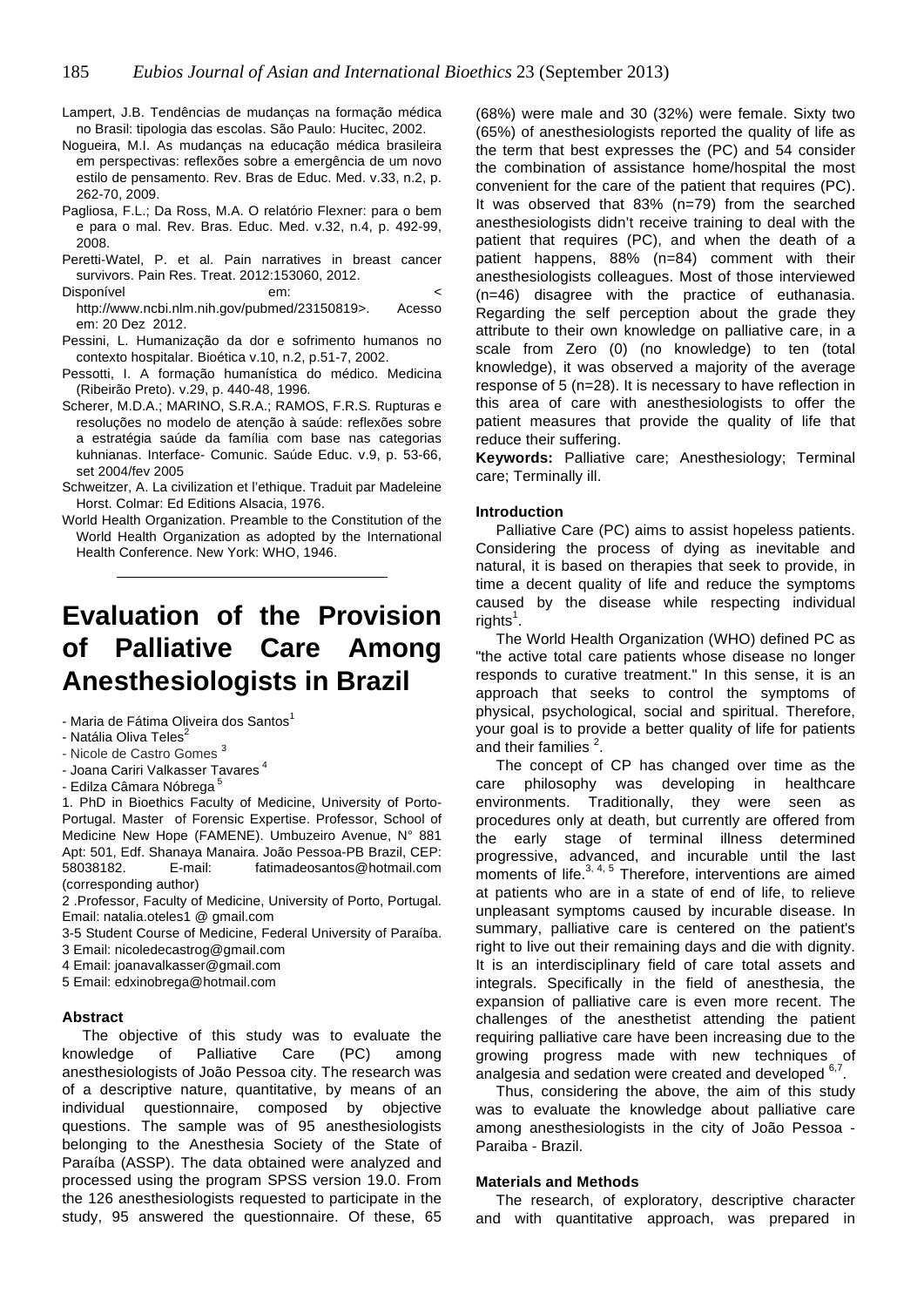accordance with the ethical recommendations of Resolution CNS / MS 196/96 and approved by the Ethics Committee in Research of the University Hospital Lauro Wanderley - UFPB with Case No. 359 / 09. Participants - 95 Anesthesiologists Anesthesia Society of the State of Paraíba (SAEPB), who conduct their professional activities in the city of João Pessoa - agreed to participate voluntarily in the study and signed an informed consent form (ICF).

Data were collected through a structured questionnaire consisting of closed questions, multiple choice type. To analyze them, we employed the statistical program SPSS (Statistical Package for the Social Sciences for Windows), version 19.0, and the chisquare test with simulated Monte Carlos. Descriptive data were expressed as percentages, mean and standard deviation.

| <b>Variables</b>              | N  | %    |        |
|-------------------------------|----|------|--------|
| Gender                        |    |      |        |
| Male                          | 65 | 68.4 |        |
| Female                        | 30 | 31.6 |        |
| <b>Marrital status</b>        |    |      |        |
| Single                        | 19 | 20.0 |        |
| Married/ Stable Union         | 62 | 65.3 |        |
| Divorced/Separated            | 12 | 12.6 |        |
| Widow                         | 2  | 2.1  |        |
| Age (years)                   |    |      |        |
| 25 to 30                      | 7  | 7.4  | 46.6   |
| 31 to 40                      | 21 | 22.1 | ± 11.7 |
| 41 to 50                      | 25 | 26.3 |        |
| 51 to 60                      | 24 | 25.3 |        |
| <b>Religion</b>               |    |      |        |
| Catholic                      | 70 | 73.6 |        |
| Protestant                    | 13 | 13.7 |        |
| Spiritualist                  | 3  | 3.2  |        |
| Believe in God                | 6  | 6.3  |        |
| Others                        | 3  | 3.2  |        |
| <b>Religious practitioner</b> |    |      |        |
| Practitioner                  | 60 | 63.2 |        |
| Non practitioner              | 31 | 32.6 |        |
| No answer                     | 4  | 4.2  |        |

questions / answers of the participants are summarized in Tables 1-4.

Table 1 shows the general characteristics of the study participants: gender, marital status, age, religion and practicing religion. 68% of participants were male (n=65), and only 32% female (n=30). Regarding marital status, 65% were married, with (n=62). The lower portion of the sample was composed of individuals widowed, with 2.1% (n=2) of the total. The majority of the sample was between 41 and 50 years (26%) with an average of 47 years. It was observed also that only 7.4%  $(n = 7)$  were aged between 25 and 30. Regarding the religious condition, the larger sample groups are Catholics (70%,  $n = 70$ ) and Protestants (14%,  $n = 13$ ). On the question of whether professing any religion, the majority (63%,  $n = 60$ ) responded affirmatively.

**Table 2:** Data regarding questions: Word that expresses Palliative Care (PC), where to attend the patient who requires PC and if they received preparation (n= number of Anesthesiologists)

| Variable                                       | n  | %      |  |  |  |  |
|------------------------------------------------|----|--------|--|--|--|--|
| Words that express palliative care             |    |        |  |  |  |  |
| Pain                                           | 2  | 2.11   |  |  |  |  |
| Family                                         | 1  | 1.05   |  |  |  |  |
| Death with dignity                             | 24 | 25.26  |  |  |  |  |
| No answer                                      | 2  | 2.11   |  |  |  |  |
| Ortothanasia                                   | 4  | 4.21   |  |  |  |  |
| Quality of life                                | 62 | 65.26  |  |  |  |  |
| Total                                          | 95 | 100.00 |  |  |  |  |
| Where should be the patient who requires       |    |        |  |  |  |  |
| palliative care                                |    |        |  |  |  |  |
| House                                          | 35 | 36.84  |  |  |  |  |
| House/Hospital                                 | 53 | 55.79  |  |  |  |  |
| Hospice                                        | 3  | 3.16   |  |  |  |  |
| Hospital                                       | 3  | 3.16   |  |  |  |  |
| No answer                                      | 1  | 1.05   |  |  |  |  |
| <b>Total</b>                                   | 95 | 100.00 |  |  |  |  |
| Received preparation for dealing with patients |    |        |  |  |  |  |
| who require palliative care?                   |    |        |  |  |  |  |
| Yes                                            | 16 | 16.84  |  |  |  |  |
| No                                             | 79 | 83.16  |  |  |  |  |
| Total                                          | 95 | 100    |  |  |  |  |

#### **Results**

Of the 95 of anesthesiologist doctors who participated in the survey, 65 were male and 30 were female. The

# **Table 3:** Positioning data in relation to the practice of euthanasia regarding the gender

|        |    |             |    |       |    | Positioning in relation to the practice of euthanasia |                          |       |
|--------|----|-------------|----|-------|----|-------------------------------------------------------|--------------------------|-------|
| Gender |    | Do not know |    | Aaree |    | Disagree                                              | No answer                | Total |
|        |    | %           |    | %     | n  | %                                                     | %                        |       |
| Female |    | 38.1        |    | 14.8  |    | 37.0                                                  | 100.0                    | 30    |
| Male   | 13 | 61.9        | 23 | 85.2  | 29 | 63.0                                                  | $\overline{\phantom{a}}$ | 65    |
| Total  | 21 | 22.1        | 27 | 28.4  | 46 | 48.5                                                  | 1.0                      | 95    |

#### **Table 4:** Data relating to knowledge about palliative care from 0 to 10 regarding the gender

|        |        | Note that the researchers attribute to their<br>knowledge about palliative care |   |    |    |    |   |  |    |       |
|--------|--------|---------------------------------------------------------------------------------|---|----|----|----|---|--|----|-------|
|        |        |                                                                                 |   | 5  |    |    | 8 |  | 10 | Total |
| Gender | Female | ົ                                                                               | ◠ | 10 | 6  | 5  | 2 |  |    | 30    |
|        | Male   |                                                                                 |   | 18 |    | 20 | 5 |  |    | 65    |
|        | Total  |                                                                                 |   | 28 | 18 | 25 |   |  |    | 95    |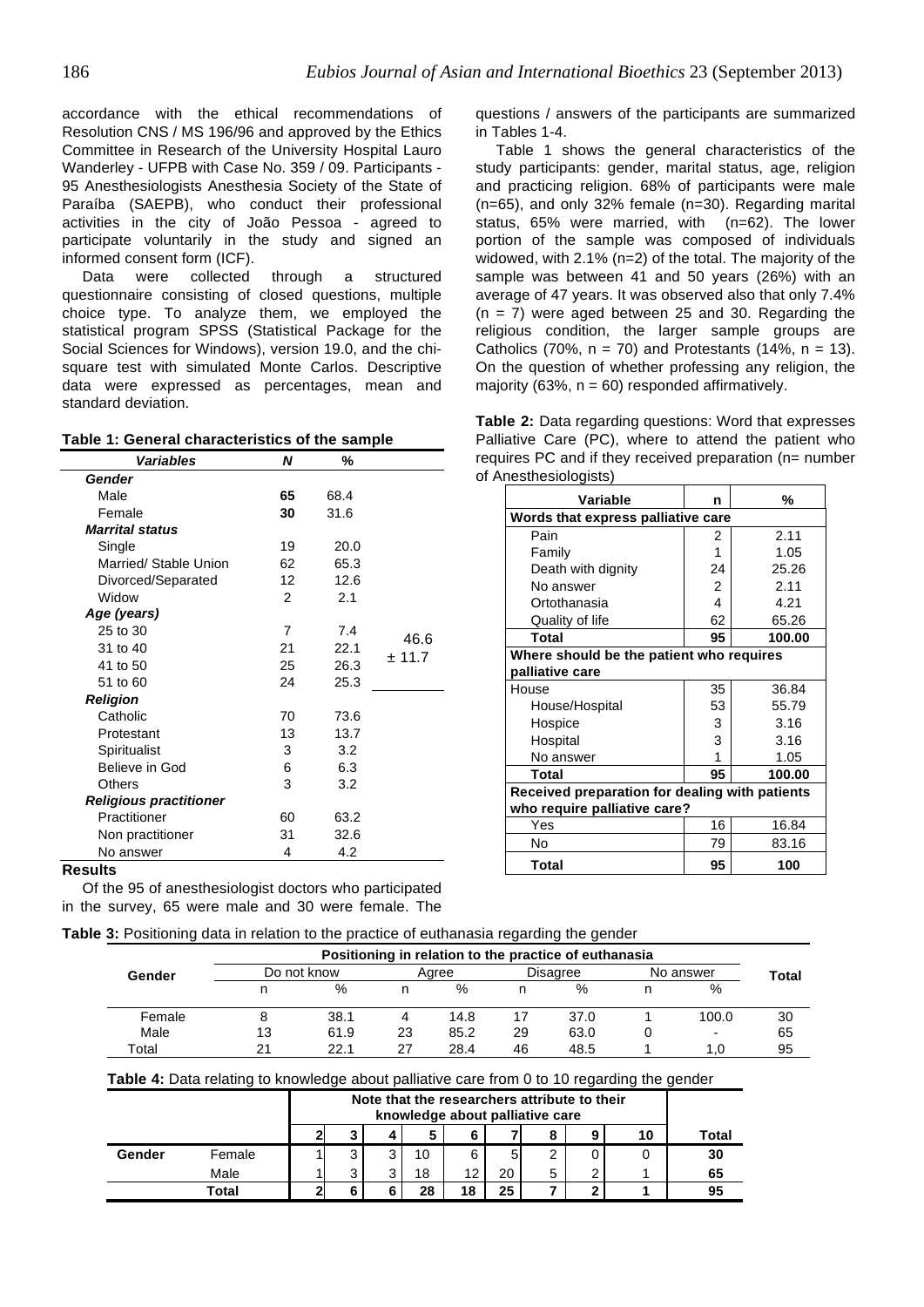According to Table 2, we can see the answers to questions regarding: Word expressing PC and where to meet patient requiring PC. Thus, it was found that, in the participants, the word that best expresses the palliative is quality of life (65%,  $n = 62$ ). When asked where to patient care that requires palliative care, the majority (56%,  $n = 53$ ) responded home / hospital. For most of the subjects (83%,  $n = 79$ ) failed preparation for dealing with patients who require palliative care.

Table 3 summarizes the data obtained on the position in relation to the practice of euthanasia. The survey showed that 29 (63%) of those interviewed were male and 17 (37%) females disagreed with the practice. The chi-square test suggests that there is no association between the data. So sex does not interfere in the practice of euthanasia.

With regard to data concerning the perception of anesthesiologists regarding knowledge about palliative care, a scale of 0 to 10, the results showed that Note 5  $(n = 28)$  had the highest score, an average of 5.8 and a median 6.0, the standard was 5, and the standard deviation of 1.54. Thus indicating a significance level of 0.755 hence most of the sample gave a score ranging between 4 and 7, to one standard deviation of 1.54. The chi-square test suggested no association between the gender and ranking (Table 4).

# **Discussion**

Discussion of the topic of palliative care requires the completion of a reflective exercise that involves family, caregiver, death and patient autonomy, among others. The response rate to the questionnaire was 75%. Of 126 anesthesiologists, 95 responded to the questionnaire. The majority (68%) were male. This is explained for historical reasons, as anesthesiology, over time, has been carried out mostly by men.

Regarding the question that sought to identify the proper word to express palliative care, it was observed that 65% believe the term "quality of life" as it lends itself best to define palliative care among those surveyed. According to Sawada et al $^{8}$ , the patient is in the terminal phase of life and chemotherapy treatment is decreasing functions of physical, emotional, cognitive and social, for in that final moment of the disease increases the symptoms of fatigue, nausea, vomiting, pain, insomnia, loss of appetite and diarrhea. Therefore, the measurement of quality of life (QoL) of the patient terminal is so difficult.

The World Health Organization defines QOL as "an individual's perception of their position in life in the context of culture and value systems in which they live and in relation to their goals, expectations, standards and concerns." This definition includes six main areas: physical health, psychological state, level of independence, social relationships, environmental characteristics and spiritual standard. Therefore, the quality of life is an eminently human notion, which has been understood as the degree of satisfaction found in family life, loving, social, environmental and aesthetic itself existential.<sup>8, 9</sup>

The anesthesiologist who works in palliative care searches to soften or lessen the discomfort felt by the patient and / or family, and since we have the privilege of being close to someone who is dying, this contact can turn into a source of comfort for those who shows the inevitability of death. Given this circumstance, seek to provide palliative care to patients and their family a better quality of life in the time remaining to the patient.

Anesthesiologists recognize that among the options for the care of the patient requiring palliative care, the preferred combination is home / hospital (55.8%,  $n =$ 53). This choice is also enhanced by the medical caregiver who understands that the combination home / hospital is the most complete. This means a change as the usual place of death and requires the creation and implementation of effective programs and integrated with hospitals to provide such care. Thus, today the trend is that patients reverse the location of your care. That seems to be due to the fact that patients increasingly prefer to stay at home with family and people you love. The conduct to adopt, before the patient in the process of inevitable death, will always be controversial, so it is necessary to question whether it is worth removing the patient from home and transport him to the hospital to die.<sup>10</sup>

Almost all anesthesiologists surveyed  $(83\% , n = 79)$ stated that they had not been prepared to deal with patients who require palliative care. Based on these considerations, studies in several countries show a gap in the training of health professionals in relation to palliative care, as well as the consequent need this training.<sup>11,12</sup> Probably, the adoption of futile measures occurs through ignorance of the professionals on the subject.

In Brazil, there are numerous challenges to overcome, among them is a possible deficiency in the process of training of health professionals in relation to the finitude of life. Therefore, we need to change the mindset of the professionals who are not always willing and open to accept a new change and break paradigms. This means adopting a way of caring for terminal patients less technically and more humanly. Given the above, we are led to believe that you need to perform hard work in terms of changes (personal, social and human), of handsets from makers that shape professional with excellent technical preparation and no emphasis on humanistic  $13, 14$ .

Through advances in technology, the demand for technically skilled professionals and will always be growing at the expense of concern with the human soul. This phenomenon of the advancement of technology has led to the Medical segment increasingly offering, besides the specialties, subspecialties, which makes HR professionals to confine themselves to certain segments of the body and forget the completeness of being man as endowed with body and soul, and therefore, your health care provider should from a holistic and  $<sup>1</sup>$ </sup>

Although palliative care are little known among anesthesiologists, this approach is relevant for this group of professionals who often assist the patient in their last moments of life. Thus, these professionals should value the autonomy of the patient and be aware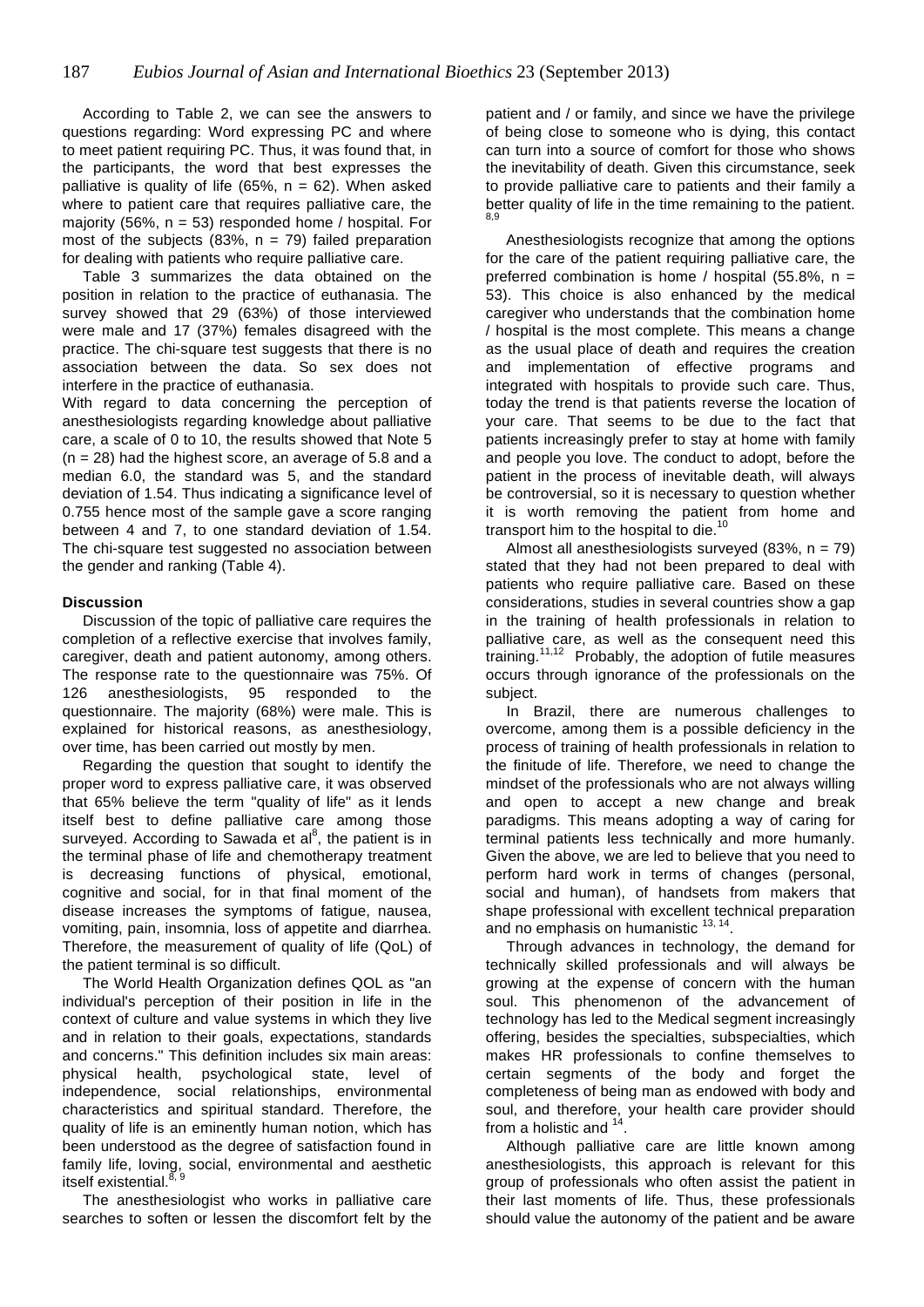that it is essential. In this context, those who act as caregivers are also in a situation of fragility when faced with a patient without therapeutic possibilities <sup>15</sup>.

About euthanasia, anesthesiologists studied positioned themselves as follows: 46 disagreed with that act, 27 agreed, and 22 did not answer or did not know. Euthanasia is not accepted in most societies, as it is considered as reprehensible ethical conduct. However others consider the anticipation of someone's death as an act of mercy, without any personal gain. From the perspective of Cabral, the word "euthanasia", of Greek origin, was introduced by Francis Bacon, in his Organon (1623). Etymologically, it means "good death", ie gentle death, peacefully, without suffering. It is the medical procedure that aims to eliminate the pain and indignity of terminal illness, through the direct induction and activates the death of its bearer <sup>16,17</sup>.

It became clear through this work, that the knowledge of palliative care is inadequate, which can be explained as a failure during the years of medical training, during which little is said of the death. Therefore, anesthesiologists should be prepared for how to deal with the challenges that arise in the field of patient care that requires palliative care.

In this perspective, we have to take care of medical training, through reflection and discussion around the process of training and development. Thus, it is important to recognize that it is necessary to train professionals to work in the specific field of hospice care. This is a way to contribute to improving the delivery of health care by professionals in this area, since these are conflicts that doctors dealing with terminally ill patients face.<sup>18</sup>

# **Conclusion**

Palliative care is a philosophical field still under construction. This practice is a challenge for anesthesiologists, since science is dazzling technical education. The medical assistance to the patient in need of palliative care requires the adoption of measures to give up a cure but to relieve suffering, when resources are exhausted therapy. So it is exceedingly important to promote reflections on palliative care with anesthesiologists who care for patients in the final moments of life.

With the analysis of the data, we can infer the following considerations of the study: the word that expresses palliative care, in view of anesthesiologists, is the quality of life, patient care requires that palliative care should be a combination of home and hospital care, and that the majority of respondents received no preparation for caring for terminally ill patients. The data presented in this research can contribute to understanding that we need to enhance the anesthesiologist caregiver in the process of patient care that need palliative care.

**Thanks:** To the anesthesiologists of the Anesthesiology Society of the State of Paraiba (SAEPB) and of Coopanest - Paraiba, which exert their activities in the city of João Pessoa.

#### **Conflicts of interest:** None

#### **References**

- 1. Internacional Association for Hospice and Palliative Care ( IAHPC ). Handbook of palliative care, [ Cited 2012 Jul 25] . Available from: http://www.hospicecare.com.
- 2 . World Health Organization (WHO). Guidelines for Palliative Care. [Accessed on Aug 13, 2012].Available at: http://www.omsbrasil.com.br/índex htm
- 3 . Melo AGC Palliative care , a new approach to evolution in the world . In: Archives of the IV Brazilian Symposium on Pain - SIMBIDOR . São Paulo, 1999, p. 294-296 .
- 4 . Kovács MJ Education for death : a challenge in training of health and education , São Paulo , home of the Psychologist , FAPESP , 2003.
- 5.Pessini L , Hossne WS Terminality of life and the new Code of Medical Ethics . Bioethikos Rev , 2010 , 4 (2): 127- 129 .
- 6 . Nogueira FL , Sakata RK Sedation palliative terminal patient . Rev. Bras . Anestesiol . 2012 , 62 (4) :586-592 .
- 7 . Gonçalves JAF Sedation and expertise in palliative care. J Clin Onc , 2006, 24 ( 25 ) : 44-45.
- 8 . Sawada NO; Nicolussi AC ; Okino L , Cardozo FMC , Zago MMF - Assessment of the quality of life of cancer patients undergoing chemotherapy . Rev Esc Enferm USP, 2009 , 43 ( 3 ) : 581-587.
- 9 . The WHOQOL Group Measuring quality of life: the development of the World Health Organization Quality of Life Instrument ( WHOQOL ) . Geneve ( SZ ) : WHO, 1993.
- 10 . Federal Council of Medicine ( CFM ) . Resolution No. 1,805 , of November 28, 2006 . Concerning the prolongation of life in the terminal phase of serious and incurable diseases . Official Gazette of Brasilia , DF 28 Nov 2006, Section 1 : 169 .
- 11 . Vial CP, LP Ibáñez ; Umana VA ; Reyes DMM ; Viviani P ; Nervi OF - Auto evaluación on formación en en una cohort palliative medicine residents . Rev Med Chile 2004; 132 : 445-452 .
- 12 . Vincent JL Forgoing life support in western. European intensive care units : the results of an ethical questionnaire . Crit Care Med 1999; 27:1626-1633.
- 13 . Azulay TA Las different forms morir : reflexiones ethical . An Med Interna, 2004, 21 : 355-358 .
- 14 . Moritz DR , Machado FO , Heerdt M , Rosso B , Beduschi G - Evaluation of medical decisions during the process of dying . Rev Bras Ter Intensive, 2009, 21 ( 2 ) : 141-147.
- 15 . Ribeiro DC Battery life : to live their lives and die their own death . Cad Public Health , 2006 , 22 ( 8 ) : 1749- 1754.
- 16 . Cabral R Euthanasia and futility: clarifications [ Internet ]. Lisbon Academy of Sciences of Lisbon, 1990. [accessed June 2012 1. Available: http:www.facfil.ucp.pt/euthanasia.htm.
- 17 . Veiga F , Monteiro F , N Teles , Warrior T Euthanasia : the right to die in peace . Cad Bioethics , 2000, 24 : 85- 111.
- 18 . Bifulco VA Death in the training of health professionals. Rev Prat Hospit , São Paulo , 2006; 8 ( 45 ) : 164-166.